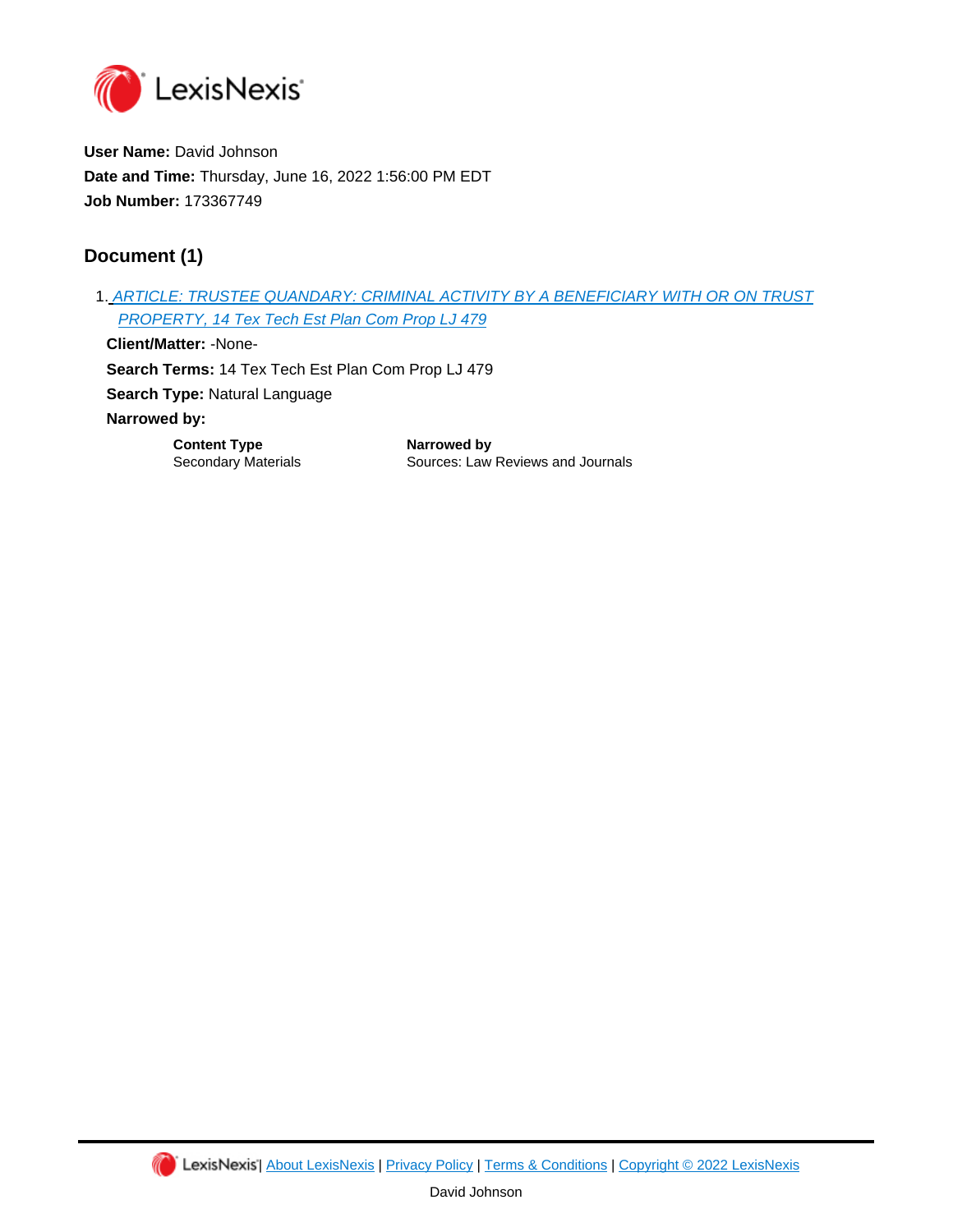# *[ARTICLE: TRUSTEE QUANDARY: CRIMINAL ACTIVITY BY A BENEFICIARY](https://advance.lexis.com/api/document?collection=analytical-materials&id=urn:contentItem:65KC-X3H1-FG68-G4B0-00000-00&context=1000516)  [WITH OR ON TRUST PROPERTY](https://advance.lexis.com/api/document?collection=analytical-materials&id=urn:contentItem:65KC-X3H1-FG68-G4B0-00000-00&context=1000516)*

Spring, 2022

**Reporter**

14 Tex Tech Est Plan Com Prop LJ 479 \*

**Length:** 41873 words

**Author:** David F. Johnson \*

\* Managing Shareholder of Winstead PC's Fort Worth Office. J.D., Baylor Law School, 1997; B.B.A., Baylor University, 1994. David Johnson specializes in trusts and estates and closely held business disputes.

# **Text**

#### **[\*480]** I. INTRODUCTION

Drug abuse and addiction are enormous issues in the United States and Texas. <sup>1</sup>The Centers for Disease Control and Prevention reported last year that opioid overdoses are the leading cause of death for people younger than fifty. <sup>2</sup>Unfortunately, it is not uncommon for a trust beneficiary to commit criminal activities on or with trust property. <sup>3</sup>This places a trustee who knows of such conduct in a difficult position with seemingly conflicting duties. <sup>4</sup>

Take, for example, a trust that owns a vehicle and allows its primary beneficiary to use the vehicle for the beneficiary's personal needs and uses. 5The beneficiary has had drug problems in the past, and the trustee has had to use trust funds to pay for rehabilitation counseling on several occasions. <sup>6</sup>The beneficiary then relapses and uses the vehicle to commit drug offenses, including selling methamphetamine and using that substance in the vehicle. <sup>7</sup>The trustee finds out that the beneficiary has relapsed from the beneficiary's sibling, a secondary beneficiary.  ${}^{8}$ Should the trustee (1) repossess the vehicle, (2) remediate and clean drug residue out of the vehicle, (3) sell the vehicle to a third party, (4) inform the police about the drug use or sale of drugs, (5) inform other secondary beneficiaries of the drug use issue, or (6) distribute additional funds to the beneficiary to

- <sup>6</sup> Author's original example.
- <sup>7</sup>Author's original example.
- 8 Author's original example.

<sup>1</sup> *See Alcohol and Drug Abuse Statistics*, AM. ADDICTION CTR. (Nov. 19, 2021), *[https://americanaddictioncenters.org/rehab](https://americanaddictioncenters.org/rehab-guide/addiction-statistics)[guide/addiction-statistics](https://americanaddictioncenters.org/rehab-guide/addiction-statistics)* [*<https://perma.cc/S7XE-MJFA>*].

<sup>2</sup>*See CDC's Response to the Opioid Overdose Epidemic*, U.S. DEPT. HEALTH & HUM. SERVS., *<https://www.cdc.gov/opioids/strategy.html>* (Jan. 11, 2019) [*<https://perma.cc/WJ6U-UG5C>*].

<sup>3</sup> *See* Travis Peeler, *Inheritance and Criminal Act Lawyers*, LEGALMATCH CAREERS, *[https://www.legalmatch.com/law](https://www.legalmatch.com/law-library/article/inheritance-and-criminal-acts.html)[library/article/inheritance-and-criminal-acts.html](https://www.legalmatch.com/law-library/article/inheritance-and-criminal-acts.html)* (Jan. 6, 2021) [*<https://perma.cc/3W4K-KW4E>*].

<sup>4</sup>*See* discussion *infra* Parts II-VI.

<sup>&</sup>lt;sup>5</sup> Author's original example.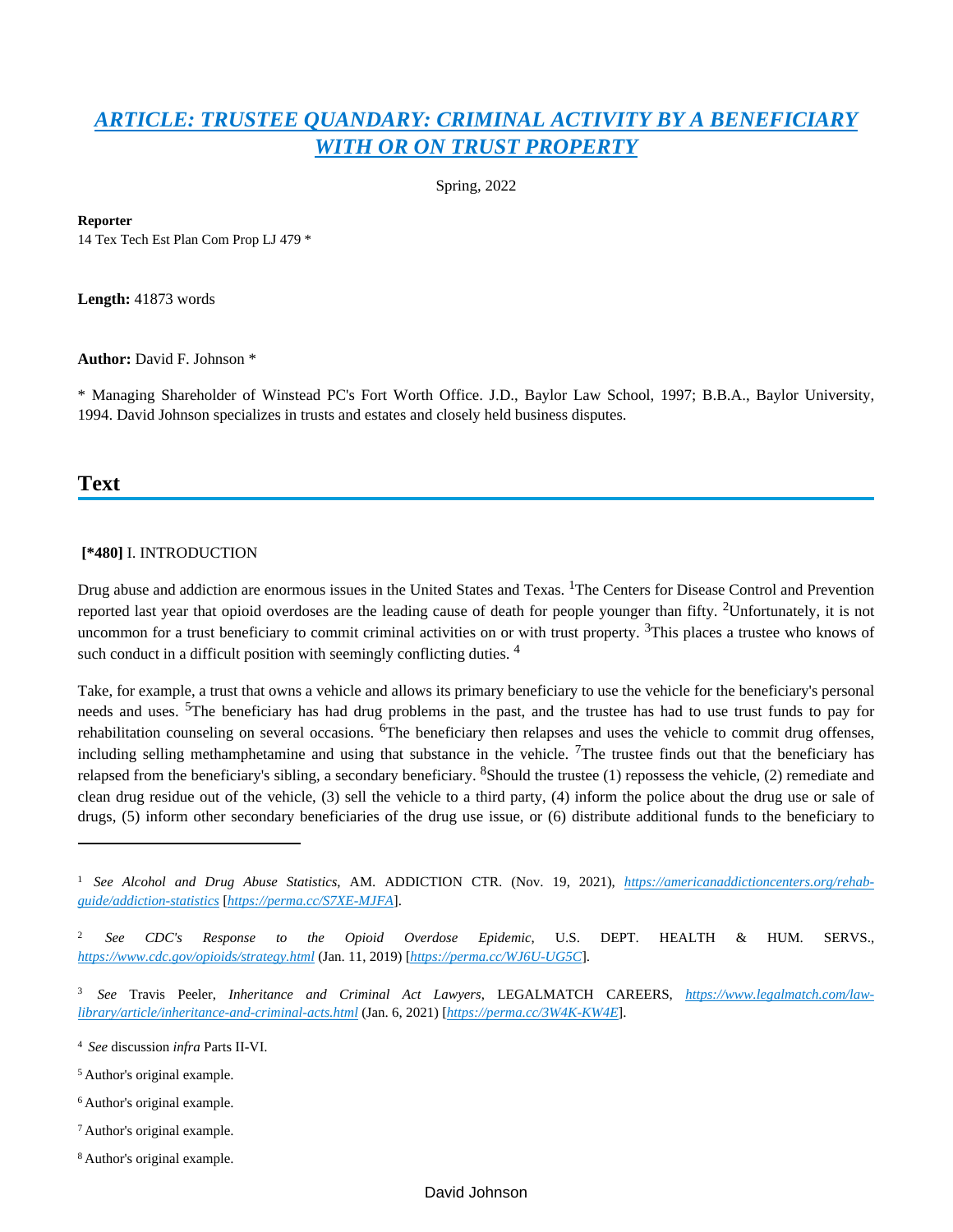allow the beneficiary to purchase a vehicle that the beneficiary will own? <sup>9</sup>If the police arrest the beneficiary in the act of committing a crime, can the government seize the trust's vehicle?  $10$ What if the beneficiary is involved in an accident with an innocent third person while intoxicated?  $^{11}$ Can the innocent third person reach the trust's other assets to obtain compensation for the third person's injuries?  $12$ These are all troubling questions that trustees face when they have beneficiaries with a penchant for criminal activity. <sup>13</sup>

 **[\*481]** There are several important concerns that a trustee should consider in such situations: (1) the duty of loyalty the trustee owes the beneficiary and its limits, (2) the duty to properly manage trust assets, (3) the duty to report criminal activity, and (4) the duty to preserve evidence. <sup>14</sup>This Article addresses these many concerns and provides suggestions to trustees who find themselves in this unenviable position. <sup>15</sup>

#### II. DUTY OF LOYALTY

#### *A. General Authority on the Duty of Loyalty*

When faced with a beneficiary's criminal activity, the trustee's initial reaction is to consider the trustee's duty of loyalty to the beneficiary in determining what the trustee should do.  $^{16}$ The first and most fundamental duty that a trustee owes the trustee's beneficiaries is the duty of loyalty, which includes a duty to maintain the confidentiality of certain information.<sup>17</sup>

*[Texas Property Code Section 113.051](https://advance.lexis.com/api/document?collection=statutes-legislation&id=urn:contentItem:5DDJ-C7H1-JW8X-V4GT-00000-00&context=1000516)* provides: "The trustee shall administer the trust in good faith according to its terms and this subtitle."  $^{18}$ It further states that in "the absence of any contrary terms in the trust instrument or contrary provisions of this subtitle, in administering the trust the trustee shall perform all of the duties imposed on trustees by the common law." <sup>19</sup>So, to determine a trustee's duty of loyalty, a trustee must first look to the trust document, the relevant statutory provisions, and the common law. 20Trust documents often limit the duty of loyalty by containing exculpatory clauses that eliminate liability for negligent actions and allow a trustee to make self-dealing transactions with a trust's assets. <sup>21</sup>However, trust documents rarely discuss criminal activities or drug use, or limit a trustee's duty of loyalty regarding a beneficiary's criminal activity,  $^{22}$ More

<sup>12</sup> Author's original hypothetical.

<sup>14</sup>*See Fiduciary Obligations*, TEX. PROB. LITIG. SANDERS, MOTLEY, YOUNG & GALLARDO, *<https://www.txprobatelitigation.com/fiduciary-obligations>* (last visited Mar. 3, 2022) [*<https://perma.cc/8NCX-N2KA>*].

<sup>15</sup>*See* discussion *infra* Parts II-VII.

<sup>16</sup>*See* RESTATEMENT (THIRD) OF TRS. § 78 (AM. L. INST. 2007).

<sup>17</sup>*See* Carol Warnick, *What Does It Mean to be a Trustee?*, FIDUCIARY L. BLOG (May 12, 2015), *<https://fiduciarylawblog.com/2015/05/what-does-it-mean-to-be-a-trustee.html>* [*<https://perma.cc/3B7W-MCAX>*].

<sup>18</sup>*[TEX. PROP. CODE ANN. § 113.051](https://advance.lexis.com/api/document?collection=statutes-legislation&id=urn:contentItem:5DDJ-C7H1-JW8X-V4GT-00000-00&context=1000516)*.

<sup>19</sup>*Id.*

<sup>20</sup>*See id.*

<sup>21</sup>*See id.* § 114.007.

22 *See generally Texas Irrevocable Living Trust Form*, FREEDOWNLOADS.NET, *[https://freedownloads.net/living-trust/tx-trusts/texas](https://freedownloads.net/living-trust/tx-trusts/texas-irrevocable-living-trust-form/)[irrevocable-living-trust-form/](https://freedownloads.net/living-trust/tx-trusts/texas-irrevocable-living-trust-form/)* (last visited Mar. 3, 2022) [*<https://perma.cc/P9PX-3TDY>*] (providing an example of general trust documents).

<sup>&</sup>lt;sup>9</sup> Author's original hypothetical.

<sup>10</sup>Author's original hypothetical.

<sup>&</sup>lt;sup>11</sup> Author's original hypothetical.

<sup>&</sup>lt;sup>13</sup> Author's original thought.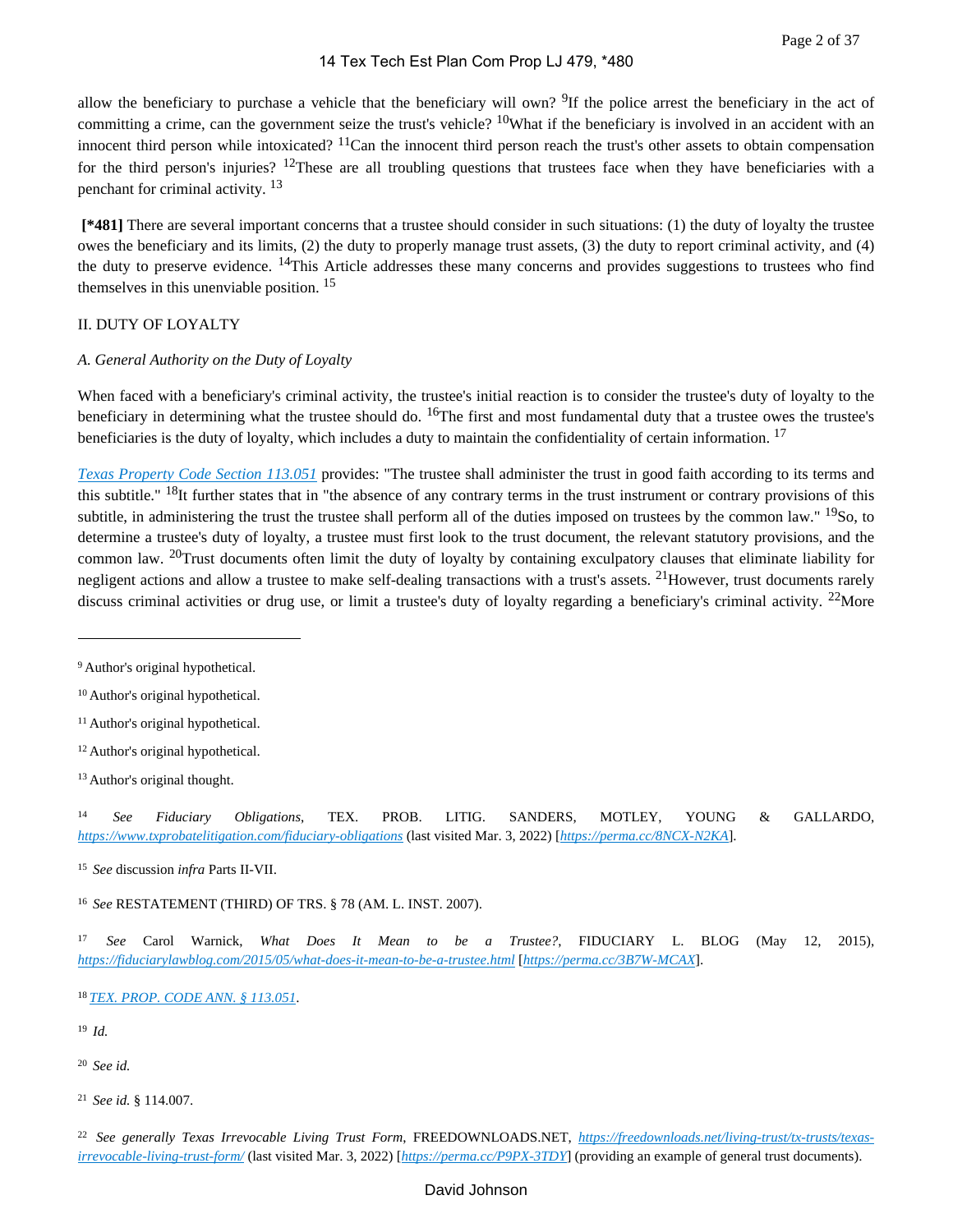often than not, in the rare circumstance when a settlor mentions criminal activity in a trust document, **[\*482]** the settlor usually provides that a beneficiary forfeits the beneficiary's rights under the trust or grants the trustee discretion to do so. <sup>23</sup>

Without guidance from a trust document, a trustee should review relevant statutes.  $24$ There are no Texas statutes that touch upon this exact issue, though the Texas Property Code generally provides that in "administering the trust the trustee shall perform all of the duties imposed on trustees by the common law." <sup>25</sup>Other than looking to the common law, Texas statutes tend to indicate that the duty of loyalty is not absolute and should be confined to trust property and inappropriate self-dealing and profits. 26*[Texas Property Code Section 117.007](https://advance.lexis.com/api/document?collection=statutes-legislation&id=urn:contentItem:5DDJ-C7H1-JW8X-V4NN-00000-00&context=1000516)* provides: "A trustee shall invest and manage the trust assets solely in the interest of the beneficiaries." <sup>27</sup>

Moreover, *[Texas Property Code Section 114.001](https://advance.lexis.com/api/document?collection=statutes-legislation&id=urn:contentItem:5DDJ-C7H1-JW8X-V4J8-00000-00&context=1000516)* describes a trustee's liability providing:

The trustee is accountable to a beneficiary for the trust property and for any profit made by the trustee through or arising out of the administration of the trust, even though the profit does not result from a breach of trust; provided, however, that the trustee is not required to return to a beneficiary the trustee's compensation as provided by this subtitle, by the terms of the trust instrument, or by a writing delivered to the trustee and signed by all beneficiaries of the trust who have full legal capacity. <sup>28</sup>

This provision focuses on a remedy against a trustee for breach of a duty or due to inappropriate profit made by the trustee arising from the administration of the trust. <sup>29</sup>

Given the limited statutory guidance, one must look to the common law to determine the breadth of the duty of loyalty regarding a beneficiary's criminal activity.  $^{30}$ Common law holds a trustee to a high fiduciary standard.  $^{31}$ The fiduciary relationship exists between the trustee and the trust's beneficiaries, and the trustee must not breach or violate this relationship.  $32$ The fiduciary relationship comes with many high standards, including loyalty and utmost good faith.  $33$ Furthermore, "a trustee owes a trust beneficiary an unwavering duty of good faith, fair dealing, loyalty, and fidelity over the trust's affairs and its **[\*483]** corpus." 34To uphold the trustee's duty of loyalty, such trustee must meet a sole interest standard and handle trust property entirely for the benefit of the beneficiaries. <sup>35</sup>

<sup>23</sup>*See id.*

<sup>25</sup>*Id.* § 113.051.

<sup>26</sup>*See id.*

<sup>27</sup>*Id.* § 117.007.

<sup>28</sup>*Id.* § 114.001(a).

<sup>29</sup>*See id.*

<sup>30</sup>*See id.* § 113.051.

<sup>31</sup>*See [Ditta v. Conte, 298 S.W.3d 187, 191 \(Tex. 2009\)](https://advance.lexis.com/api/document?collection=cases&id=urn:contentItem:7VXX-72T0-Y9NK-S2M7-00000-00&context=1000516)*.

<sup>32</sup>*See [Slay v. Burnett Tr., 187 S.W.2d 377, 387-88 \(Tex. 1945\)](https://advance.lexis.com/api/document?collection=cases&id=urn:contentItem:3RRS-HR80-003D-P11Y-00000-00&context=1000516)*; RESTATEMENT (SECOND) OF TRS. § 170 cmt. a (AM. L. INST. 1959); G. BOGERT, TRUSTS AND TRUSTEES § 543 at 217-18 (2d ed. rev. 1993).

<sup>33</sup>*Kinzbach Tool Co. v. Corbett-Wallace Corp., 160 S.W.2d 509, 512 (Tex. 1942)*.

<sup>34</sup>*[Herschbach v. City of Corpus Christi, 883 S.W.2d 720, 735 \(Tex. App.--Corpus Christi-Edinburg 1994, writ denied\)](https://advance.lexis.com/api/document?collection=cases&id=urn:contentItem:3S3K-0S50-003C-20SV-00000-00&context=1000516)* (citing *[Ames v. Ames,](https://advance.lexis.com/api/document?collection=cases&id=urn:contentItem:3S3K-3110-003C-24P1-00000-00&context=1000516)  [757 S.W.2d 468, 476 \(Tex. App.--Beaumont 1988\)](https://advance.lexis.com/api/document?collection=cases&id=urn:contentItem:3S3K-3110-003C-24P1-00000-00&context=1000516)*, *aff'd and modified*, *[776 S.W.2d 154 \(Tex. 1989\)\)](https://advance.lexis.com/api/document?collection=cases&id=urn:contentItem:3S3J-WB10-003C-21FR-00000-00&context=1000516)*.

<sup>24</sup>*See* PROP. §§ 113.015, 114.001(a), 117.007.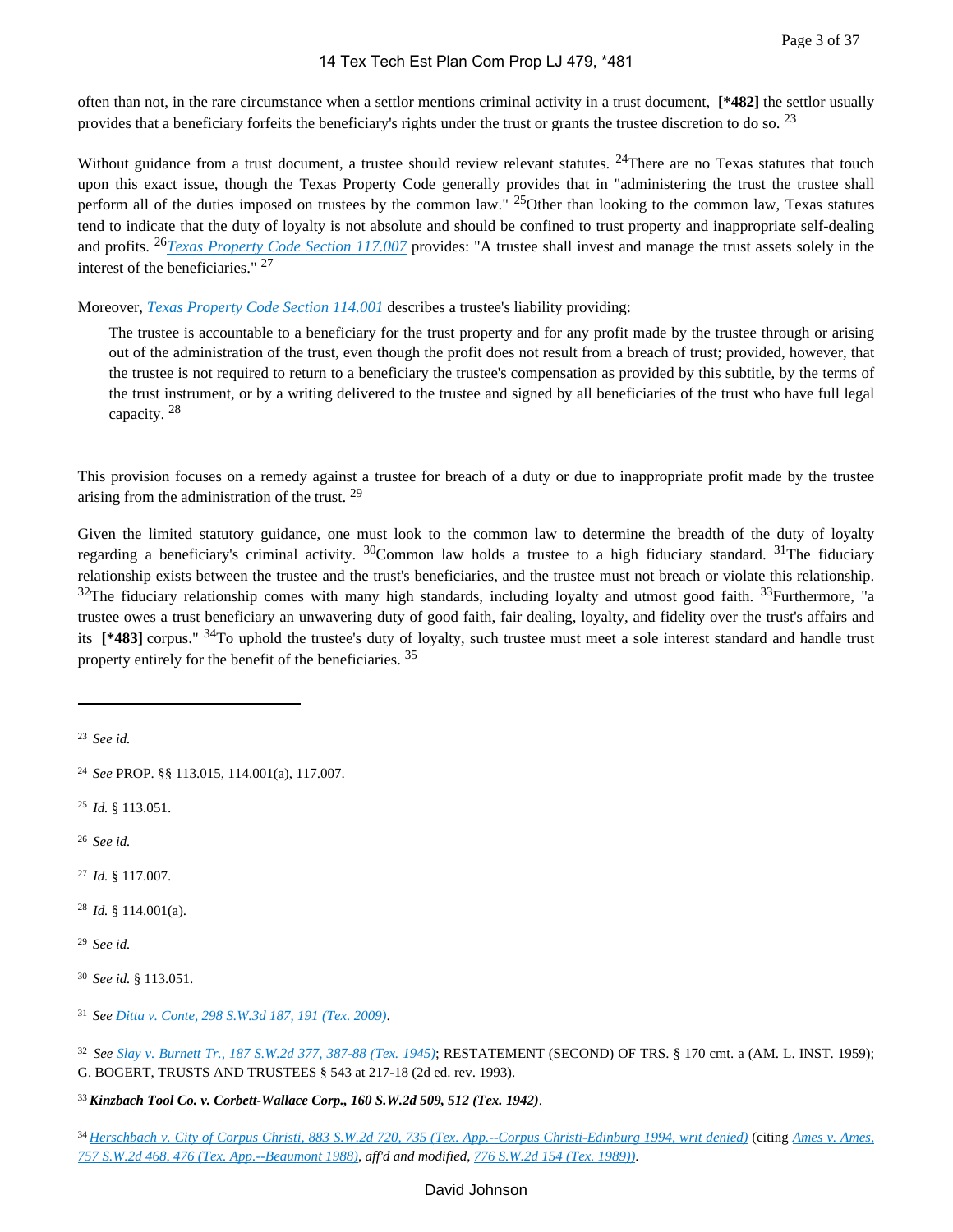Unfortunately, Texas case law does not provide much guidance regarding a beneficiary's criminal activity and its impact on a trustee's duty of loyalty. <sup>36</sup>In fact, throughout the research, there was no instance in which a trustee was sued for reporting a crime or dealing with the criminal activity of a beneficiary (other than civil forfeiture proceedings discussed below).  $37$ 

Texas has no authority specifically commenting on the trustee's duty of loyalty when faced with a beneficiary's criminal activity.  $38$ However, trustees in Texas can look to the Restatement of Trusts for guidance, as Texas courts routinely do so.  $39$ 

Regarding the duty of loyalty, the Restatement of Trusts states:

(1) Except as otherwise provided in the terms of the trust, a trustee has a duty to administer the trust solely in the interest of the beneficiaries, or solely in furtherance of its charitable purpose.

(2) Except in discrete circumstances, the trustee is strictly prohibited from engaging in transactions that involve selfdealing or that otherwise involve or create a conflict between the trustee's fiduciary duties and personal interests.

(3) Whether acting in a fiduciary or personal capacity, a trustee has a duty in dealing with a beneficiary to deal fairly and to communicate to the beneficiary all material facts the trustee knows or should know in connection with the matter. <sup>40</sup>

#### It further provides:

The trustee is under a duty to the beneficiary in administering the trust not to be guided by the interest of any third person. Thus, it is improper for the trustee to sell trust property to a third person for the purpose of benefiting the third person rather than the trust estate.

#### **[\*484]** . . . .

The trustee is under a duty to the beneficiary not to disclose to a third person information which he has acquired as trustee where he should know that the effect of such disclosure would be detrimental to the interest of the beneficiary. <sup>41</sup>

So, as a general proposition, a trustee should not administer the trust to benefit anyone but the beneficiary. <sup>42</sup>

*B. Duty of Loyalty Is in Reference to Trust Assets*

<sup>35</sup>*[TEX. PROP. CODE ANN. § 117.007](https://advance.lexis.com/api/document?collection=statutes-legislation&id=urn:contentItem:5DDJ-C7H1-JW8X-V4NN-00000-00&context=1000516)*; *[InterFirst Bank Dall., N.A. v. Risser, 739 S.W.2d 882, 898 \(Tex. App.--Texarkana 1987\)](https://advance.lexis.com/api/document?collection=cases&id=urn:contentItem:3S3K-3BX0-003C-23MC-00000-00&context=1000516)*, *disapproved of by [Texas Com. Bank, N.A. v. Grizzle, 96 S.W.3d 240 \(Tex. 2002\)](https://advance.lexis.com/api/document?collection=cases&id=urn:contentItem:47K3-WK30-0039-4090-00000-00&context=1000516)*.

<sup>36</sup>*See infra* notes 38-42 and accompanying text.

<sup>37</sup>*See infra* notes 38-42 and accompanying text.

<sup>38</sup>*See* RESTATEMENT (THIRD) OF TRS. § 78 (AM. LAW. INST. 2007).

<sup>39</sup>*See, e.g.*, *[Westerfeld v. Huckaby, 474 S.W.2d 189, 190 \(Tex. 1971\)](https://advance.lexis.com/api/document?collection=cases&id=urn:contentItem:3RRH-B0S0-003C-50KT-00000-00&context=1000516)*; *[Messer v. Johnson, 422 S.W.2d 908, 911 \(Tex. 1968\)](https://advance.lexis.com/api/document?collection=cases&id=urn:contentItem:3RRH-B2D0-003C-515H-00000-00&context=1000516)*; *[Mason v. Mason,](https://advance.lexis.com/api/document?collection=cases&id=urn:contentItem:3RRH-B4C0-003C-51VR-00000-00&context=1000516)  [366 S.W.2d 552, 554-55 \(Tex. 1963\)](https://advance.lexis.com/api/document?collection=cases&id=urn:contentItem:3RRH-B4C0-003C-51VR-00000-00&context=1000516)*; *[Lee v. Rogers Agency, 517 S.W.3d 137, 160-61 \(Tex. App.--Texarkana 2016, pet. denied\)](https://advance.lexis.com/api/document?collection=cases&id=urn:contentItem:5MTX-8141-F04K-B04T-00000-00&context=1000516)*; *[Woodham v.](https://advance.lexis.com/api/document?collection=cases&id=urn:contentItem:57DX-F4P1-F04K-B24S-00000-00&context=1000516)  [Wallace, No. 05-11-01121-CV, 2013 WL 23304, at \\*50 \(Tex. App.--Dallas, Jan. 2, 2013, no pet.\)](https://advance.lexis.com/api/document?collection=cases&id=urn:contentItem:57DX-F4P1-F04K-B24S-00000-00&context=1000516)* (mem. op.); *[Wolfe v. Devon Energy Prod.](https://advance.lexis.com/api/document?collection=cases&id=urn:contentItem:5561-0RP1-F04K-B08R-00000-00&context=1000516)  [Co., LP, 382 S.W.3d 434, 446 \(Tex. App.--Waco 2012, pet. denied\)](https://advance.lexis.com/api/document?collection=cases&id=urn:contentItem:5561-0RP1-F04K-B08R-00000-00&context=1000516)*; *[Longoria v. Lasater, 292 S.W.3d 156, 168 \(Tex. App.--San Antonio 2009,](https://advance.lexis.com/api/document?collection=cases&id=urn:contentItem:4W1D-XW60-TXFW-X231-00000-00&context=1000516)  [pet. denied\)](https://advance.lexis.com/api/document?collection=cases&id=urn:contentItem:4W1D-XW60-TXFW-X231-00000-00&context=1000516)*.

<sup>40</sup>RESTATEMENT (THIRD) OF TRS. § 78 (AM. L. INST. 2007).

<sup>41</sup>*Id.* § 170.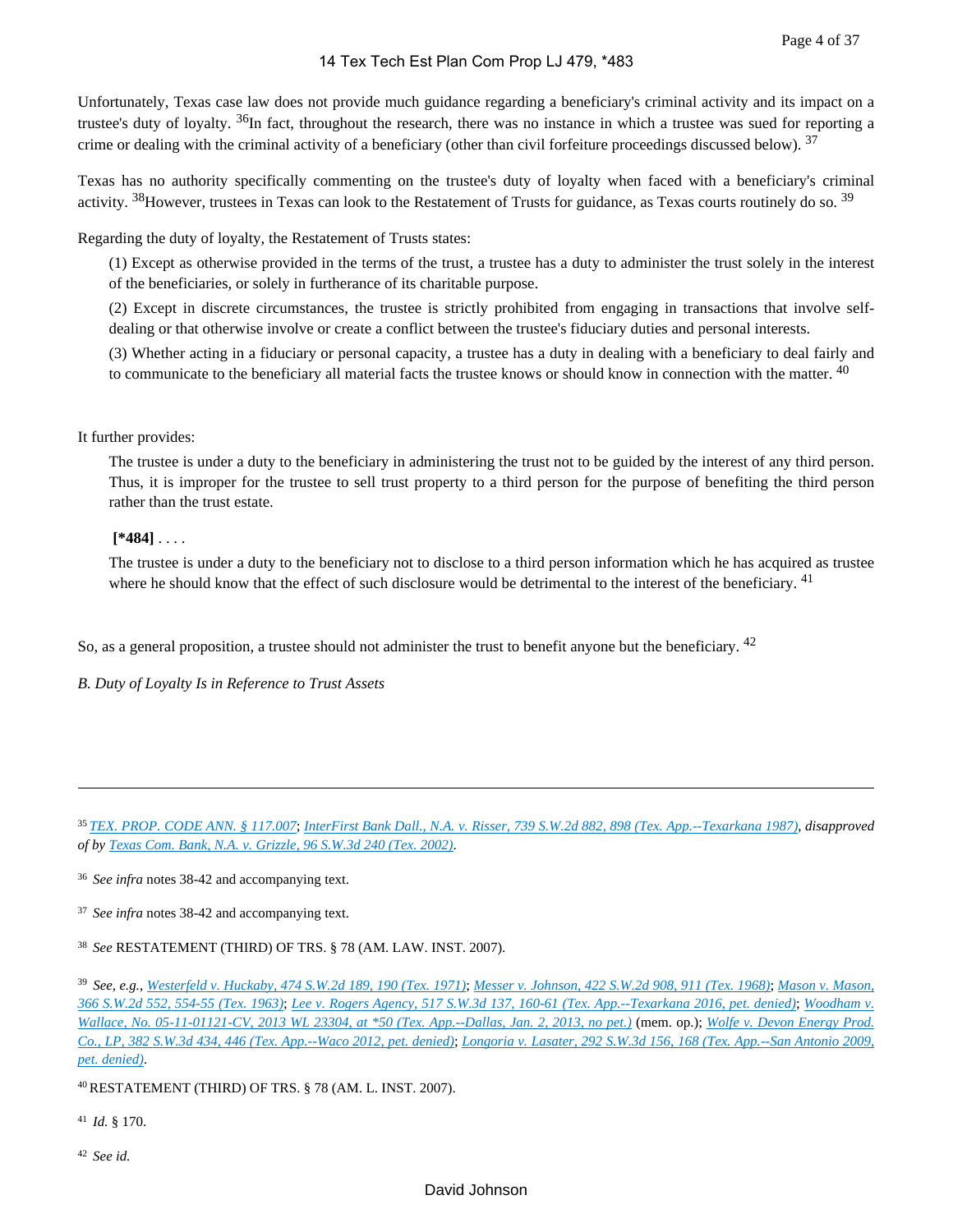A trustee's duty of loyalty arises from managing certain assets and does not extend to all facets of life. <sup>43</sup>The Texas Supreme Court has described the high standards that a trustee owes the beneficiaries of a trust in the context of trust property: "A trust is not a legal entity; rather it is a 'fiduciary relationship *with respect to property*.' High fiduciary standards are imposed upon trustees, *who must handle trust property* solely for the beneficiaries' benefit. A fiduciary 'occupies a position of peculiar confidence towards another.'" <sup>44</sup>

A duty of loyalty to a beneficiary does not extend to every aspect of a trustee's existence. <sup>45</sup>As one court stated:

[T]he mere fact that a person occupies the position of an estate fiduciary does not result in coloring his entire life and action to the exclusion of all his other rights and interests. He still eats breakfast, performs his daily tasks, and retires for the night as an individual, and these private activities are as immune from the prying eyes of the beneficiaries of the estate of which he is a fiduciary as if they had been performed by an entirely different person. As a matter of legal fact, he is not subject to scrutiny as a fiduciary except to those matters which are performed strictly in the management of the estate, and any knowledge or information he may possess or acquire in his extra fiduciary relations are as privileged as are his breakfast menu or his nocturnal habits. <sup>46</sup>

Texas distinguishes between the actions of a trustee of a trust in that capacity and the actions of trustee in some other capacity, even when the same entity "wears both hats." 47In *Adam v. Harris*, a plaintiff alleged that a trustee **[\*485]** breached his fiduciary duty by engaging in a self-dealing transaction as a director of a corporation owned by the trust. <sup>48</sup>The court of appeals held that the trustee did not owe any fiduciary duties to the beneficiary in his capacity as a board member:

The flaw in this argument, however, is that whatever breach of fiduciary duty Robert Adam committed was in his capacity as director of the truckline corporation and not in his capacity as trustee. Robert Adam did not self-deal with the trust property, the shares in the corporation, but rather with the corporation's property, the monies used to purchase the insurance for the trucks. Section twelve of the Texas Trust Act directs that a "trustee shall not buy nor sell . . . any property owned by or belonging to the trust estate . . . from or to . . . a relative . . . ." Here, no property either entered or left the trust res; the trustee neither bought nor sold trust property. Under these circumstances we hold that no cause of action for self dealing lies against anyone on the basis of the beneficiary-trustee relationship. <sup>49</sup>

A trustee certainly owes a fiduciary duty of loyalty arising from the management of assets in a trust. <sup>50</sup>However, this duty of loyalty does not extend to other assets or other issues not related to the administration of the trust. <sup>51</sup>When a beneficiary commits a crime, a trustee should not have a duty of loyalty to cover up the crime or otherwise not report the crime. <sup>52</sup>

<sup>48</sup>*Id.*

<sup>50</sup>*See [Diaz, 434 S.W.3d at 264](https://advance.lexis.com/api/document?collection=cases&id=urn:contentItem:5C1S-7J31-F04K-B231-00000-00&context=1000516)*.

<sup>43</sup>*See [Ditta v. Conte, 298 S.W.3d 187, 191 \(Tex. 2009\)](https://advance.lexis.com/api/document?collection=cases&id=urn:contentItem:7VXX-72T0-Y9NK-S2M7-00000-00&context=1000516)*.

<sup>44</sup>*Id.* (emphasis added).

<sup>45</sup>*See [In re Ebbets Est., 267 N.Y.S. 268, 267-68 \(Sur. 1933\)](https://advance.lexis.com/api/document?collection=cases&id=urn:contentItem:3S3K-31V0-0044-F2J1-00000-00&context=1000516)*.

<sup>46</sup>*[Id. at 266-67](https://advance.lexis.com/api/document?collection=cases&id=urn:contentItem:7VXX-72T0-Y9NK-S2M7-00000-00&context=1000516)*.

<sup>47</sup>*See [Adam v. Harris, 564 S.W.2d 152, 155 \(Tex. App.--Houston \[14th Dist.\] 1978, writ ref'd n.r.e.\)](https://advance.lexis.com/api/document?collection=cases&id=urn:contentItem:3S3K-5H30-003C-233Y-00000-00&context=1000516)*.

<sup>49</sup>*Id.; see also [Diaz v. Elkin, 434 S.W.3d 260, 264 \(Tex. App.--Houston \[1st Dist.\] 2014, no pet.\)](https://advance.lexis.com/api/document?collection=cases&id=urn:contentItem:5C1S-7J31-F04K-B231-00000-00&context=1000516)* (analyzing whether claims against a defendant arose from an individual capacity or capacity as an executor).

<sup>52</sup>*See* RESTATEMENT (SECOND) OF TRS. § 166 cmt. a. (AM. L. INST. 1959).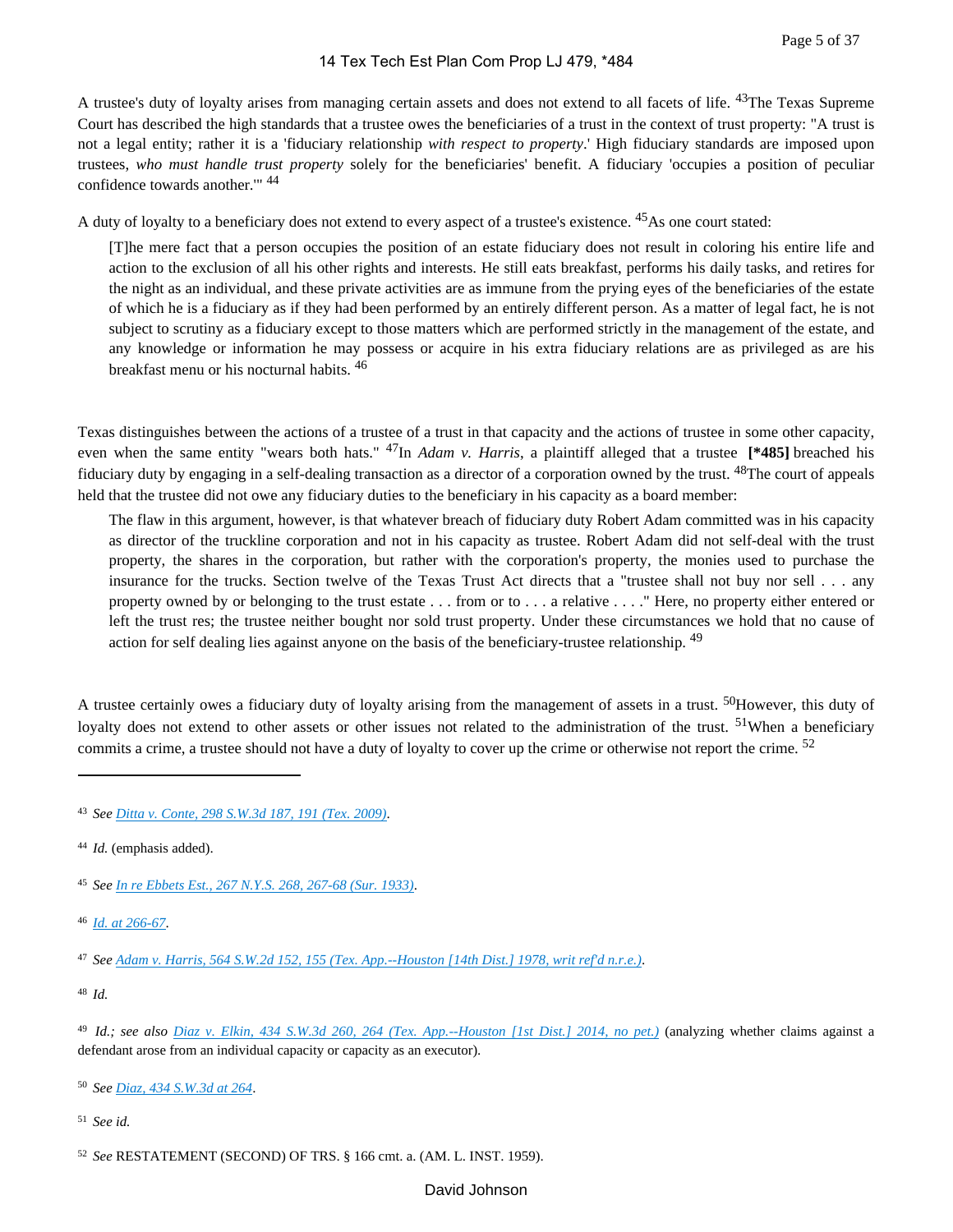#### *C. Duty of Loyalty Does Not Mean That a Trustee Has to Participate in or Support Criminal Activities*

The Restatement clarifies that the general rules concerning a duty of loyalty or other duties do not require a trustee to participate in or support criminal activities. <sup>53</sup>Specifically, the Restatement provides that "the trustee stands in a fiduciary relationship with respect to the beneficiaries as to all matters within the scope of the trust relationship, that is, all matters involving the administration of the trust and its property."  $54$ But, "[t]he trustee is not under a duty to the beneficiary to do an act which is criminal or tortious." <sup>55</sup>The Restatement provides:

 **[\*486]** (1) The trustee is not under a duty to the beneficiary to comply with a term of the trust which is illegal.

(2) The trustee is under a duty to the beneficiary not to comply with a term of the trust which he knows or should know is illegal, if such compliance would be a serious criminal offense or would be injurious to the interest of the beneficiary or would subject the interest of the beneficiary to an unreasonable risk of loss.

(3) To the extent to which a term of the trust doing away with or limiting duties of the trustee is against public policy, the term does not affect the duties of the trustee. <sup>56</sup>

In addition to explicitly indicating that the trustee is under no duty to the beneficiary to engage in a criminal or tortious act, the Restatement also clarifies that "[i]t is immaterial that the act is not criminal or tortious at the time of the creation of the trust, if it becomes so before the time for performance." 57The Restatement further states:

A trustee is not bound by a term of the trust which directs him to do an act, although the act itself is not criminal or tortious, if it is against public policy to compel the performance of such an act. See § 62. Similarly, a trustee is not bound by a term of the trust which directs him to refrain from doing an act, if it is against public policy to compel the trustee to refrain from doing the act. Thus, the trustee is not bound by a term of the trust which violates the rule against perpetuities or a rule as to accumulations or a rule against restraints on alienation. See § 62, Comments *l-u*.

#### . . . .

Not only is the trustee under no duty to the beneficiary to comply with a term of the trust which is illegal, but he is ordinarily under a duty not to comply. He is not justified in complying if such compliance would be a serious criminal offense. Thus, in Illustration 2 the trustee is not justified in carrying on the distillery business. Similarly, the trustee is not justified in complying if such compliance would be injurious to the interest of the beneficiary or would subject his interest to an unreasonable risk of loss. Whether the risk of loss is unreasonable depends upon the extent of the risk, the amount of loss which might be incurred, and the possible advantages resulting to the trust.<sup>58</sup>

<sup>53</sup>RESTATEMENT (THIRD) OF TRS. § 78 (AM. L. INST. 2007).

<sup>54</sup>*Id.*

<sup>55</sup>RESTATEMENT (SECOND) OF TRS. § 166 cmt. a (AM. LAW. INST. 1959).

<sup>56</sup>*Id.* § 166.

<sup>57</sup>*Id.*

<sup>58</sup>*Id.; see [Amalgamated Transit Union, Loc. Div. 1338 v. Dall. Pub. Transit Bd., 430 S.W.2d 107, 117](https://advance.lexis.com/api/document?collection=cases&id=urn:contentItem:3RRH-D7N0-003C-52S8-00000-00&context=1000516)* (Tex. App.--Dallas 1968, writ ref 'd n.r.e.); *In re Enron Corp. Secs., Derivative & ERISA Litig., 284 F. Supp. 2d 511, 565 (S.D. Tex. 2003)* ("A fiduciary's duty of loyalty should also not be construed to require him to enable and encourage plan participants to violate the law. . .A trustee has no duty to violate the law to serve his beneficiaries."); *[Sutherlin v. Wells Fargo & Co., 297 F. Supp. 3d 1271, 1277 \(M.D. Fl. 2018\)](https://advance.lexis.com/api/document?collection=cases&id=urn:contentItem:5RTR-FYK1-JNJT-B3CN-00000-00&context=1000516)*; *[Quan v. Comput. Sci. Corp.,](https://advance.lexis.com/api/document?collection=cases&id=urn:contentItem:514J-H7X1-652R-8005-00000-00&context=1000516)  [623 F.3d 870, n. 8 \(9th Cir. 2010\)](https://advance.lexis.com/api/document?collection=cases&id=urn:contentItem:514J-H7X1-652R-8005-00000-00&context=1000516)*, *abrogated by [Fifth Third Bancorp v. Dudenhoeffer, 573 U.S. 409 \(2014\)](https://advance.lexis.com/api/document?collection=cases&id=urn:contentItem:5CHD-6HM1-F04K-F07C-00000-00&context=1000516)* (fiduciary duties owed by ERISA plan sponsor do not include violating securities laws); *In re* McKesson HBOC, Inc. ERISA Litig., No. C00-20030RMW, 2002 WL 31431588, at \*21 (N.D. Cal. Sept. 30, 2002) (same); *[Gouley v. Land Title Bank and Tr. Co., 329 Pa. 465, 468 \(1938\)](https://advance.lexis.com/api/document?collection=cases&id=urn:contentItem:3RRM-WF70-003C-M002-00000-00&context=1000516)* (trust provisions that are against public policy should be ignored).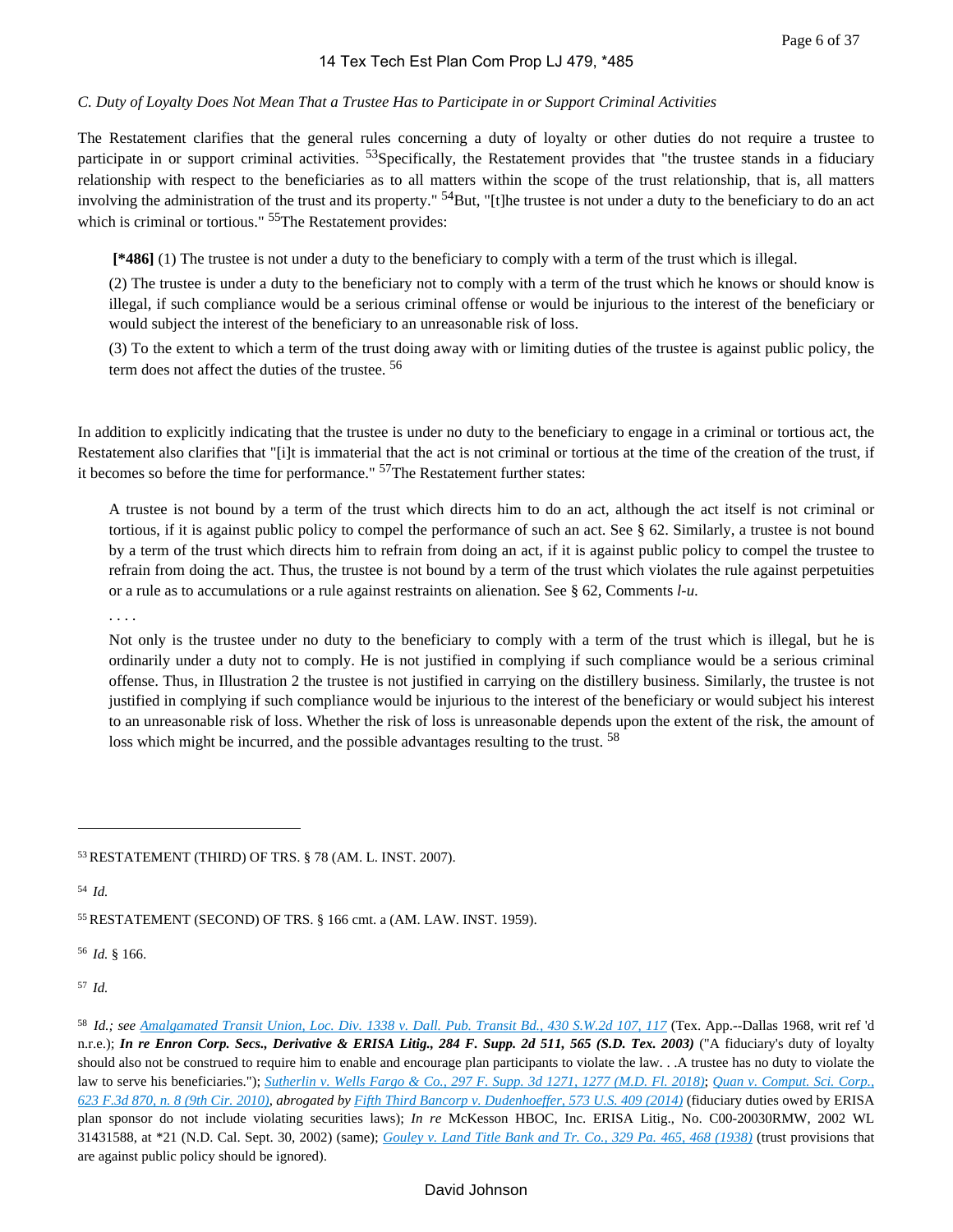**[\*487]** Thus, on public policy grounds, the trustee is not under a duty to the beneficiary to comply with a term of the trust if such compliance would be injurious to the community and the beneficiary. <sup>59</sup>

So, a trustee has no duty of loyalty to enable a beneficiary to commit crimes and hide those crimes. <sup>60</sup>Moreover, the good-faith reporting of a crime that occurred on trust property would be consistent with the trustee's duties to exercise reasonable care and skill, retain control of and preserve trust property, and comply with the prudent investor rule. <sup>61</sup>For the trustee to effectively perform these duties, the trustee must exercise a high level of care and protection of the trust property. <sup>62</sup>In caring for and protecting the property--not only for the safety of the property but also for its investment value--a trustee might be prudent to report the crime to the appropriate authorities. <sup>63</sup>

# *D. Duty of Confidentiality*

The duty of loyalty includes maintaining the confidentiality of a beneficiary's information. <sup>64</sup>The duty of confidentiality becomes more complicated when the duty comes in conflict with a duty to disclose to other beneficiaries. <sup>65</sup>Notwithstanding the trustee's confidentiality duty, a trustee must also fully disclose all material facts known to them that might affect the beneficiaries' rights. <sup>66</sup>Further, a trustee has a duty of candor. <sup>67</sup>Regardless of the circumstances, the law provides that beneficiaries are entitled to rely on a trustee to fully disclose all relevant information. <sup>68</sup>In fact, a trustee has a duty to account for all trust transactions to the beneficiaries, including transactions, profits, and mistakes. <sup>69</sup>A trustee's fiduciary duty even includes the disclosure of any matters that could possibly influence the fiduciary to act in a manner prejudicial to the principal. <sup>70</sup>The duty to disclose reflects the **[\*488]** information a trustee is duty-bound to maintain, as the trustee is required to keep records of trust property and the trustee's own actions. <sup>71</sup>

The Restatement addresses the conflicting position a trustee is in when a duty to maintain the confidentiality of a beneficiary's information abuts a duty to disclose to other beneficiaries:

Incident to the duty of loyalty, but necessarily more flexible in its application, is the trustee's duty to preserve the confidentiality and privacy of trust information from disclosure to third persons, except as required by law (e.g., rules of regulatory, supervisory, or taxing authorities) or as necessary or appropriate to proper administration of the trust. Thus, the trustee's duty of loyalty carries with it a related duty to avoid unwarranted disclosure of information acquired as trustee

<sup>63</sup>*In re Enron Corp., 284 F. Supp. 2d at 565*.

- <sup>66</sup>*[Montgomery v. Kennedy, 669 S.W.2d 309, 313 \(Tex. 1984\)](https://advance.lexis.com/api/document?collection=cases&id=urn:contentItem:3S3J-WDT0-003C-22SK-00000-00&context=1000516)*.
- <sup>67</sup>*[Welder v. Green, 985 S.W.2d 170, 175 \(Tex. App--Corpus Christi-Edinburg 1998, pet. denied\)](https://advance.lexis.com/api/document?collection=cases&id=urn:contentItem:3VB3-5580-0039-42F5-00000-00&context=1000516)*.
- <sup>68</sup>*See [Johnson v. Peckham, 120 S.W.2d 786, 788 \(Tex. 1938\)](https://advance.lexis.com/api/document?collection=cases&id=urn:contentItem:3RRS-HYV0-003D-P2FP-00000-00&context=1000516)*.
- <sup>69</sup>*[Huie v. DeShazo, 922 S.W.2d 920, 923 \(Tex. 1996\)](https://advance.lexis.com/api/document?collection=cases&id=urn:contentItem:3S3J-W4K0-003C-205S-00000-00&context=1000516)*; *see [Montgomery, 669 S.W.2d at 313](https://advance.lexis.com/api/document?collection=cases&id=urn:contentItem:3S3J-WDT0-003C-22SK-00000-00&context=1000516)*.
- <sup>70</sup>*[W. Rsrv. Life Assurance Co. of Ohio v. Graben, 233 S.W.3d 360, 374 \(Tex. App.--Fort Worth 2007, no pet.\)](https://advance.lexis.com/api/document?collection=cases&id=urn:contentItem:4P3N-6WT0-TXFW-X2HG-00000-00&context=1000516)*.

# David Johnson

<sup>59</sup>*In re Enron Corp., 284 F. Supp. 2d at 565*.

<sup>60</sup>*See* RESTATEMENT (SECOND) OF TRS. § 166 (AM. L. INST. 1959).

<sup>61</sup>*See id.*

<sup>62</sup>*See [Herschbach v. City of Corpus Christi, 883 S.W.2d 720, 735 \(Tex. App.--Corpus Christi-Edinburg 1994, writ denied\)](https://advance.lexis.com/api/document?collection=cases&id=urn:contentItem:3S3K-0S50-003C-20SV-00000-00&context=1000516)*.

<sup>64</sup>*[In re Mortg. & Realty Tr., 195 B.R. 740, 750 \(Bankr. C.D. Cal. 1996\)](https://advance.lexis.com/api/document?collection=cases&id=urn:contentItem:3S4V-MJ60-003B-X4B1-00000-00&context=1000516)*.

<sup>65</sup>*See id.*

<sup>71</sup>*[Beaty v. Bales, 677 S.W.2d 750, 754 \(Tex. App.--San Antonio 1984, writ ref'd n.r.e.\)](https://advance.lexis.com/api/document?collection=cases&id=urn:contentItem:3S3K-49R0-003C-24TN-00000-00&context=1000516)*.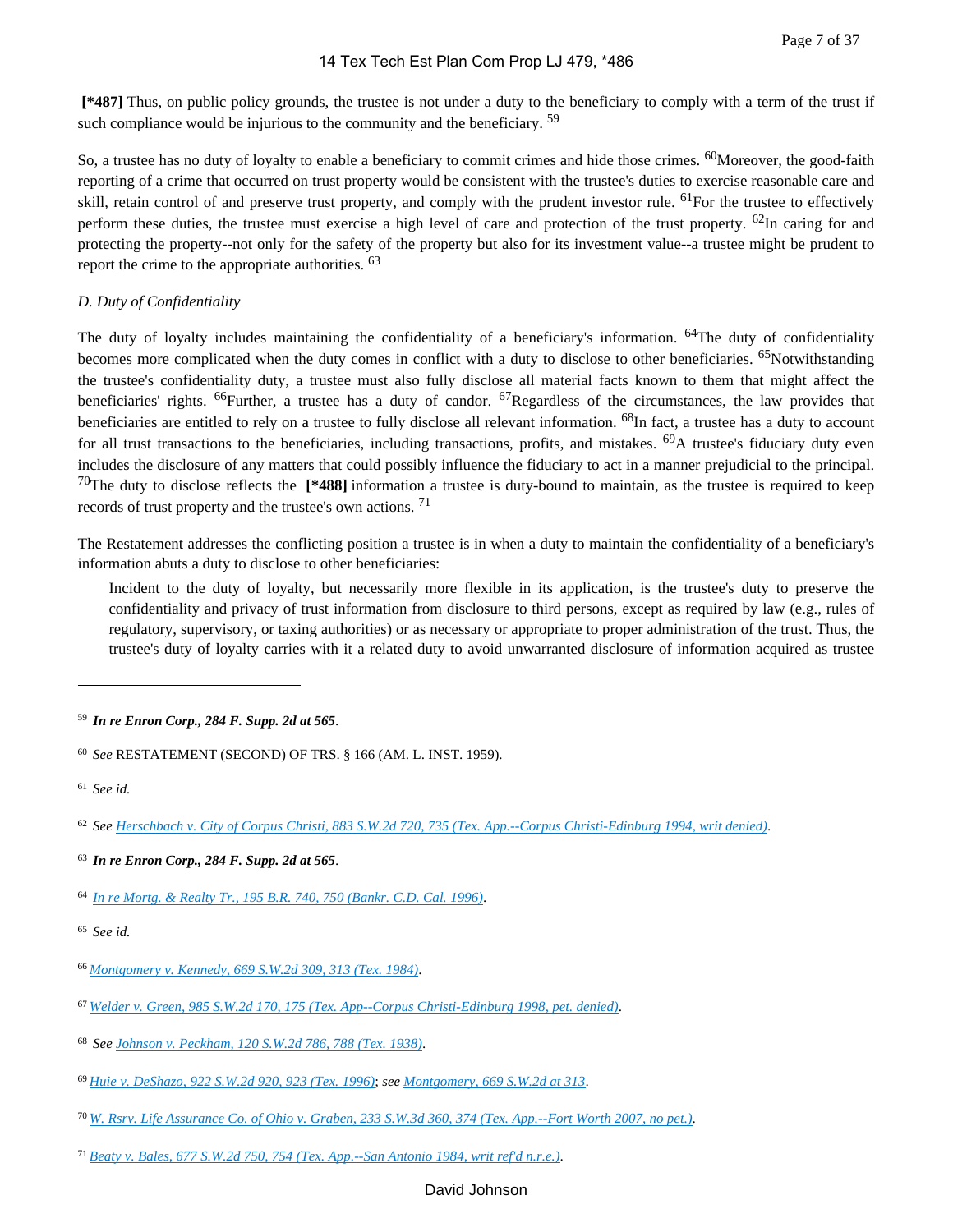whenever the trustee should know that the effect of disclosure would be detrimental to possible transactions involving the trust estate or otherwise to the interests of the beneficiaries.

This duty of confidentiality ordinarily does not apply to the disclosure of trust information to beneficiaries or their authorized representatives (see duties to inform and report, §§ 82 and 83) or, in the interest of one or more trust beneficiaries, to the trustees of other trusts or the fiduciaries of fiduciary estates in which a beneficiary has an interest. Even in providing information to or on behalf of beneficiaries, however, the trustee has a duty to act with sensitivity and, insofar as practical, with due regard for considerations of relevancy and sound administration, and for the personal concerns and privacy of the trust beneficiaries. <sup>72</sup>

When a beneficiary's information does not affect a co-beneficiary's rights, the trustee should generally maintain the information in confidence and not disclose it.  $^{73}$ However, when a beneficiary's information does impact a co-beneficiary's interest in the trust, a trustee may be in a position in which the duty of loyalty requires disclosure. <sup>74</sup>For example, if the trustee knows that a beneficiary will, or is likely to, use trust property for criminal activities, the trustee would be aware of the risk of loss of the asset. <sup>75</sup>Such use would implicate the co-beneficiaries' rights to trust assets.  $^{76}$ In these instances, if a co-beneficiary knew of the facts, the co-beneficiary would certainly have standing to seek judicial assistance in limiting the risk (i.e., forcing the trustee not to allow the criminal beneficiary to use trust assets).  $77$ 

 **[\*489]** For example, assume a trust owns ranch property and routinely allows the beneficiaries to access and enjoy the ranch.  $78$ One wayward beneficiary plants marijuana plants on the ranch and attempts to operate a drug manufacturing business on the property. <sup>79</sup>The trustee discovers this conduct and therefore must address the issue of whether the trustee has a duty to inform the other beneficiaries of the trust of this activity. <sup>80</sup>Such circumstances provide a basis for the trustee to disclose this activity to the other beneficiaries because it represents a substantial risk to a material trust asset. <sup>81</sup>

# *E. Drafting Options Regarding Criminal Activities of Beneficiaries*

A settlor or testator may want to protect a trustee from potential claims or threats of claims by expressly allowing a trustee to withhold distributions to a beneficiary or terminate a beneficiary's interest when the beneficiary participates in criminal activity. <sup>82</sup>For example, in one instance a trust document stated:

(d) BENEFICIARY ENGAGED IN DRUGS, ALCOHOL, GAMBLING OR CRIMINAL ACTS: Notwithstanding any distribution provisions herein, if the Trustee(s)/Personal Representative(s), at the time provided for distribution, have reason to believe a beneficiary is addicted to and/or abusive of alcohol or drugs or gambling or engaged in or was engaged in criminal activity, then the Trustee(s)/Personal Representative(s) in their full and absolute discretion are authorized (1) to delay and/or terminate the distribution to the beneficiary, and/or (2) terminate the interest of the beneficiary in the estate or

<sup>72</sup>RESTATEMENT (THIRD) OF TRS. § 78 (AM. L. INST. 2007).

<sup>73</sup>*Id.*

<sup>74</sup>*Id.*

<sup>75</sup>Author's original example.

<sup>76</sup>RESTATEMENT (THIRD) OF TRS. § 78 (AM. L. INST. 2007).

<sup>77</sup>*Id.*

<sup>78</sup>Author's original example.

<sup>79</sup>Author's original example.

- <sup>80</sup>RESTATEMENT (THIRD) OF TRS. § 78 (AM. L. INST. 2007).
- <sup>81</sup>*Id.*

<sup>82</sup>*See In re* James Daron Clark 2015 Tr., No. CV-2015-1501, 2015 U.S. Dist. LEXIS 3488, at \*21 (D. Okla. Aug. 21, 2015).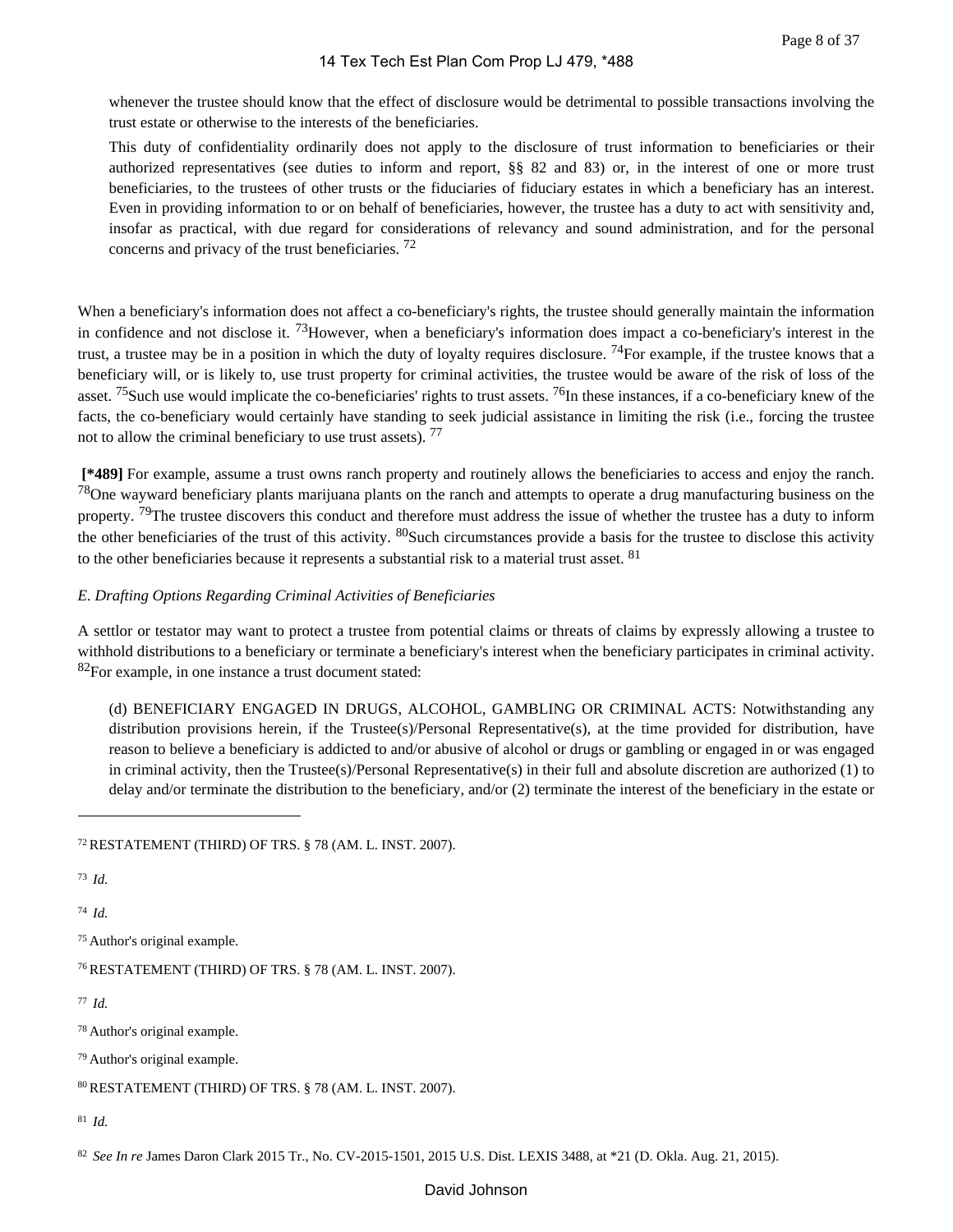trust and the beneficiary's interest may be administered and distributed as though the beneficiary were deceased. The Trustee(s)/Personal Representative(s) shall have authority to require the beneficiary to submit to drug tests, counseling or other improvement regimen before receiving distributions of principal or income. The Trustee(s)/Personal Representative(s) may hire professionals and/or social workers and/or any others for advice concerning an appropriate course of action. All costs and services for drug testing, drug rehabilitation and/or professional advice and/or counseling regarding same may be paid from the beneficiary's interest of the estate/trust. If the beneficiary will not follow a drug testing program or other improvement regimen established by the Trustee(s)/Personal Representative(s) then there is reason to believe that the beneficiary is addicted to and/or abusing alcohol or drugs or gambling. The Trustee shall have no liability for exercising or not exercising the authority **[\*490]** granted. If the beneficiary sues the Trustee(s)/Personal Representative(s) for exercising his/her/their discretion under this provision, then the beneficiary's interest shall terminate. If the Trustee(s)/Personal Representative(s) exercises his/her/their discretion under this provision, the beneficiary can require arbitration of the decision by notifying the Trustee(s)/Personal Representative(s) in writing. The beneficiary shall appoint an arbitrator, the Trustee(s)/Personal Representative(s) shall appoint a second arbitrator, and the two arbitrators shall appoint a third arbitrator. The three arbitrators shall do an independent investigation to determine if the Trustee(s)/Personal Representative(s) should make a distribution and, if so, in what amount. A decision of a majority of the arbitrators shall be binding on all parties. Expenses of said arbitration shall be paid for from the beneficiary's interest in the estate/trust. <sup>83</sup>

#### Other potential clauses include:

1) Provisions Relating to Substance Abuse or Incarceration. <sup>84</sup>Notwithstanding any other provision in this Trust Agreement, the Trustee shall withhold from distribution to a beneficiary any amounts otherwise distributable to such beneficiary (except distributions for medical needs as determined by the Trustee in the Trustee's sole discretion) during any period in which the beneficiary is incarcerated or in which the beneficiary is abusing the use of alcohol or drugs (whether legal or illegal); provided, however, that the Trustee shall make funds available to or for the benefit of the beneficiary for treatment and/or rehabilitation. If the Trustee reasonably believes the beneficiary is abusing the use of alcohol or drugs, the Trustee may request the beneficiary to submit to one or more appropriate examinations (including, without limitation, psychological testing and laboratory tests of hair, tissue, or bodily fluids) and to consent to a full disclosure of the results of such examinations to the Trustee (who shall keep such information confidential). For purposes of this subsection, a determination of whether the beneficiary is abusing the use of alcohol or drugs shall be made by the examining physician or facility. If the beneficiary refuses to submit to such examinations or to consent to the release of the results of such examinations, the Trustee may suspend distributions to such beneficiary until the beneficiary consents to the examinations and disclosure to the Trustee.

2) Protection from Substance Abuse. 85If the Trustees reasonably believe that the Primary Beneficiary or the Designated Beneficiary (as the case may be) (a) uses or consumes any illegal drug or other illegal substance; or (b) is clinically dependent upon the use or consumption of alcohol or any other legal drug or chemical substance that is not prescribed by a board certified medical doctor or psychiatrist in a current program of treatment supervised by such doctor or psychiatrist; and, if the Trustees reasonably believe that **[\*491]** as a result of such use or consumption the Primary Beneficiary or the Designated Beneficiary is incapable of caring for himself or herself or is likely to dissipate his or her financial resources, then in such event:

The Trustees shall request the Primary Beneficiary or the Designated Beneficiary to submit to one or more examinations (including laboratory tests of bodily fluids) determined to be appropriate by a board certified medical doctor or psychiatrist selected by the Trustees. The Trustees shall request the Primary Beneficiary or the Designated Beneficiary to consent to full disclosure by the examining doctor or facility to the Trustees of the results of all such examinations. The Trustees shall maintain strict confidentiality of those results and shall not disclose those results to any person other than

<sup>83</sup>*Id.*

<sup>84</sup>Author's original example.

<sup>85</sup>Author's original example.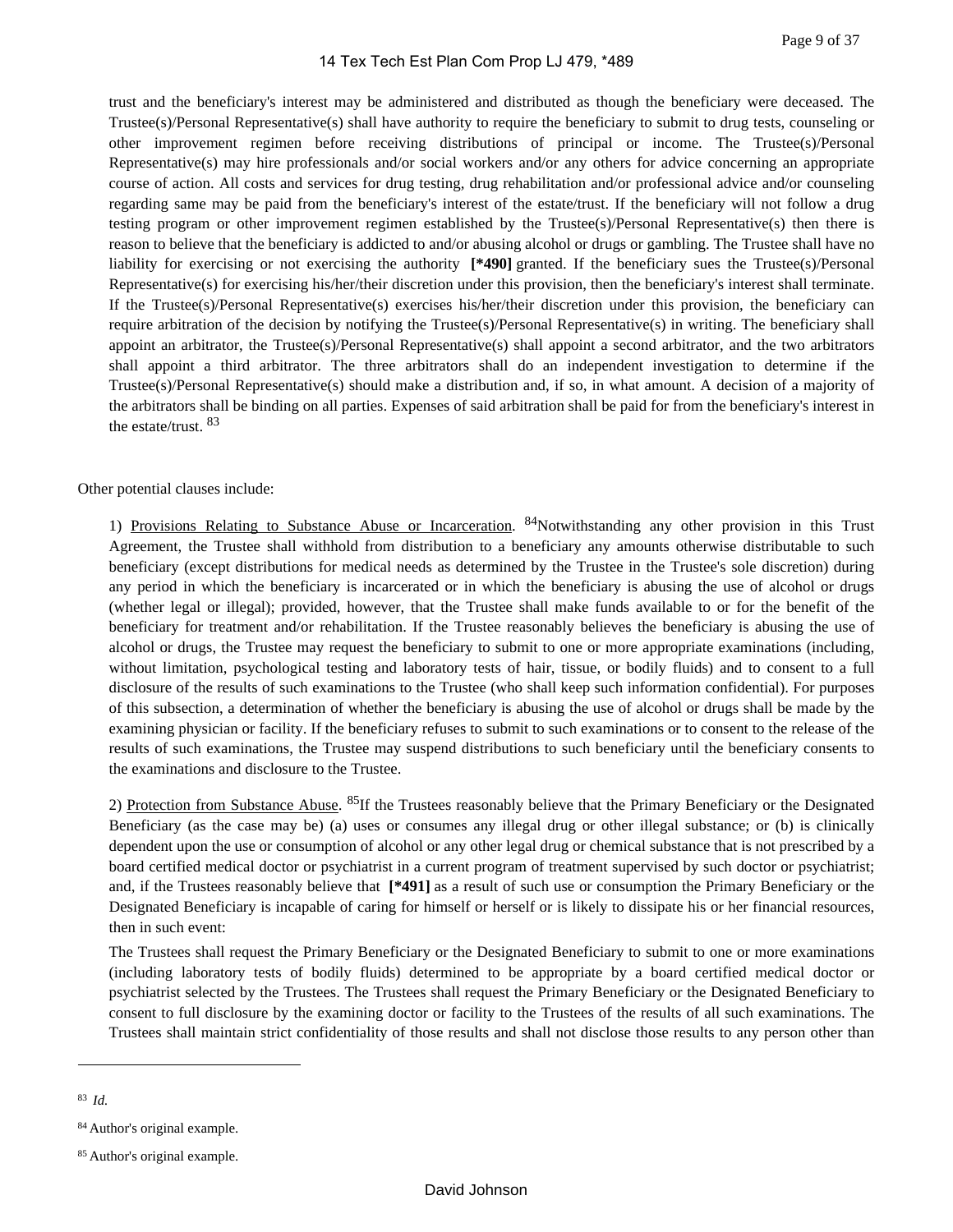the Primary Beneficiary or Designated Beneficiary without the prior written permission of the Primary Beneficiary or the Designated Beneficiary.

The Trustees may totally or partially suspend all distributions permitted to be made to that Primary Beneficiary or Designated Beneficiary until the Primary Beneficiary or the Designated Beneficiary (as the case may be) consents to the examination and disclosure to the Trustees. Nevertheless, the Trustees cannot suspend any mandatory distributions to or for the benefit of the Primary Beneficiary or the Designated Beneficiary that are required in order for that trust to qualify for any federal transfer tax exemption, deduction or exclusion allowable with respect to that trust, or that are required to qualify the trust as a qualified Subchapter S trust.

If in the opinion of the examining doctor or psychiatrist the examination indicates current or recent use of a drug or substance as described above, the Primary Beneficiary or the Designated Beneficiary shall consult with the examining doctor or psychiatrist to determine an appropriate method of treatment (for example, counseling or treatment on an inpatient basis in a rehabilitation facility). If the Primary Beneficiary or the Designated Beneficiary consents to the treatment, the Trustees may pay the costs of treatment in any private rehabilitation program.

Except as provided above for mandatory distributions that must be made for federal tax purposes, or to ensure that the beneficiaries of this Trust qualify as designated beneficiaries for purposes of Section 401(a)(9) of the Code or any substitute or successor provision thereof, and the Treasury Regulations promulgated thereunder, all mandatory distributions to the Primary Beneficiary or the Designated Beneficiary during his or her lifetime of income or principal (including distributions upon termination of the trust) will be suspended until, in the case of use or consumption of an illegal drug or illegal substance, examinations indicate no such use, and in all cases until the Trustees in their sole judgment determine that the Primary Beneficiary or the Designated Beneficiary is fully capable of caring for himself or herself and is no longer likely to dissipate his or her financial resources. While mandatory distributions are suspended, the trust will be administered as a discretionary trust to provide for the Primary Beneficiary's or the Designated Beneficiary's health, support and maintenance.

 **[\*492]** It is not the Settlors' intention to make the Trustees (or any doctor or psychiatrist retained by the Trustees) responsible or liable to anyone for a Primary Beneficiary's or a Designated Beneficiary's actions or welfare. The Trustees shall have no duty to inquire whether a Primary Beneficiary or a Designated Beneficiary uses drugs or other substances as described in this Paragraph 8.28. The Trustees (and any doctor or psychiatrist retained by the Trustees) shall be indemnified from the trust and held harmless from any liability of any nature in exercising their judgment and authority under this Paragraph 8.28, including any failure to request a Primary Beneficiary or a Designated Beneficiary to submit to medical examination, and including a decision to distribute suspended amounts to a Primary Beneficiary or a Designated Beneficiary.

So, settlors can incorporate provisions that protect a trustee from liability or grant a trustee the authority to handle a beneficiary participating in criminal activities. <sup>86</sup>Such provisions may also act as a deterrent and encourage beneficiaries to avoid criminal activities or else lose their rights to trust distributions and trust assets. <sup>87</sup>

Trustees, however, may want to be wary of these types of provisions. <sup>88</sup>A trustee's ability to cut a beneficiary out or eliminate distributions is a slippery slope to litigation risk. <sup>89</sup>An ousted beneficiary may sue and argue that the trustee abused the trustee's discretion or otherwise violated the trustee's fiduciary duties in making that decision. <sup>90</sup>Conversely, if the trustee does not cut

<sup>86</sup>*See* RESTATEMENT (THIRD) OF TRS. § 76 (AM. L. INST. 2007).

<sup>87</sup>*See* UNIF. TR. CODE § 808 (UNIF. L. COMM'N 2000).

<sup>88</sup> *See What Happens If a Trustee Refuses to Give a Beneficiary Money?*, RMO, LLP PROB. LITIG., *[https://rmolawyers.com/what-happens](https://rmolawyers.com/what-happens-if-a-trustee-refuses-to-give-a-beneficiary-money/)[if-a-trustee-refuses-to-give-a-beneficiary-money/](https://rmolawyers.com/what-happens-if-a-trustee-refuses-to-give-a-beneficiary-money/)* (last visited Feb. 6, 2022) [*<https://perma.cc/R3BX-ZXDZ>*].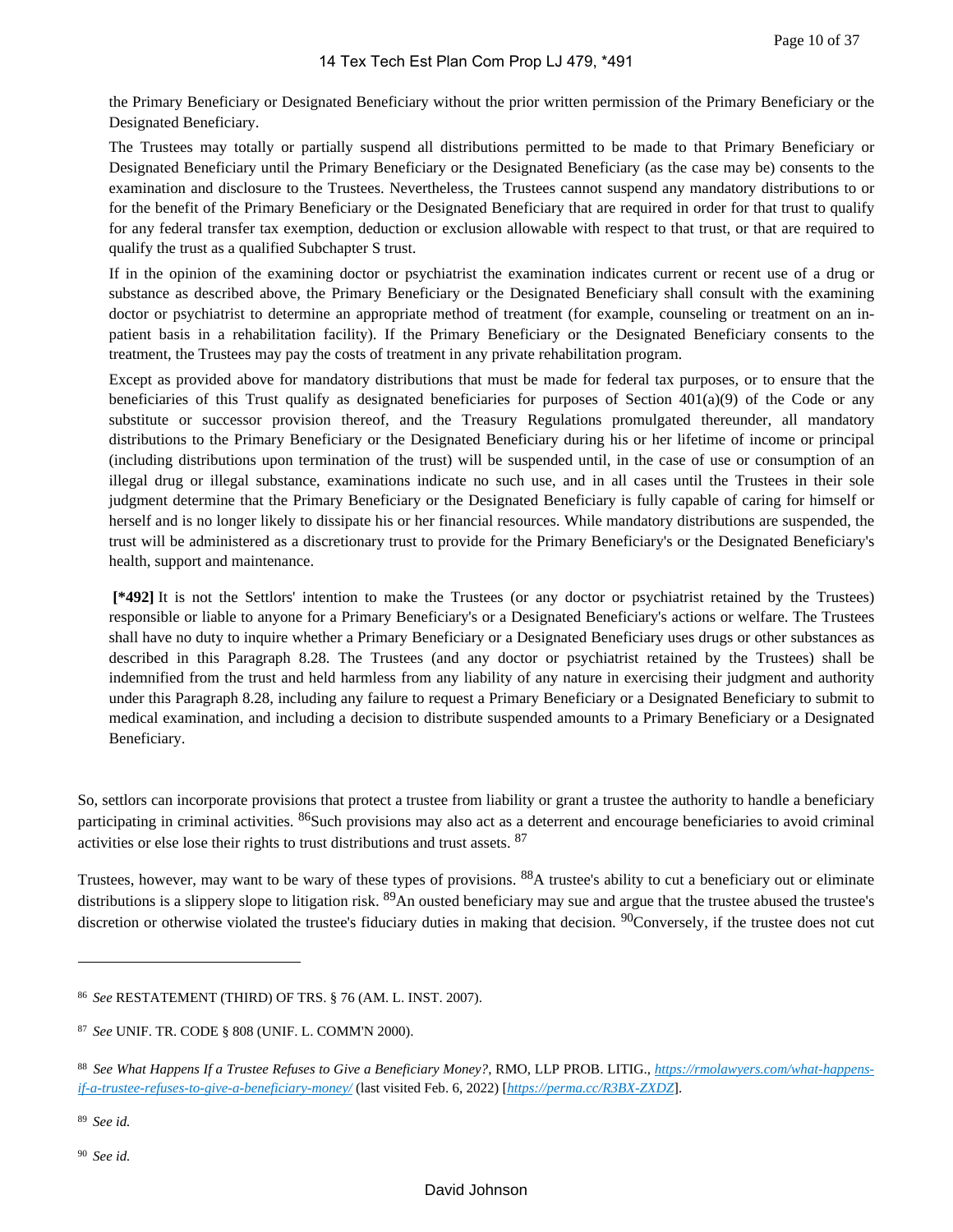out the offending beneficiary, other beneficiaries may sue the trustee for not exercising that authority. <sup>91</sup>Exercising or failing to exercise this type of authority is often viewed as a lose-lose proposition.  $92$ Due to the increased litigation risk posed by such provisions, some trustees require that this type of provision be eliminated (trust modified) before taking on the trustee role. <sup>93</sup>

# *F. Modification of a Trust to Address a Beneficiary's Criminal Activities*

When a trust document is silent about a beneficiary's criminal activities, another consideration is whether a trust can be modified to stop distributions **[\*493]** to or otherwise protect trust assets from a beneficiary who commits a crime. 94A settlor of a revocable trust can amend the trust and omit beneficiaries. <sup>95</sup>

Regarding an irrevocable trust, a trustee must seek judicial modification of the trust. 96*[Texas Property Code 112.054](https://advance.lexis.com/api/document?collection=statutes-legislation&id=urn:contentItem:8VRV-CT72-8T6X-733W-00000-00&context=1000516)* provides:

(a) On the petition of a trustee or a beneficiary, a court may order that the trustee be changed, that the terms of the trust be modified, that the trustee be directed or permitted to do acts that are not authorized or that are forbidden by the terms of the trust, that the trustee be prohibited from performing acts required by the terms of the trust, or that the trust be terminated in whole or in part, if: (1) the purposes of the trust have been fulfilled or have become illegal or impossible to fulfill; (2) because of circumstances not known to or anticipated by the settlor, the order will further the purposes of the trust; (3) modification of administrative, nondispositive terms of the trust is necessary or appropriate to prevent waste or impairment of the trust's administration; (4) the order is necessary or appropriate to achieve the settlor's tax objectives or to qualify a distributee for governmental benefits and is not contrary to the settlor's intentions; or (5) subject to Subsection (d): (A) continuance of the trust is not necessary to achieve any material purpose of the trust; or (B) the order is not inconsistent with a material purpose of the trust. <sup>97</sup>

The only seemingly applicable provision is Section  $112.054(a)(2)$ , providing that a court may modify a trust if because of circumstances not known to or anticipated by the settlor, the court order will further the purposes of the trust. <sup>98</sup>But, under this provision, a trial court cannot modify a trust solely on its own discretion; rather, it must consider the settlor's intent. <sup>99</sup>For example, a court of appeals held that a trial court abused its discretion in modifying the terms of a trust and appointing a successor trustee because, while modification was necessary, the trial court erred by not exercising its discretion in a manner that conformed to the settlor's intent. <sup>100</sup>A trustee may have difficulty establishing a settlor's intent when the settlor is no longer

<sup>94</sup>*See [TEX. PROP. CODE ANN. § 112.051](https://advance.lexis.com/api/document?collection=statutes-legislation&id=urn:contentItem:5DDJ-C7H1-JW8X-V4DK-00000-00&context=1000516)*.

<sup>97</sup>PROP. § 112.054(a)(2).

<sup>98</sup>*Id.*

<sup>100</sup>*Id.*

<sup>91</sup>*See* RESTATEMENT (THIRD) OF TRS. § 78 (AM. L. INST. 2007).

<sup>92</sup>*See id.*

<sup>93</sup>*See What Happens If a Trustee Refuses to Give a Beneficiary Money?, supra* note 88.

<sup>&</sup>lt;sup>95</sup> Id. § 112.051(a) ("A settlor may revoke the trust unless it is irrevocable by the express terms of the instrument creating it or of an instrument modifying it."); *[Snyder v. Cowell, No. 08-01-00444-CV, 2003 WL 1849145, at \\*19 \(Tex. App.--El Paso Apr. 10, 2003, no pet.\)](https://advance.lexis.com/api/document?collection=cases&id=urn:contentItem:48BK-CMM0-0039-4469-00000-00&context=1000516)* (mem. op.).

<sup>96</sup>PROP. § 112.054; *[Snyder, 2003 WL 1849145, at \\*4](https://advance.lexis.com/api/document?collection=cases&id=urn:contentItem:48BK-CMM0-0039-4469-00000-00&context=1000516)*.

<sup>99</sup>*[Conte v. Ditta, 312 S.W.3d 951, 961 \(Tex. App.--Houston \[1st Dist.\] 2010, no pet.\)](https://advance.lexis.com/api/document?collection=cases&id=urn:contentItem:7Y43-HS80-YB0V-615V-00000-00&context=1000516)*.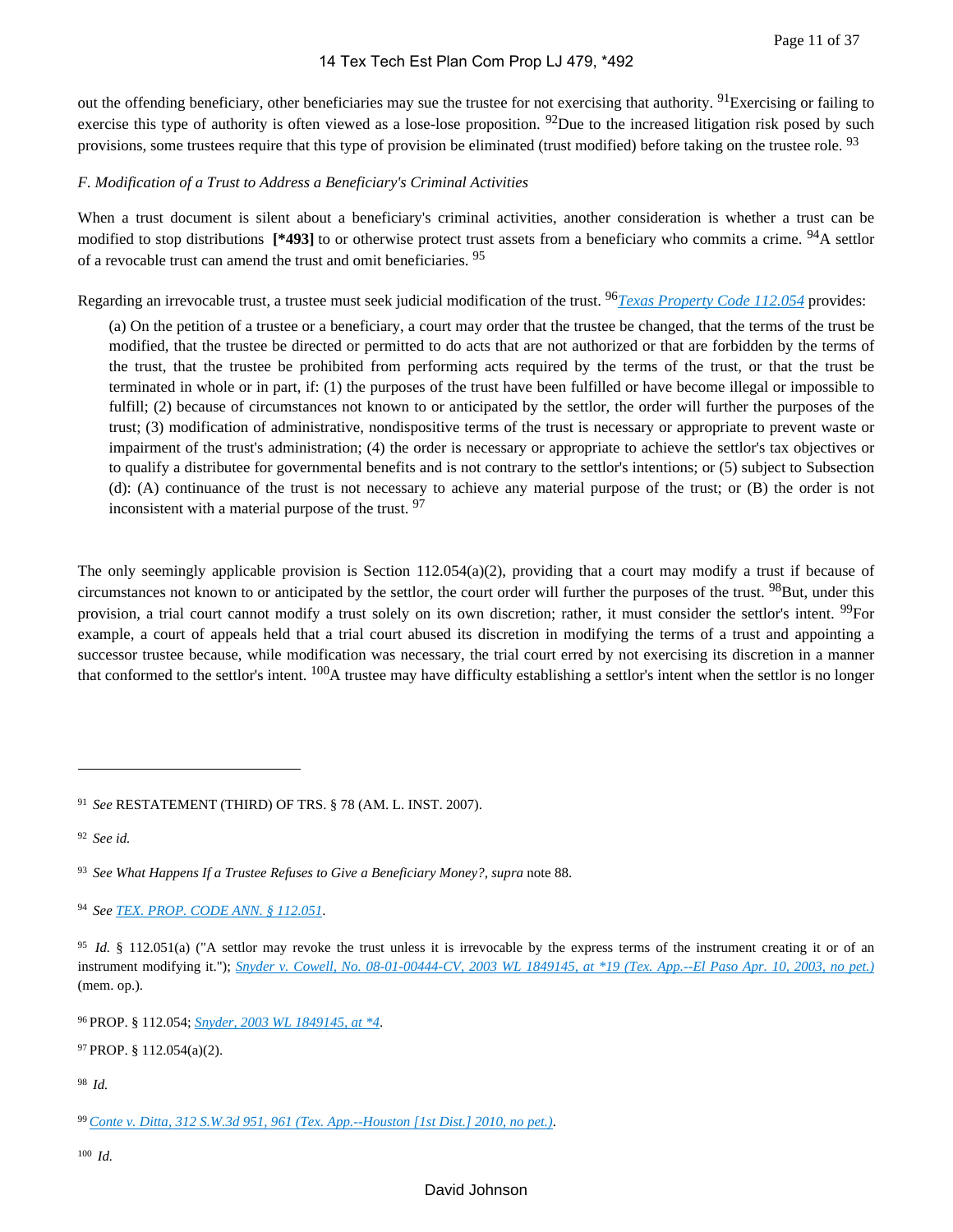alive. <sup>101</sup>Further, it is not unusual for beneficiaries to have criminal issues; indeed, settlors often create trusts for beneficiaries who do not have adequate life skills. <sup>102</sup>

 **[\*494]** For example, in one case, a Georgia court of appeals held that a trust could not be modified simply because a beneficiary committed a crime. 103In *Smith v. Hallum*, a trustee filed suit to modify a trust to eliminate any distributions to a beneficiary. <sup>104</sup>The settlor's wife survived an attack in her home during which she was shot and stabbed over twenty times by the beneficiary.  $105$ The trustee filed a petition to amend the trust to "forego any distributions of Trust property to" the beneficiary.  $^{106}$ The trial court granted the relief sought, and the beneficiary appealed.  $^{107}$ The court of appeals reversed:

*[OCGA § 53-12-153](https://advance.lexis.com/api/document?collection=statutes-legislation&id=urn:contentItem:6348-G171-DYB7-W02N-00000-00&context=1000516)* "gives courts equitable powers of modification in extraordinary circumstances to change administrative or other terms, but only when the intent of the settlor would be defeated by circumstances unanticipated or unknown at the time of the trust's establishment." *[Friedman v. Teplis, 268 Ga. 721, 722 \(1\) \(492 SE2d 885\) \(1997\)](https://advance.lexis.com/api/document?collection=cases&id=urn:contentItem:3S5J-7TR0-0039-43BH-00000-00&context=1000516)*. Based on the assumption above that appellant committed the attack on Inez Smith, we recognize that the evidence would support the trial court's conclusion that this attack was a circumstance unanticipated by Settlor, inasmuch as it is uncontroverted that appellant was only seven years old at the time the Trust was created. However, the unknown or unanticipated event requirement in *[OCGA § 53-12-153](https://advance.lexis.com/api/document?collection=statutes-legislation&id=urn:contentItem:6348-G171-DYB7-W02N-00000-00&context=1000516)* is only part of the equation. Equitable modification is authorized only when such action is also necessary to avoid the defeat or substantial impairment of the trust's purpose. *[Friedman, supra;](https://advance.lexis.com/api/document?collection=cases&id=urn:contentItem:3S5J-7TR0-0039-43BH-00000-00&context=1000516) see also* 3 Scott and Ascher on Trusts, § 16.4 (5th ed.). Given that the purpose of the Trust in this case is to provide financially for Settlor's descendants when he and his wife are no longer living, the modification approved by the trial court actively promotes the defeat of the Trust's purpose in that, by artificially treating one of Settlor's descendants as having predeceased him, it removes that descendant from among those entitled to receive Trust proceeds.

Moreover, even assuming, arguendo, that removal of a beneficiary in this manner is a proper subject of modification under *[OCGA § 53-12-153](https://advance.lexis.com/api/document?collection=statutes-legislation&id=urn:contentItem:6348-G171-DYB7-W02N-00000-00&context=1000516)*, there is no clear and convincing evidence that it would "defeat or substantially impair" the purpose of the Trust for appellant to receive Trust funds. Appellee claims that appellant attacked Inez Smith in order to accelerate his receipt of the Trust funds and, based on this claim, speculates that Settlor would have wanted the Trust modified to prevent appellant from profiting from his wrongdoing. We need not speculate whether, if appellee's claim regarding appellant's intent were proven by clear and convincing evidence, Settlor's intent in creating the Trust would have been substantially impaired thereby. That is because appellee failed to adduce **[\*495]** any evidence to establish that appellant intentionally attacked Smith for this reason. Given the strong evidence in the record that appellant is suffering from a serious mental illness, e.g., the trial court's appointment of a guardian ad litem for appellant as an incapacitated adult, the lack of any opposition thereto, and the trial court's own recognition of the unresolved competency issues in the criminal proceedings against appellant, the possibility remains that appellant's attack on Smith was not motivated by greed but instead arose out of a paranoid delusion caused by a psychotic disorder. Hence, despite the attack, Settlor might well have wanted appellant, his only grandson, to receive Trust proceeds in order to facilitate treatment for his illness.

"[T]he most important issue for the trial court is whether the denial of the modification will impair the purpose of the trust." (Footnote omitted.) *[Friedman, supra, 268 Ga. at 722](https://advance.lexis.com/api/document?collection=cases&id=urn:contentItem:3S5J-7TR0-0039-43BH-00000-00&context=1000516)* (1). Because the record does not contain the clear and convincing evidence required by *[OCGA § 53-12-153](https://advance.lexis.com/api/document?collection=statutes-legislation&id=urn:contentItem:6348-G171-DYB7-W02N-00000-00&context=1000516)* to establish that it would defeat or substantially impair the purpose of the Trust for appellant (should he survive Inez Smith) to receive his share of the Trust funds, we conclude that the trial

- <sup>103</sup>*Id.*
- <sup>104</sup>*Id.*
- <sup>105</sup>*[Id. at 849](https://advance.lexis.com/api/document?collection=cases&id=urn:contentItem:7XX5-HNN0-YB0P-P00J-00000-00&context=1000516)*.
- <sup>106</sup>*Id.*
- <sup>107</sup>*Id.*

<sup>101</sup>*See id.*

<sup>102</sup>*See [Smith v. Hallum, 691 S.E.2d 848, 849-50 \(Ga. 2010\)](https://advance.lexis.com/api/document?collection=cases&id=urn:contentItem:7XX5-HNN0-YB0P-P00J-00000-00&context=1000516)*.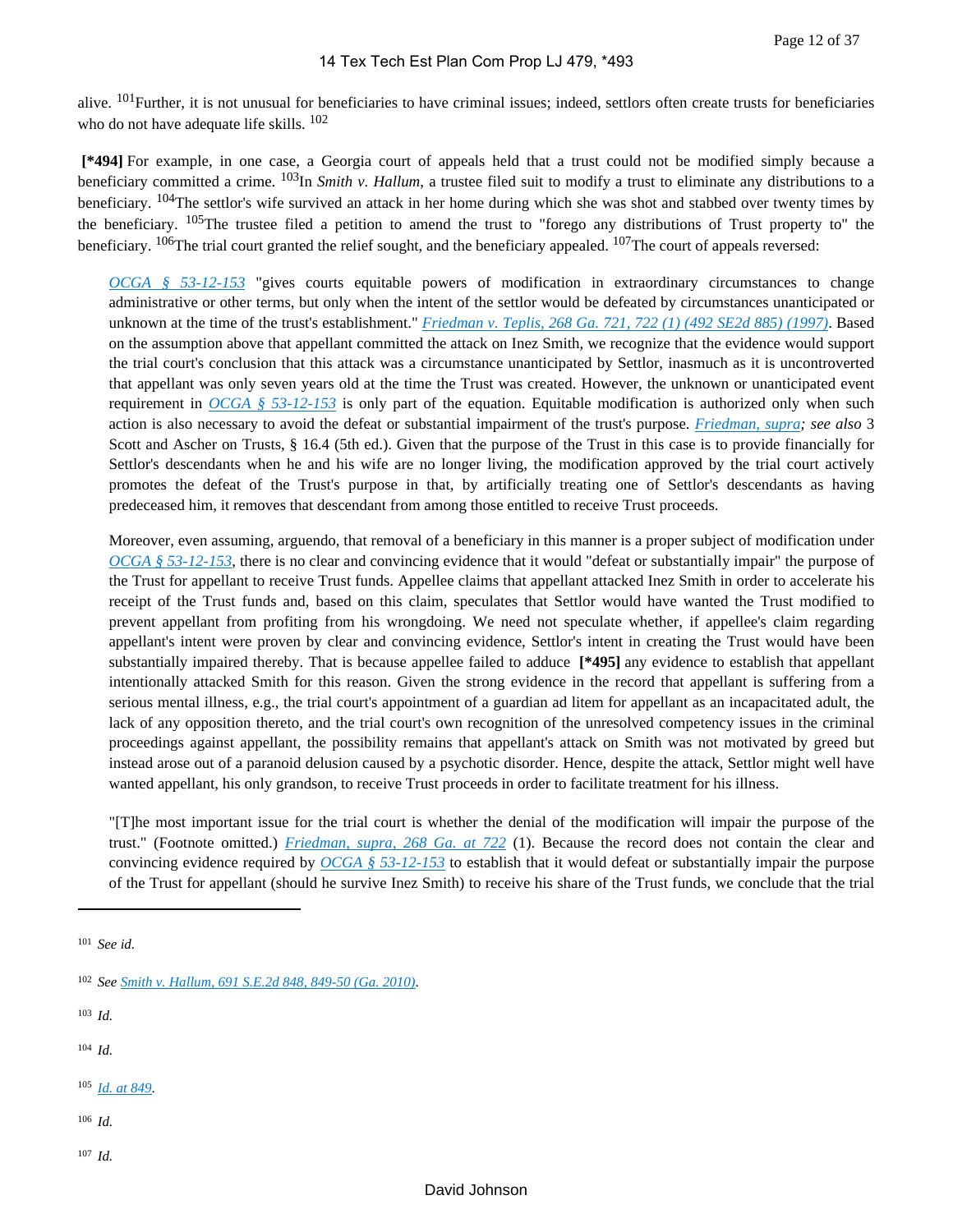court abused its discretion by ordering equitable modification of the trust at issue. *See generally, [Friedman, supra at 723](https://advance.lexis.com/api/document?collection=cases&id=urn:contentItem:3S5J-7TR0-0039-43BH-00000-00&context=1000516)*  $(2)$ ,  $108$ 

Accordingly, it is unlikely that a trial court would modify a trust to omit a beneficiary or to limit distributions to a beneficiary when the beneficiary opposes that relief.  $109$ One could see a circumstance in which a beneficiary owes money to a third party (crime victim), and the beneficiary agrees to modify a trust to stop mandatory distributions (at least for a while).  $^{110}$ In such circumstances, when all relevant parties agree to that relief, a trial court may grant the request.  $^{111}$ 

#### III. SLAYER RULE

#### *A. General Discussion of Slayer Rule in Texas*

A beneficiary's criminal conduct also necessarily raises the issue of what happens when one beneficiary kills another and potentially gains from that criminal act. <sup>112</sup>For example, it is very common for a contingent remainder beneficiary to inherit all of the trust's assets upon the death of a **[\*496]** primary beneficiary. 113For further example, suppose that a remainder beneficiary then kills the primary beneficiary (maybe a child kills the child's parent).  $^{114}$ Does the trustee have a duty to terminate the trust and transfer the assets to the criminal remainder beneficiary as per the strict wording of the trust document? 115

The Texas Constitution states that "[n]o conviction shall work corruption of blood, *or forfeiture of estate*." 116The Texas Estates Code also states as much. 117The concept of "corruption of blood" and "forfeiture of estate" emanated from the English common law, and the impact was that the convicted "lost all inheritable quality and could neither receive nor transmit any property or other rights by inheritance."  $^{118}$ So, those in England who committed a capital crime could not inherit.  $^{119}$ The "Texas Supreme Court has interpreted [Article I, Section 21] to mean that unlike in England where a convict is deemed civilly dead and cannot inherit, Texas preserves the inheritance of a convicted felon from forfeiture through corruption of blood."  $120$ This was likely important to early Texans, who may not have been the most savory of folks.  $121$ 

<sup>108</sup>*[Id. at 849-50](https://advance.lexis.com/api/document?collection=cases&id=urn:contentItem:7XX5-HNN0-YB0P-P00J-00000-00&context=1000516)*.

<sup>109</sup>*See id.*

<sup>110</sup>*See id.*

<sup>111</sup>*See id.*

112 *See The Ultimate Guide for a Contingent Beneficiary*, RMO, LLP PROB. LITIG., *[https://rmolawyers.com/contingent-beneficiary](https://rmolawyers.com/contingent-beneficiary-guide/#)[guide/#:~:text=A%20contingent%20beneficiary%20%E2%80%93%20sometimes%20called,is%20unable%20or%20unwilling%20to](https://rmolawyers.com/contingent-beneficiary-guide/#)* (last visited Mar. 4, 2022) [*<https://perma.cc/M32N-SAXW>*].

<sup>113</sup>*See id.*

<sup>114</sup>Author's original example.

<sup>115</sup>Author's original hypothetical.

<sup>116</sup>*[TEX. CONST. art. I § 21](https://advance.lexis.com/api/document?collection=statutes-legislation&id=urn:contentItem:5DF0-03X1-JW8X-V16H-00000-00&context=1000516)* (emphasis added).

<sup>117</sup>TEX. EST. CODE ANN. § 201.058(a).

<sup>118</sup>*[Ex parte Garland, 71 U.S. 333, 387 \(1866\)](https://advance.lexis.com/api/document?collection=cases&id=urn:contentItem:3S4X-JW00-003B-H2B1-00000-00&context=1000516)*.

<sup>120</sup>*[In re B.S.W., 87 S.W.3d 766, 770 \(Tex. App.--Texarkana 2002, pet. denied\)](https://advance.lexis.com/api/document?collection=cases&id=urn:contentItem:46SW-Y6X0-0039-4027-00000-00&context=1000516)*.

<sup>121</sup>Author's original thought.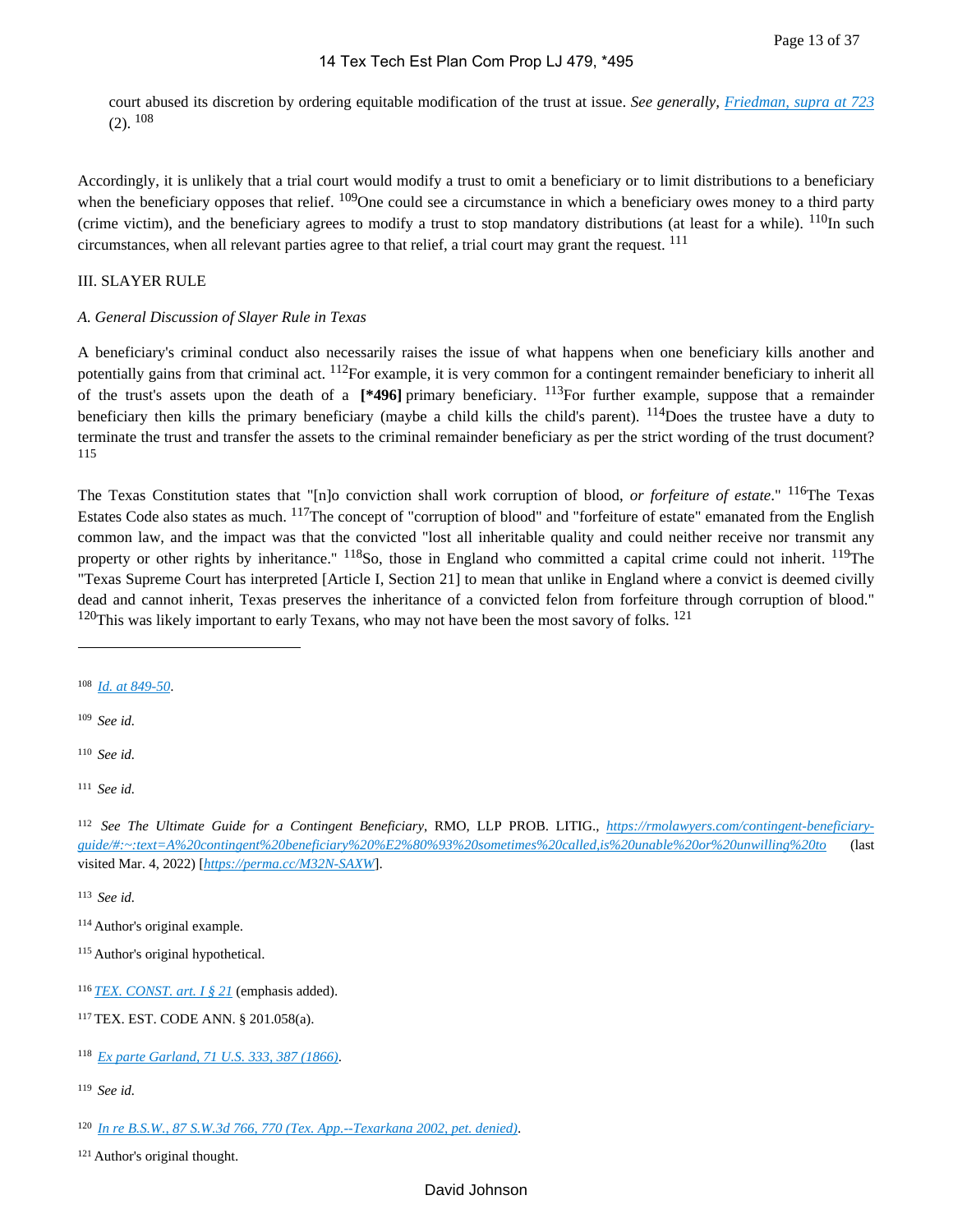There are several exceptions to the general rule in Texas that criminals can inherit. <sup>122</sup>First, a person cannot receive insurance benefits from those the person kills. <sup>123</sup>The Estates Code states that if a beneficiary of a life insurance policy or contract is convicted and sentenced as a principal or accomplice in willfully bringing about the death of the insured, then the proceeds shall be paid in the manner provided by the Insurance Code.  $124$ The Insurance Code states that "[a] beneficiary of a life insurance policy or contract forfeits the beneficiary's interest in the policy or contract if the beneficiary is a principal or an accomplice in willfully bringing about the death of the insured."  $^{125}$ Under the Insurance Code provision, courts have held that a beneficiary need not be convicted of murder to forfeit the beneficiary's interest in the policy; rather, a party seeking to establish that a beneficiary has forfeited the beneficiary's right to collect on the policy need only prove by a **[\*497]** preponderance of the evidence that the beneficiary willfully brought about the death of the insured.  $^{126}$ This does not mean that the insurance company does not have to pay the proceeds; it just does not pay them to the murdering beneficiary.  $127$ To establish a forfeiture, a party must establish that the beneficiary had an intent to kill, as negligence and gross negligence are not sufficient.  $128$ Moreover, if the killing was legally justified, i.e., self-defense, the beneficiary will not forfeit the beneficiary's right to the proceeds. <sup>129</sup>

Second, an equitable exception to the general rule is that a criminal may inherit. <sup>130</sup>This exception is based on the concept of an equitable constructive trust.  $^{131}$ A constructive trust is an equitable, court-created remedy designed to prevent unjust enrichment. <sup>132</sup>They have historically been applied to remedy or ameliorate harm arising from a wide variety of misfeasance. <sup>133</sup>A constructive trust is based upon the equitable principle that a person shall not be permitted to profit from the person's own wrong.  $134$ In equity, Texas courts have held that a husband or wife who murders his or her spouse may not inherit under the spouse's will as a beneficiary under a constructive trust theory.  $^{135}$ This exception has been justified thusly: "The trust is a creature of equity and does not contravene constitutional and statutory prohibitions against forfeiture because title to the property does actually pass to the killer.  $^{136}$ The trust operates to transfer the equitable title to the trust beneficiaries."  $^{137}$ In

<sup>123</sup>EST. § 201.058(b) (proceeds of life insurance policy may not be paid to beneficiary who is convicted of willfully causing death of insured); *see Greer v. Franklin Life Ins. Co., 221 S.W.2d 857, 859 (Tex. 1949)*, *superseded by statute as stated in [State Farm Life Ins. Co. v.](https://advance.lexis.com/api/document?collection=cases&id=urn:contentItem:4N16-7GT0-0039-44B6-00000-00&context=1000516)  [Martinez, 216 S.W.3d 799 \(Tex. 2007\)](https://advance.lexis.com/api/document?collection=cases&id=urn:contentItem:4N16-7GT0-0039-44B6-00000-00&context=1000516)*; *[Murchison v. Murchison, 203 S.W. 423, 424 \(Tex. App.--Beaumont 1918, no writ\)](https://advance.lexis.com/api/document?collection=cases&id=urn:contentItem:3VWF-BF50-00KR-C0KX-00000-00&context=1000516)*.

<sup>124</sup>EST. § 201.058(b).

<sup>125</sup>INS. § 1103.151.

<sup>126</sup>*[In re Est. of Stafford, 244 S.W.3d 368, 370 \(Tex. App.--Beaumont 2007, no pet.\)](https://advance.lexis.com/api/document?collection=cases&id=urn:contentItem:4RM6-M1P0-TX4N-G17B-00000-00&context=1000516)*; *see [Bean v. Alcorta, No. 14-CV-604, 2015 WL 4164787,](https://advance.lexis.com/api/document?collection=cases&id=urn:contentItem:5GD7-HJG1-F04F-C165-00000-00&context=1000516)  [at \\*17 \(W.D. Tex. July 9, 2015\)](https://advance.lexis.com/api/document?collection=cases&id=urn:contentItem:5GD7-HJG1-F04F-C165-00000-00&context=1000516)*.

<sup>127</sup>*[Clifton v. Anthony, 401 F. Supp. 2d 686, 689-92 \(E.D. Tex. 2005\)](https://advance.lexis.com/api/document?collection=cases&id=urn:contentItem:4HMG-H7R0-TVX1-B2XJ-00000-00&context=1000516)* (when wife forfeited by murdering husband, proceeds went to daughter as nearest living relative under Insurance Code).

<sup>129</sup>*[Republic-Vanguard Life Ins. Co. v. Walters, 728 S.W.2d 415, 421-22 \(Tex. App.--Houston \[1st Dist.\] 1987\)](https://advance.lexis.com/api/document?collection=cases&id=urn:contentItem:3S3K-3HY0-003C-2053-00000-00&context=1000516)*, *disapproved on other grounds by [Koral Indus. v. Security-Connecticut Life Ins. Co., 802 S.W.2d 650 \(Tex. 1990\)](https://advance.lexis.com/api/document?collection=cases&id=urn:contentItem:3S3J-W9B0-003C-217X-00000-00&context=1000516)*.

<sup>130</sup>*See [KCM Fin. LLC v. Bradshaw, 457 S.W.3d 70, 88 \(Tex. 2015\)](https://advance.lexis.com/api/document?collection=cases&id=urn:contentItem:5FFJ-X7F1-F04K-D077-00000-00&context=1000516)*.

- <sup>132</sup>*Id.*
- <sup>133</sup>*Id.*

<sup>122</sup>EST. § 201.058(b); *[TEX. INS. CODE ANN. § 1103.151](https://advance.lexis.com/api/document?collection=statutes-legislation&id=urn:contentItem:5DDJ-BWS1-6MP4-00DM-00000-00&context=1000516)*.

<sup>128</sup>*[Rumbaut v. Labagnara, 791 S.W.2d 195, 198-99 \(Tex. App.--Houston \[14th Dist.\] 1990, no writ\)](https://advance.lexis.com/api/document?collection=cases&id=urn:contentItem:3S3K-2F30-003C-231V-00000-00&context=1000516)*.

<sup>134</sup>*[Pope v. Garrett, 211 S.W.2d 559, 560 \(Tex. 1948\)](https://advance.lexis.com/api/document?collection=cases&id=urn:contentItem:3RRS-HNK0-003D-P0PR-00000-00&context=1000516)*.

<sup>135</sup>*[Bounds v. Caudle, 560 S.W.2d 925, 926 \(Tex. 1977\)](https://advance.lexis.com/api/document?collection=cases&id=urn:contentItem:3S3J-WJ20-003C-23V1-00000-00&context=1000516)*.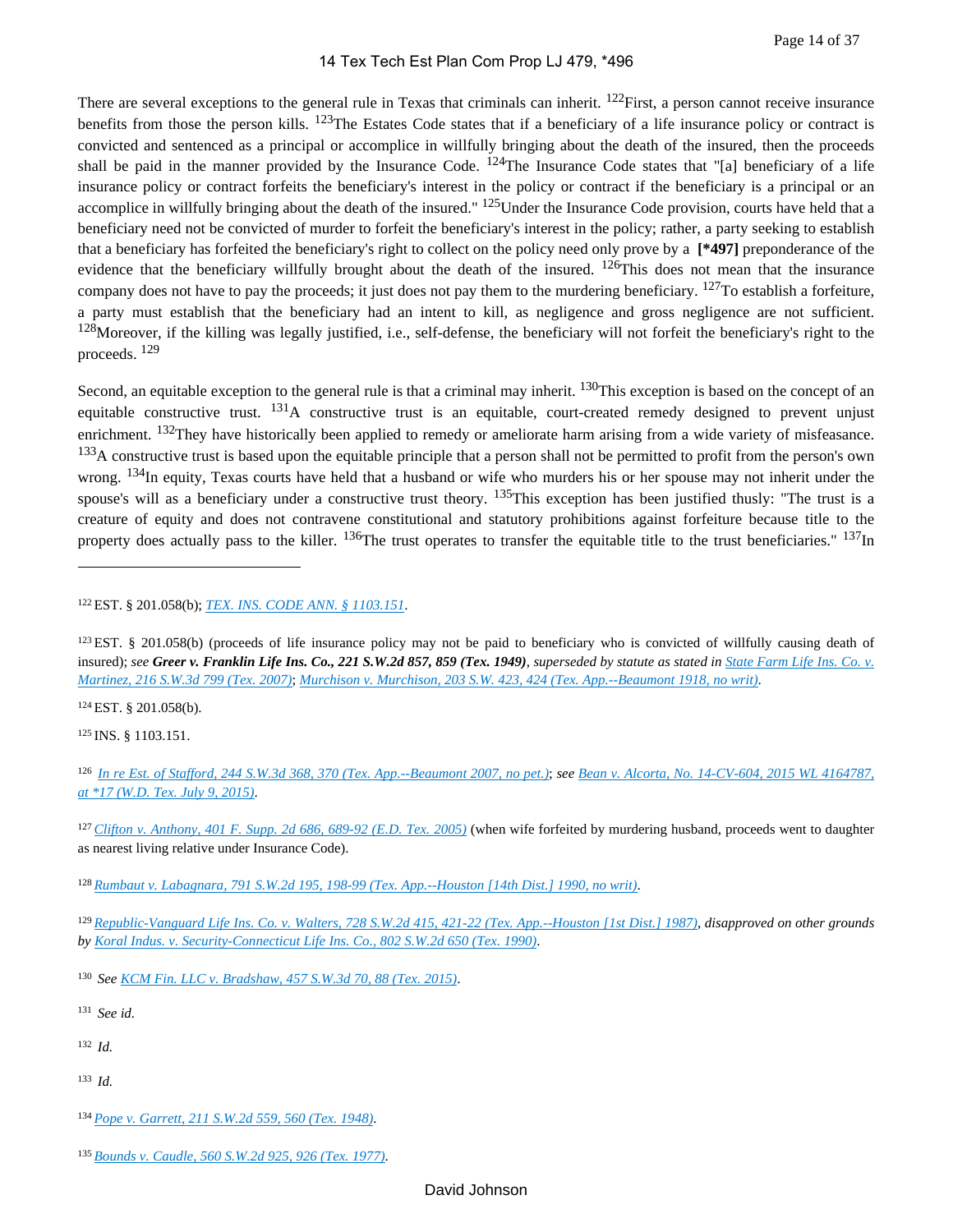other words, a constructive trust leaves intact a murderer's right to inherit legal title to property while denying the murderer the beneficial interest. <sup>138</sup>

An heir must plead for the imposition of a constructive trust over the property to be inherited by the murderer. <sup>139</sup>Like the statutory Slayer Rule, a **[\*498]** party seeking a constructive trust must show more than mere negligence on the part of the beneficiary. <sup>140</sup>

If the party establishes those elements, a court may create a constructive trust for the assets that would have passed to the murderer and instead direct that they benefit other, more-innocent beneficiaries. <sup>141</sup>It is important to note that the equitable trust would be imposed only to stop a murderer from receiving a beneficial interest, and it cannot be used to deprive a murderer of property the murderer lawfully acquires. <sup>142</sup>

A relatively new statute seemingly allows a probate court to not allow a murderer to inherit under a will. 143In *[Estates Code](https://advance.lexis.com/api/document?collection=statutes-legislation&id=urn:contentItem:5DDJ-BK51-6MP4-0142-00000-00&context=1000516)  [Section 201.062](https://advance.lexis.com/api/document?collection=statutes-legislation&id=urn:contentItem:5DDJ-BK51-6MP4-0142-00000-00&context=1000516)*, a probate court may enter an order declaring that the parent of a child under eighteen years of age may not inherit from the child if the court finds by clear and convincing evidence that the parent has been convicted or has been placed on community supervision for being criminally responsible for the death or serious injury to the child, and that such conduct would constitute a violation of certain enumerated Penal Code statutes. <sup>144</sup>The Texas Attorney General offered the following opinion as to the constitutionality of this new statute:

<sup>136</sup>*[Id. at 928](https://advance.lexis.com/api/document?collection=cases&id=urn:contentItem:3S3J-WJ20-003C-23V1-00000-00&context=1000516)*.

<sup>137</sup>*Id.*; *[Medford v. Medford, 68 S.W.3d 242, 248-49 \(Tex. App.--Fort Worth 2002\)](https://advance.lexis.com/api/document?collection=cases&id=urn:contentItem:452P-J1R0-0039-427N-00000-00&context=1000516)*, *disapproved on other grounds by [Mansions in the Forest,](https://advance.lexis.com/api/document?collection=cases&id=urn:contentItem:55FN-BTS1-F04K-D01Y-00000-00&context=1000516)  [L.P. v. Montgomery Cnty., 365 S.W.3d 314 \(Tex. 2012\)](https://advance.lexis.com/api/document?collection=cases&id=urn:contentItem:55FN-BTS1-F04K-D01Y-00000-00&context=1000516)* ("When the legal title to property has been obtained through means that render it unconscionable for the holder of legal title to retain the beneficial interest, equity imposes a constructive trust on the property in favor of the one who is equitably entitled to the same.").

<sup>138</sup>*See [Bounds 560 S.W.3d at 928](https://advance.lexis.com/api/document?collection=cases&id=urn:contentItem:5TSJ-T481-JGHR-M4FJ-00000-00&context=1000516)*.

<sup>139</sup>*Id.; see also* GERRY W. BEYER, TEXAS PRACTICE: TEXAS LAW OF WILLS § 7.8 (4th ed. 2021-2022) ("A person asserting a constructive trust must strictly prove the elements of a constructive trust including the unconscionable conduct, the person in whose favor the constructive trust should be imposed, and the assets to be covered by the constructive trust. Mere proof of conduct justifying a constructive trust is insufficient.").

<sup>140</sup>*[Mitchell v. Akers, 401 S.W.2d 907, 911 \(Tex. App.--Dallas 1966, writ ref'd n.r.e.\)](https://advance.lexis.com/api/document?collection=cases&id=urn:contentItem:3RRH-DH80-003C-50HT-00000-00&context=1000516)* ("[T]he Legislature [did not intend] in effect to disinherit an unfortunate heir, innocent of intent to kill, whose contributory negligence has been found to be a proximate cause of the death of a person toward whom he occupied the status of an heir.").

<sup>141</sup>*See, e.g.*, *[Smithwick v. McClelland, No. 04-99-00562-CV, 2000 WL 85044, at \\*1 \(Tex. App.--San Antonio Jan. 26, 2000, no pet.\)](https://advance.lexis.com/api/document?collection=cases&id=urn:contentItem:3YDX-4RW0-0039-444J-00000-00&context=1000516)* (mem. op., not designated for publication) ("The trial court's conclusion to impose a constructive trust over the estate assets to which appellant would otherwise be entitled but for his commission of the murders, is consistent with Texas authority."); *[Ford v. Long, 713 S.W.2d 798, 798](https://advance.lexis.com/api/document?collection=cases&id=urn:contentItem:3S3K-3RT0-003C-22N3-00000-00&context=1000516)  [\(Tex. App.--Tyler 1986, writ ref'd n.r.e.\)](https://advance.lexis.com/api/document?collection=cases&id=urn:contentItem:3S3K-3RT0-003C-22N3-00000-00&context=1000516)* (real estate was held in constructive trust to prevent murdering husband from obtaining it under right of survivorship agreement); *[Thompson v. Mayes, 707 S.W.2d 951, 955 \(Tex. App.--Eastland 1986, writ ref'd n.r.e.\)](https://advance.lexis.com/api/document?collection=cases&id=urn:contentItem:3S3K-3VV0-003C-2401-00000-00&context=1000516)*; *Greer v. Franklin Life Ins. Co., 221 S.W.2d 857, 860 (Tex. 1949)*, *superseded by statute as stated in [State Farm Life Ins. Co. v. Martinez, 216 S.W.3d 799 \(Tex.](https://advance.lexis.com/api/document?collection=cases&id=urn:contentItem:4N16-7GT0-0039-44B6-00000-00&context=1000516)  [2007\)](https://advance.lexis.com/api/document?collection=cases&id=urn:contentItem:4N16-7GT0-0039-44B6-00000-00&context=1000516)*; *[Parks v. Dumas, 321 S.W.2d 653, 655 \(Tex. App.--Fort Worth 1959, no writ\)](https://advance.lexis.com/api/document?collection=cases&id=urn:contentItem:3S11-T980-003D-R21B-00000-00&context=1000516)*; *[Pritchett v. Henry, 287 S.W.2d 546, 550-51 \(Tex. App.--](https://advance.lexis.com/api/document?collection=cases&id=urn:contentItem:3S11-TN90-003D-R3WW-00000-00&context=1000516) [Beaumont 1955, writ dism'd\)](https://advance.lexis.com/api/document?collection=cases&id=urn:contentItem:3S11-TN90-003D-R3WW-00000-00&context=1000516)*.

<sup>142</sup>*[Ragland v. Ragland, 743 S.W.2d 758, 759 \(Tex. App.--Waco 1987, no writ\)](https://advance.lexis.com/api/document?collection=cases&id=urn:contentItem:3S3K-37J0-003C-228Y-00000-00&context=1000516)*. For example, in *Ragland*, the murdering wife was entitled to her community property half of funds in an employer profit sharing plan. *Id.* "[T]he funds were community property and, for that reason, the court could apply a constructive trust only on the one-half interest which Lee Ann Ragland would have otherwise inherited from her husband under the laws of descent and distribution." *Id.*

<sup>143</sup>TEX. EST. CODE ANN. § 201.062.

<sup>144</sup>*Id.* § 201.062(3).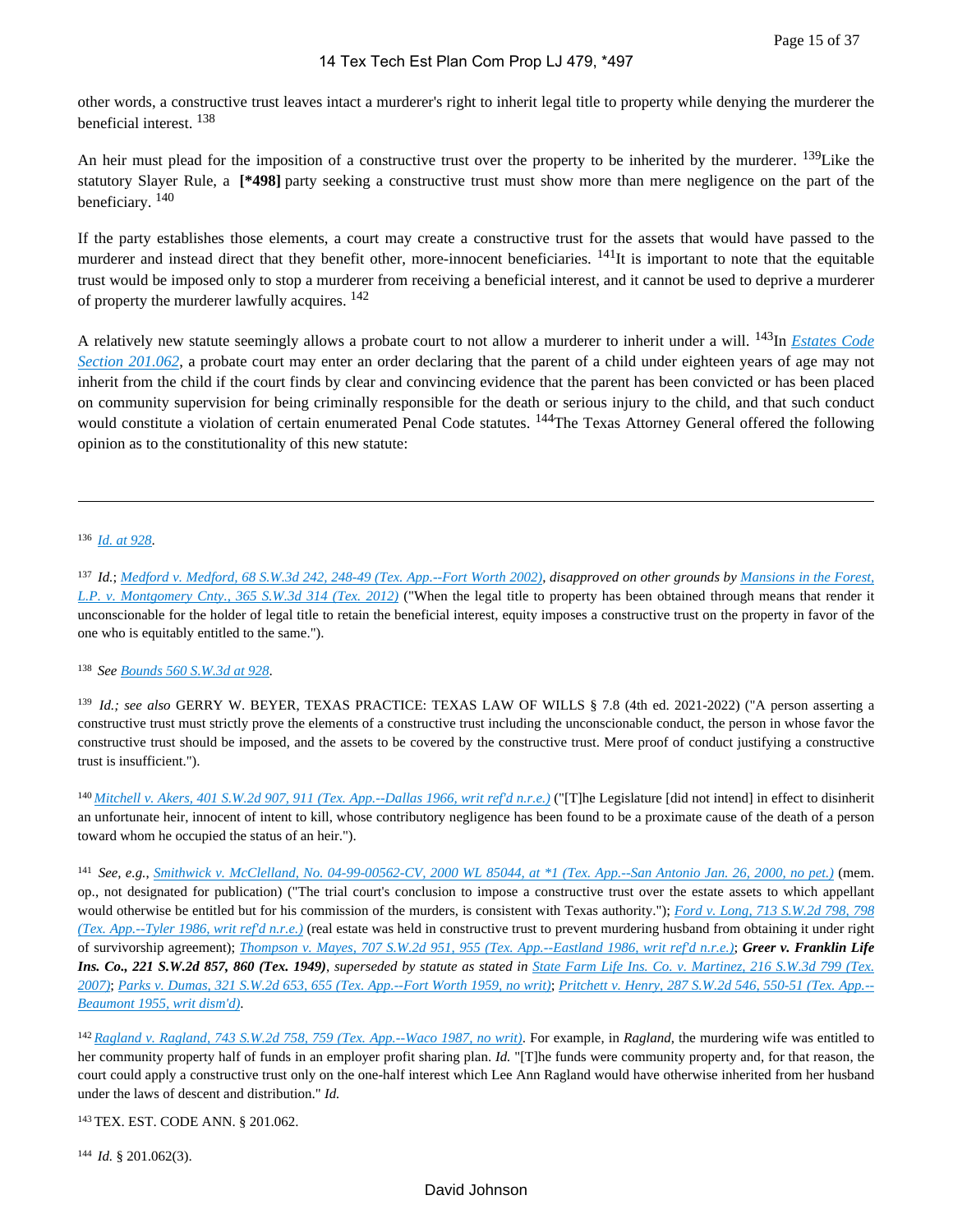To the extent that this provision authorizes a probate court to bar a person's inheritance from his child under circumstances within the Slayer's Rule or the constructive trust doctrine, it is consistent with *[Texas Constitution Article I, Section 21](https://advance.lexis.com/api/document?collection=statutes-legislation&id=urn:contentItem:5DF0-03X1-JW8X-V16H-00000-00&context=1000516)* as construed by the Texas courts. <sup>145</sup>In our opinion, however, the courts would probably find *[Probate Code Section 41\(e\)\(3\)](https://advance.lexis.com/api/document?collection=statutes-legislation&id=urn:contentItem:5DDJ-C761-JW8X-V4HR-00000-00&context=1000516)*  **[\*499]** violative of Article I, Section 21 when applied to bar a wrongdoer's inheritance under circumstances not within either of these two doctrines. <sup>146</sup>

#### *B. Texas Case on Slayer Rule*

A case in Texas discussed the equitable constructive trust remedy for a slayer situation. 147In *Estate of Huffhines*, the wife and husband opened a checking account and savings account that were joint accounts with rights of survivorship. <sup>148</sup>Both made deposits into the accounts. <sup>149</sup>Three months later, the husband shot and killed the wife and committed suicide. <sup>150</sup>The wife's estate claimed that the entire amount in the accounts should go to her estate because of the Slayer Rule and that the money was allegedly being the wife's separate property. <sup>151</sup>After an investigation, the bank disbursed half the money to the wife's estate and held the other half pending some order from a court determining the rightful owner. <sup>152</sup>The bank's account agreement allowed it to freeze an account in which there was a dispute as to the funds. <sup>153</sup>The procedural facts are convoluted to say the least, but the wife's estate brought claims against the bank for failing to disburse all of the money to it. <sup>154</sup>The trial court eventually entered an order for the bank, and the wife's estate appealed. <sup>155</sup>

The court of appeals affirmed. <sup>156</sup>The court first addressed the separate property issue and held that the evidence showed that both the wife and husband made deposits, so there was a fact issue as to how much money in the accounts was owned by both spouses. <sup>157</sup>The court then turned to the Slayer Rule argument. <sup>158</sup>The court noted that Texas law generally provides that a husband or wife who murders his or her spouse may not inherit under the spouse's will as a beneficiary. <sup>159</sup>The court also held that an heir must plead for the imposition of a constructive trust over the property to be inherited by the murderer. <sup>160</sup>That was

<sup>146</sup>*Id.*

<sup>148</sup>*Id.*

- <sup>149</sup>*Id.* at \*1.
- <sup>150</sup>*Id.*
- <sup>151</sup>*Id.* at \*2.
- <sup>152</sup>*Id.*
- <sup>153</sup>*Id.*
- <sup>154</sup>*Id.*
- <sup>155</sup>*Id.*
- <sup>156</sup>*Id.* at \*3.
- <sup>157</sup>*Id.*
- <sup>158</sup>*Id.*

<sup>159</sup>*Id.* at \*7.

<sup>160</sup>*Id.*

<sup>145</sup>Tex. Att'y Gen. Op. No. GA-0632 (2008).

<sup>147</sup>*[Est. of Huffhines, No. 02-15-00293-CV, 2016 WL 1714171, at \\*1 \(Tex. App.--Fort Worth Apr. 28, 2016, pet. denied\)](https://advance.lexis.com/api/document?collection=cases&id=urn:contentItem:5JMX-TMG1-F04K-B2NN-00000-00&context=1000516)* (mem. op.).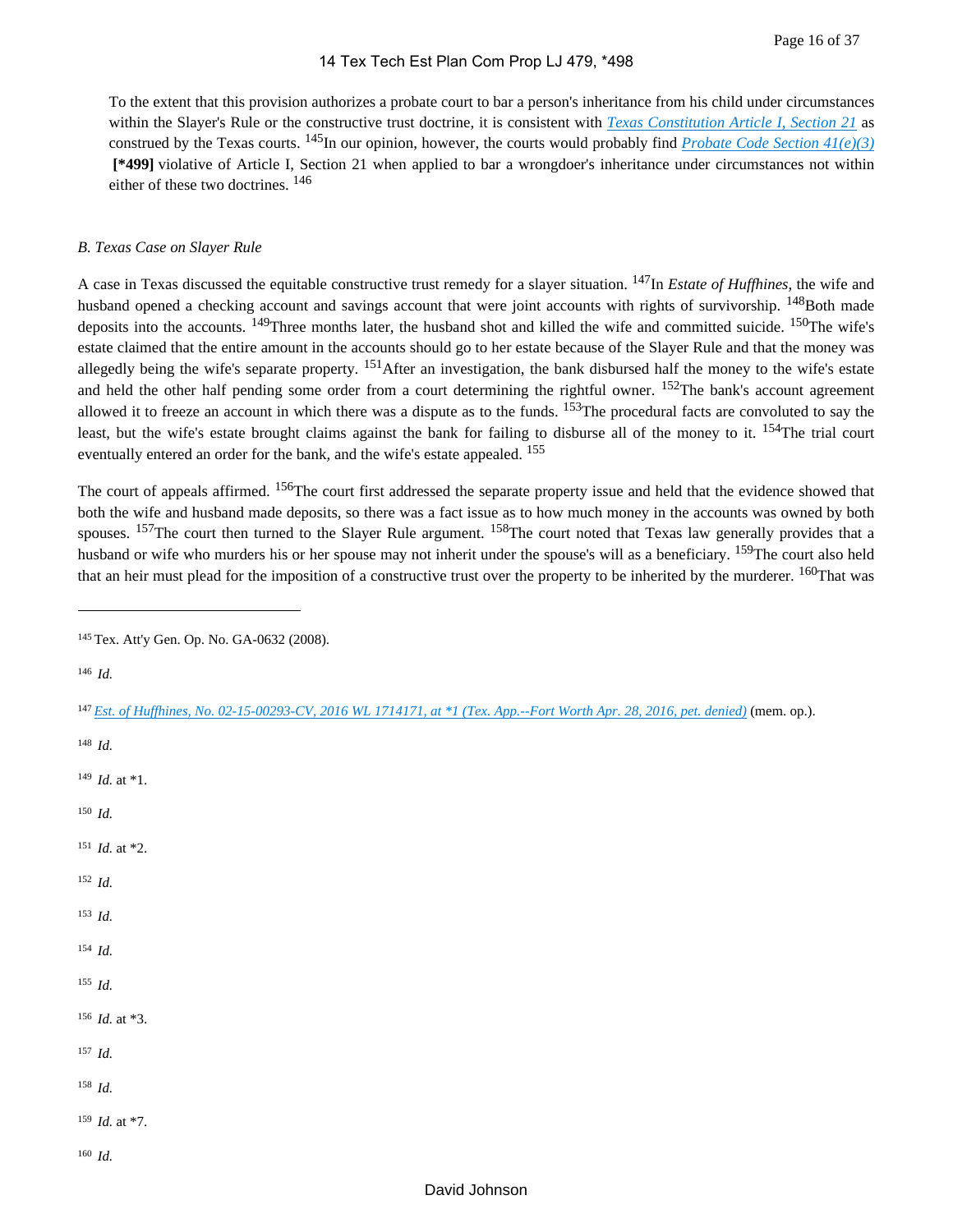not done in this case. 161The court concluded that "[u]ntil the constructive-trust issue is proven and decided, the **[\*500]** estate's claim to the remaining \$7,500 is not conclusive<sup>[1]</sup> and the wife's estate had no claim against the bank. <sup>162</sup>

In other words, the summary judgment evidence shows that reasonable minds could differ on the appropriate disposition of the remaining funds in the joint accounts, justifying a conclusion that there is no genuine issue of material fact regarding the estate's claims against Appellees for failure to release those funds in the absence of a court order. <sup>163</sup>

The husband in *Estate of Huffhines* still owned his share of community property in the bank accounts. 164If a joint account is determined to not have survivorship language, then before a court can award the money in the account to an estate, the estate representative has to prove that the funds in the account were all the decedent's funds. 165Any funds deposited by the beneficiary into a joint account without survivorship effect belong to the beneficiary after a co-party's death. 166So, in *Estate of Huffhines*, the wife's estate did not have any claim to the husband's funds in the joint account. <sup>167</sup>Rather, under any version of the Slayer Rule in Texas, the wife's estate would only be entitled to (1) a finding that the husband's estate would not receive any insurance proceeds from her life insurance policy (not raised in this case) and (2) a claim for a constructive trust as to any of the wife's assets that would transfer to her husband at her death. <sup>168</sup>That potentially could include funds in a joint account with rights of survivorship that originally belonged to the wife. <sup>169</sup>But, once again, the wife's estate had to request a constructive trust and prove the elements for one. <sup>170</sup>That claim should be against the husband's estate. <sup>171</sup>

Returning to our example, a trustee could be placed in the position of raising a claim against the criminal beneficiary to seek a constructive trust to protect the assets.  $172$ Alternatively, another remainder beneficiary could also seek a constructive trust.  $173$ If there are no other remainder beneficiaries, then this may be a situation in which the trust fails, and the assets would go back to the settlor's estate and heirs thereunder. 174In any event, it would seem that **[\*501]** some action should be taken to ensure that the criminal beneficiary does not benefit from such beneficiary's misdeeds. <sup>175</sup>

*C. Trust Drafting Considerations for the Slayer Rule*

- <sup>161</sup>*Id.*
- <sup>162</sup>*Id.*
- <sup>163</sup>*Id.*
- <sup>164</sup>*Id.* at \*6.

- <sup>167</sup>*[Est. of Huffhines, 2016 WL 1714171, at \\*7](https://advance.lexis.com/api/document?collection=cases&id=urn:contentItem:5JMX-TMG1-F04K-B2NN-00000-00&context=1000516)*.
- <sup>168</sup>*Id.*
- <sup>169</sup>*Id.*
- <sup>170</sup>*Id.*
- <sup>171</sup>*Id.*
- <sup>172</sup>*See Id.*
- <sup>173</sup>*See [Archer v. Anderson, 556 S.W.3d 228, 231 \(Tex. 2018\)](https://advance.lexis.com/api/document?collection=cases&id=urn:contentItem:5SM9-MSX1-F5T5-M1DP-00000-00&context=1000516)*.
- <sup>174</sup>*See [Hubbard v. Shankle, 138 S.W.3d 474, 484](https://advance.lexis.com/api/document?collection=cases&id=urn:contentItem:4CF3-DT70-0039-44BG-00000-00&context=1000516)* (Tex. App.?Fort Worth 2004, pet. denied).
- <sup>175</sup>*See [Est. of Huffines, 2016 WL 1714171, at \\*7](https://advance.lexis.com/api/document?collection=cases&id=urn:contentItem:5JMX-TMG1-F04K-B2NN-00000-00&context=1000516)*; *[Archer, 556 S.W.3d at 231](https://advance.lexis.com/api/document?collection=cases&id=urn:contentItem:5SM9-MSX1-F5T5-M1DP-00000-00&context=1000516)*; *[Hubbard, 138 S.W.3d at 484](https://advance.lexis.com/api/document?collection=cases&id=urn:contentItem:4CF3-DT70-0039-44BG-00000-00&context=1000516)*.

<sup>165</sup>*[In re Est. of Graffagnino, No. 09-00-434-CV, 2002 WL 31126901, at \\*5 \(Tex. App.--Beaumont Sept. 26, 2002, pet. denied\)](https://advance.lexis.com/api/document?collection=cases&id=urn:contentItem:46VT-P130-0039-40XJ-00000-00&context=1000516)* (not designated for publication).

<sup>166</sup>*Id.*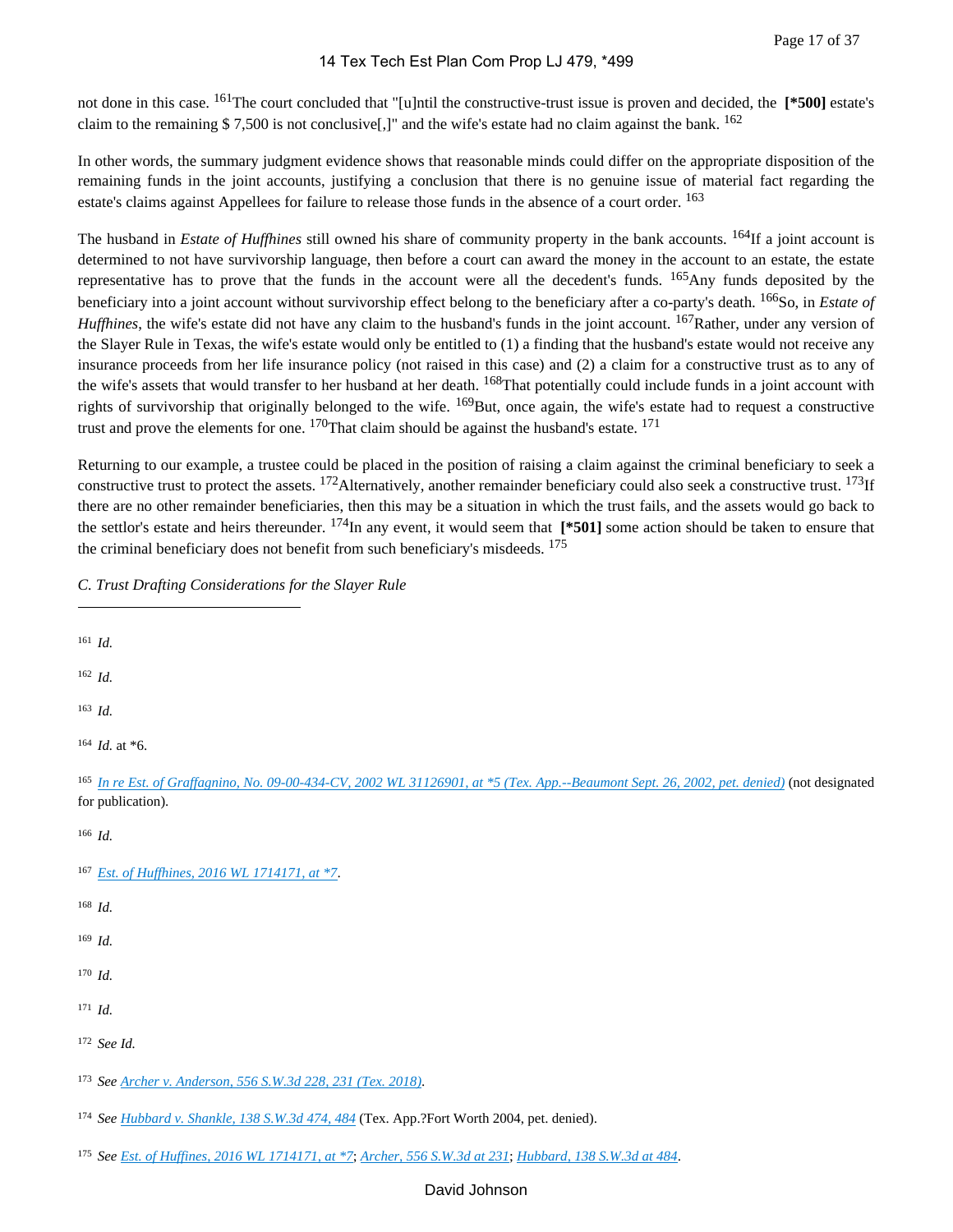A settlor may want to add a term to a trust document to ensure that a slayer/beneficiary does not profit from his or her actions.  $176$ Such a provision could state:

With reference to the so-called "slayer rule," no person named or referenced hereunder shall, in any event, in the sole and absolute discretion of the Trustees, be permitted ". . . to take advantage of his own wrong, or to found any claim upon his own iniquity, or to acquire property by his own crime," and any such person shall in any such event be deemed for all purposes hereunder to have predeceased the date of this Trust Agreement without having any issue surviving. <sup>177</sup>

Certainly, this would be an appropriate provision to add to any trust document and would end any need for a trustee or beneficiary to seek a constructive trust.  $178$ Rather, in an abundance of caution, such a party would likely file suit for a declaration that this language has been triggered and applies due to a finding that the beneficiary's conduct meets its standard. 179

#### IV. DUTY TO PROPERLY MANAGE TRUST ASSETS

#### *A. General Authority on Duty to Properly Manage Trust Assets*

In addition to a duty of loyalty, a trustee has a duty to prudently manage trust assets, and meeting this duty may require a trustee to take certain actions to protect trust assets that are placed at risk when a beneficiary commits crimes. <sup>180</sup>As discussed, a trustee owes to the trustee's beneficiaries an unwavering duty of good faith, fair dealing, loyalty, and fidelity over the affairs of the trust and its corpus. 181"A trustee's fundamental duties include the use of the skill and prudence which an ordinary, capable, and careful **[\*502]** person will use in the conduct of his own affairs as well as loyalty to the trust's beneficiaries." <sup>182</sup>Furthermore, trustees who hold themselves out as having special expertise in the area of finance and investments must use this expertise in managing their trusts. 183"The duty of care requires the trustee to exercise reasonable effort and diligence in making and monitoring investments for the trust, with attention to the trust's objectives."<sup>184</sup>

It is the duty of the trustee to exercise such care and skill to preserve the trust property as a man of ordinary prudence would exercise in dealing with his own property, and if he has greater skill than that of a man of ordinary prudence, he is under a duty to exercise such skill as he has. <sup>185</sup>

"It is the duty of the trustee to use reasonable care to protect the trust property from loss or damage." <sup>186</sup>

<sup>180</sup>*See* Sarah Patel Pacheco, *Fiduciary Litigation: Avoiding (or Minimizing) the Traps, Tribulations, and Trials*, 5 EST. PLAN. & COMMUNITY PROP. L.J. 95, 116 (2012).

<sup>181</sup>*[Herschbach v. City of Corpus Christi, 883 S.W.2d 720, 735 \(Tex. App.--Corpus Christi-Edinburg 1994, writ denied\)](https://advance.lexis.com/api/document?collection=cases&id=urn:contentItem:3S3K-0S50-003C-20SV-00000-00&context=1000516)*; *[InterFirst Bank](https://advance.lexis.com/api/document?collection=cases&id=urn:contentItem:3S3K-3BX0-003C-23MC-00000-00&context=1000516)  [Dall., N.A. v. Risser, 739 S.W.2d 882, 888 \(Tex. App.--Texarkana 1987\)](https://advance.lexis.com/api/document?collection=cases&id=urn:contentItem:3S3K-3BX0-003C-23MC-00000-00&context=1000516)*, *disapproved of by [Texas Com. Bank, N.A. v. Grizzle, 96 S.W.3d 240](https://advance.lexis.com/api/document?collection=cases&id=urn:contentItem:47K3-WK30-0039-4090-00000-00&context=1000516)  [\(Tex. 2002\)](https://advance.lexis.com/api/document?collection=cases&id=urn:contentItem:47K3-WK30-0039-4090-00000-00&context=1000516)*.

<sup>182</sup>*[Herschbach, 883 S.W.2d at 735](https://advance.lexis.com/api/document?collection=cases&id=urn:contentItem:3S3K-0S50-003C-20SV-00000-00&context=1000516)*.

183 RESTATEMENT (THIRD) OF TRS. § 90 cmt. d (2007) (AM. L. INST. 2012) ("If the trustee possesses a degree of skill greater than that of an individual of ordinary intelligence, the trustee is liable for a loss that results from failure to make reasonably diligent use of that skill.").

<sup>184</sup>*Id.*

<sup>185</sup>RESTATEMENT (SECOND) OF TRS. § 176(a) (AM. L. INST. 1959).

<sup>186</sup>*Id.* § 176(b).

<sup>176</sup> Author's original thought.

<sup>&</sup>lt;sup>177</sup> Author's original thought.

<sup>178</sup>*See [TEX. CONST. art. I, § 21](https://advance.lexis.com/api/document?collection=statutes-legislation&id=urn:contentItem:5DF0-03X1-JW8X-V16H-00000-00&context=1000516)*.

<sup>179</sup>Author's original thought.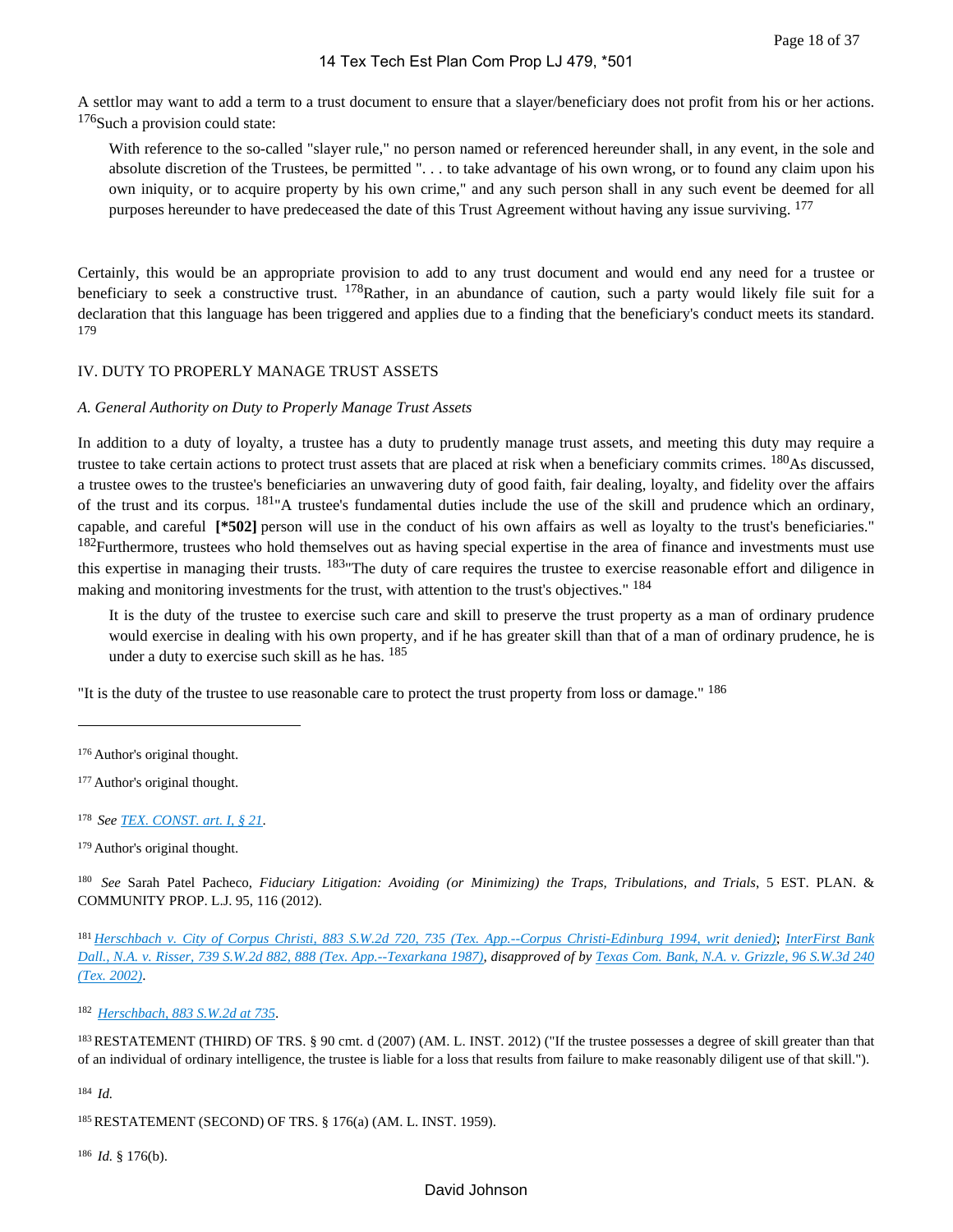Chapter 117 of the Texas Property Code provides that a trustee who invests and manages trust assets owes a duty to the beneficiaries to comply with the prudent investor rule. <sup>187</sup>The prudent investor rule provides: "A trustee shall invest and manage trust assets as a prudent investor would, by considering the purposes, terms, distribution requirements, and other circumstances of the trust. In satisfying this standard, the trustee shall exercise reasonable care, skill, and caution." 188This duty to properly manage starts as soon as the trustee takes control over the trust's assets. <sup>189</sup>

Within a reasonable time after accepting a trusteeship or receiving trust assets, a trustee shall review the trust assets and make and implement decisions concerning the retention and disposition of assets, in order to bring the trust portfolio into compliance with the purposes, terms, distribution requirements, and other circumstances of the trust, and with the requirements of this chapter. <sup>190</sup>

 **[\*503]** A trustee has the duty to make assets productive while at the same time preserving the assets. <sup>191</sup>

#### *B. Risk of Civil Forfeiture Due to Criminal Activity*

A trustee has a duty to prevent criminal activity on or with trust property of which the trustee has knowledge because there is a risk that a state or federal governmental authority may seek a forfeiture of the property. 192Civil forfeiture is a legal process in which law enforcement take assets suspected of involvement with crime or illegal activity. <sup>193</sup>It involves a dispute between law enforcement and the property. <sup>194</sup>In civil forfeiture, assets are seized by police based on a suspicion of wrongdoing without necessarily charging a person with specific wrongdoing, with the case being between police and the thing itself. <sup>195</sup>The owner of the property does not have to be the one involved in the criminal activity. <sup>196</sup>For example, authorities have attempted to seize hotels where illegal drug activities have occurred. <sup>197</sup>

Certainly, authorities can seize trust assets when appropriate. 198For example, in *3607 Tampico Dr. v. Texas*, the government brought a forfeiture proceeding under *[Texas Code of Criminal Procedure Article 59.02\(a\)](https://advance.lexis.com/api/document?collection=statutes-legislation&id=urn:contentItem:5DDJ-BBR1-JW8X-V3B9-00000-00&context=1000516)* for a house owned by a trust. 199The

<sup>189</sup>*See [In re Eiteljorg, 951 N.E.2d 565, 569 \(Ind. Ct. App. 2011\)](https://advance.lexis.com/api/document?collection=cases&id=urn:contentItem:82K4-T7G1-652K-K01T-00000-00&context=1000516)*.

<sup>192</sup>*See* TEX. CODE CRIM. PROC. ANN. § 59; *[18 U.S.C. § 981](https://advance.lexis.com/api/document?collection=statutes-legislation&id=urn:contentItem:8SG9-5042-D6RV-H074-00000-00&context=1000516)*.

<sup>193</sup>*[CRIM. PROC. § 59.03](https://advance.lexis.com/api/document?collection=statutes-legislation&id=urn:contentItem:5DDJ-BBR1-JW8X-V3BG-00000-00&context=1000516)*.

<sup>194</sup>*Id.*

<sup>195</sup>*Id.*

<sup>196</sup>*Id.*

<sup>197</sup>*See* Steven Duke, *The Drug War on the Constitution*, CATO.ORG, *<https://www.cato.org/sites/cato.org/files/pictures/drugwarevent/duke.html>* (last visited Mar. 4, 2022) [*<https://perma.cc/4PBRM9U4>*].

<sup>198</sup>*See [18 U.S.C. § 981\(e\)\(7\)](https://advance.lexis.com/api/document?collection=statutes-legislation&id=urn:contentItem:8SG9-5042-D6RV-H074-00000-00&context=1000516)*.

## David Johnson

<sup>187</sup>*[TEX. PROP. CODE ANN. § 117.004\(a\)](https://advance.lexis.com/api/document?collection=statutes-legislation&id=urn:contentItem:5DDJ-C7H1-JW8X-V4NJ-00000-00&context=1000516)*.

<sup>188</sup>*Id.* § 117.004; *see [Barrientos v. Nava, 94 S.W.3d 270, 282 \(Tex. App.--Houston \[14th Dist.\] 2002, no pet.\)](https://advance.lexis.com/api/document?collection=cases&id=urn:contentItem:47CJ-N3D0-0039-40SV-00000-00&context=1000516)*.

<sup>190</sup>PROP. § 117.006; *[Langford v. Shamburger, 417 S.W.2d 438, 444-45 \(Tex. App.--Fort Worth 1967\)](https://advance.lexis.com/api/document?collection=cases&id=urn:contentItem:3RRH-DCH0-003C-547H-00000-00&context=1000516)*, *disapproved of by [Texas Com. Bank,](https://advance.lexis.com/api/document?collection=cases&id=urn:contentItem:47K3-WK30-0039-4090-00000-00&context=1000516)  [N.A. v. Grizzle, 96 S.W.3d 240 \(Tex. 2002\)](https://advance.lexis.com/api/document?collection=cases&id=urn:contentItem:47K3-WK30-0039-4090-00000-00&context=1000516)* (concluding the trustee should "put trust funds to productive use and the failure to do so within a reasonable period of time can render the trustee personally chargeable with interest.").

<sup>191</sup>*[Hershbach v. City of Corpus Christi, 883 S.W.2d 720, 735 \(Tex. App.--Corpus Christi-Edinburg 1994, writ denied\)](https://advance.lexis.com/api/document?collection=cases&id=urn:contentItem:3S3K-0S50-003C-20SV-00000-00&context=1000516)* (A trustee has a duty to properly manage, supervise, and safeguard trust assets); *[Hoenig v. Tex. Com. Bank, 939 S.W.2d 656, 661 \(Tex. App.--San Antonio 1996, no](https://advance.lexis.com/api/document?collection=cases&id=urn:contentItem:3S3J-YRB0-003C-20HK-00000-00&context=1000516)  [writ\)](https://advance.lexis.com/api/document?collection=cases&id=urn:contentItem:3S3J-YRB0-003C-20HK-00000-00&context=1000516)*.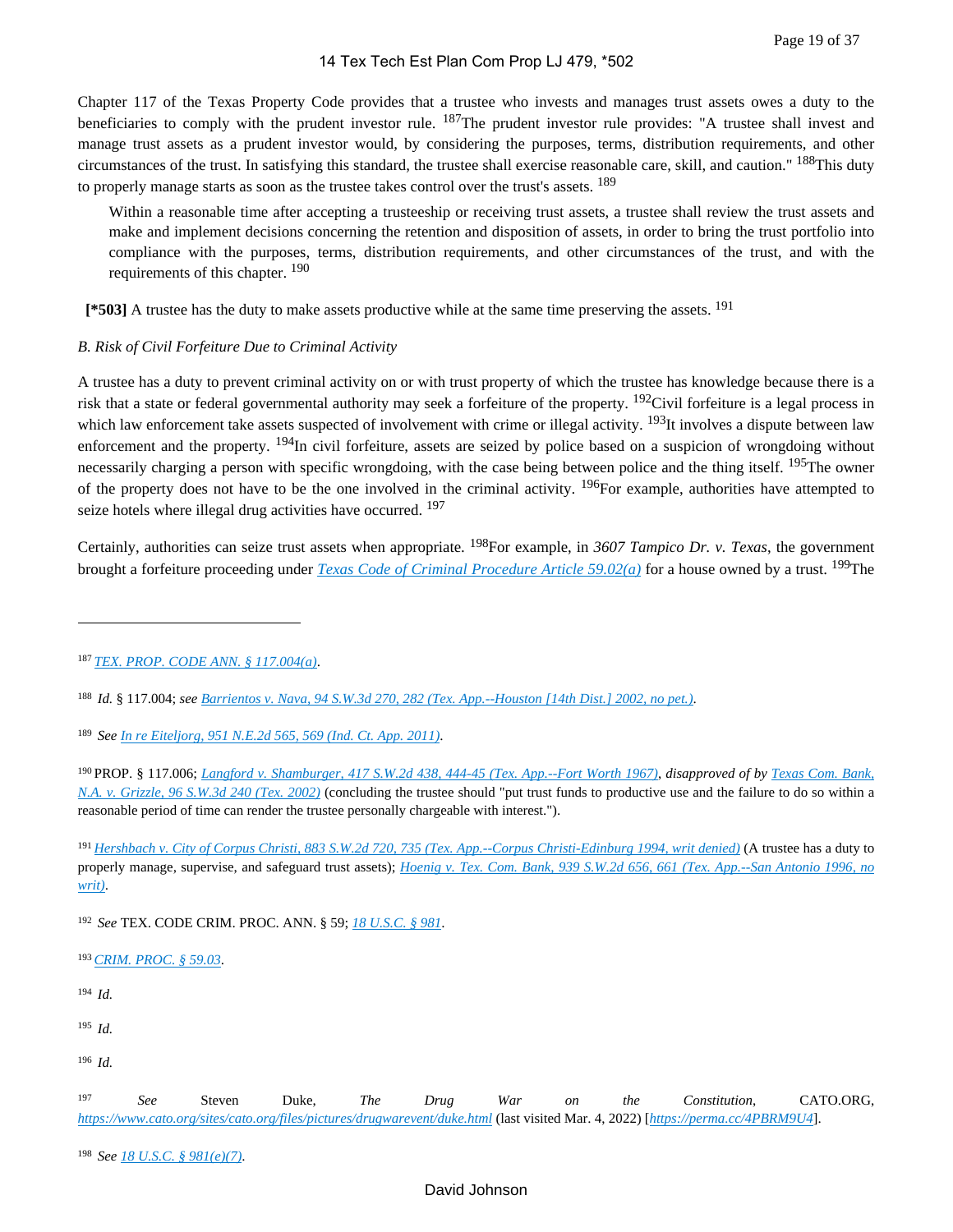house was held in a spendthrift trust for the son, and the mother was the trustee. <sup>200</sup>The trustee allowed the beneficiary to live in the house while the trust paid for the house and all its expenses.  $201$ The beneficiary operated a heroin operation at the house and was charged and sentenced to federal prison for that crime. <sup>202</sup>The state authorities then filed a notice of seizure and intent to forfeit the house.  $^{203}$ The trial court forfeited the property after a bench trial.  $^{204}$ Chapter 59 of the Texas Code of Criminal Procedure governs proceedings to forfeit contraband. <sup>205</sup>Property that is [\***504**] contraband is subject to forfeiture and seizure by the state. <sup>206</sup> Contraband" is property of any nature, including real property that is used in the commission of the crimes referenced in Article 59.01(2). <sup>207</sup>Possession of a controlled substance with intent to deliver is one of those crimes. <sup>208</sup>The court of appeals held that the state had the burden to prove that the property was used in the commission of a crime referenced in Article 59.01(2) and that probable cause existed for seizing the property. <sup>209</sup>After reviewing the evidence, the court held that it supported a reasonable belief that there was a substantial connection between the property and delivery of heroin and that probable cause existed for seizing the property. <sup>210</sup>

The court rejected an argument that the state could not seize the property because the perpetrator did not own the property.  $^{211}$ Rather, the court held that ownership was not an element of the claim.  $^{212}$ Further, the court held that "a beneficiary of a valid trust is the owner of the equitable or beneficial title to the trust property and is considered the 'real' owner of trust property." <sup>213</sup>The court reviewed the trustee's "innocent owner" defense under Chapter 59. <sup>214</sup>The trustee's burden was to prove that the trust acquired an ownership interest in the real property before a lis pendens was filed and that the trust did not know or should not reasonably have known, at or before the time of acquiring the ownership interest, of the acts giving rise to the forfeiture or that the acts were likely to occur. <sup>215</sup>The trustee testified that she did not know that the beneficiary was distributing heroin at the property.  $2^{16}$ The court of appeals, however, affirmed the trial court's judgment citing that, at the time

| 199 3607 Tampico Dr. v. Tex., No. 11-13-00306-CV, 2015 Tex. App. LEXIS 13056, at *1 (Tex. App.--Eastland Dec. 31, 2015, pet. denied)<br>(mem. op.). |
|-----------------------------------------------------------------------------------------------------------------------------------------------------|
| $200$ <i>Id.</i> at *1-2.                                                                                                                           |
| $201$ <i>Id.</i> at *2.                                                                                                                             |
| $202$ <i>Id.</i> at *3.                                                                                                                             |
| $203$ <i>Id.</i> at *4.                                                                                                                             |
| $204$ <i>Id.</i> at *4.                                                                                                                             |
| <sup>205</sup> TEX. CODE CRIM. PROC. ANN. § 59.02.                                                                                                  |
| $206$ <i>Id.</i> § 59.02(a).                                                                                                                        |
| $207$ <i>Id.</i> § 59.01(2).                                                                                                                        |
| <sup>208</sup> TEX. HEALTH & SAFETY CODE ANN. § 481.112.                                                                                            |
| <sup>209</sup> 3607 Tampico Dr., at *10.                                                                                                            |
| <sup>210</sup> <i>Id.</i> at *6.                                                                                                                    |
| <sup>211</sup> <i>Id.</i> at *9.                                                                                                                    |
| $212$ <i>Id.</i>                                                                                                                                    |
| $213$ <i>Id.</i>                                                                                                                                    |
| <sup>214</sup> <i>Id.</i> *9.                                                                                                                       |
| <sup>215</sup> <i>Id.</i> at *9-10.                                                                                                                 |
| David Johnson                                                                                                                                       |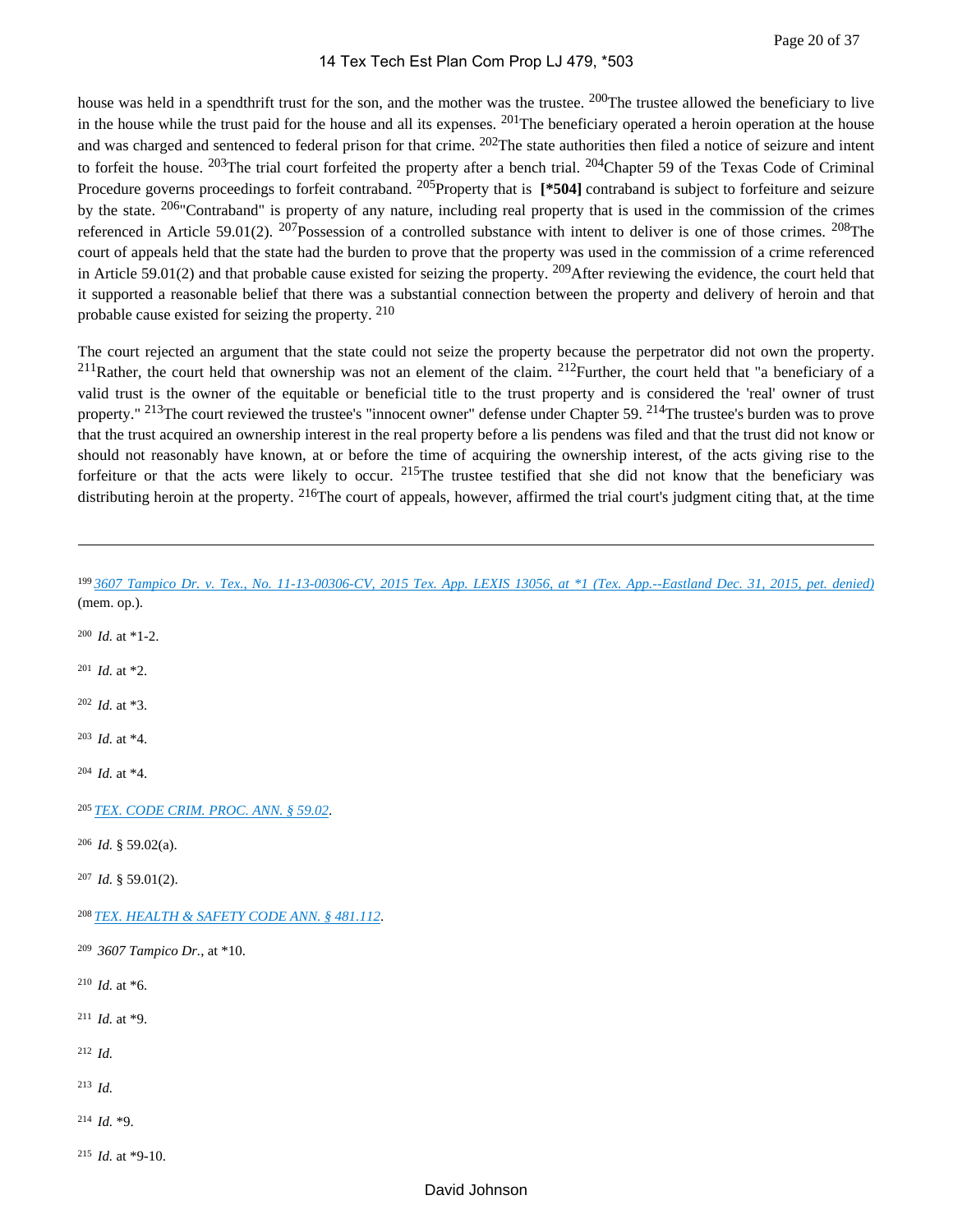the trust purchased the property, the trustee knew that the beneficiary had previously pleaded guilty to possession with intent to distribute nine pounds of marijuana a decade earlier in another state.  $2^{17}$ The court also cited the following facts: the trust paid all expenses of the house, the beneficiary had a roommate at times, the beneficiary had brittle diabetes, and the beneficiary never had any employment. 218The court concluded:

The trust acquired an ownership interest in the Tampico Drive property before a lis pendens was filed. However, we believe that the evidence fails to conclusively show that Ruth, as trustee, did not know or should not **[\*505]** reasonably have known, prior to the time that the trust acquired the property, that it was likely that the property would be used for illegal purposes. <sup>219</sup>

This case raises the issue that a trustee may have an innocent owner defense to a governmental entity's civil forfeiture claim.  $220$ Texas Code of Criminal Procedure 59.02(c) provides:

An owner or interest holder's interest in property may not be forfeited under this chapter if the owner or interest holder proves by a preponderance of the evidence that the owner or interest holder acquired and perfected the interest: (1) before or during the act or omission giving rise to forfeiture or, if the property is real property, he acquired an ownership interest, security interest, or lien interest before a lis pendens notice was filed under Article 59.04(g) of this code and did not know or should not reasonably have known of the act or omission giving rise to the forfeiture or that it was likely to occur at or before the time of acquiring and perfecting the interest or, if the property is real property, at or before the time of acquiring the ownership interest, security interest, or lien interest; or (2) after the act or omission giving rise to the forfeiture, but before the seizure of the property, and only if the owner or interest holder: (A) was, at the time that the interest in the property was acquired, an owner or interest holder for value; and (B) was without reasonable cause to believe that the property was contraband and did not purposefully avoid learning that the property was contraband. <sup>221</sup>

This defense may be difficult to prove. <sup>222</sup>

Therefore, one serious risk involved with criminal activity by a beneficiary or other third person is that the state or federal government may try to obtain the trust's asset used in the crime.  $223$ Once successfully seized, the government can simply auction the property and recoup the proceeds.  $224$ The trust is left without that asset or its value.  $225$ A prudent trustee should know of this risk and act accordingly to limit the risk by eliminating any criminal activity on or with trust property. <sup>226</sup>

- <sup>216</sup>*Id.* at \*11.
- <sup>217</sup>*Id.*
- <sup>218</sup>*Id.* at \*11-12.
- <sup>219</sup>*Id.* at \*12.
- <sup>220</sup>*See id.*
- <sup>221</sup>*[TEX. CODE CRIM. PROC. ANN. § 59.02\(c\)](https://advance.lexis.com/api/document?collection=statutes-legislation&id=urn:contentItem:5DDJ-BBR1-JW8X-V3B9-00000-00&context=1000516)*.

<sup>222</sup>*See* One 2007 Lexus IS 250 v. *[State, No. 05-16-01296-CV, 2018 WL 316853, at \\*1 \(Tex. App.--Dallas Jan. 8, 2018, no pet.\)](https://advance.lexis.com/api/document?collection=cases&id=urn:contentItem:5RC9-07P1-F04K-B190-00000-00&context=1000516)* (mem. op.) (trial court properly rejected a wife's innocent owner defense and forfeited her car as contraband where "the wife knew or reasonably should have known that her husband of 22 years was using the car in the commission of a drug felony"); *[2005 Acura TSX v. State, 508 S.W.3d 608,](https://advance.lexis.com/api/document?collection=cases&id=urn:contentItem:5JN5-54D1-F04K-B31X-00000-00&context=1000516)  [609 \(Tex. App.--El Paso 2016, no pet.\)](https://advance.lexis.com/api/document?collection=cases&id=urn:contentItem:5JN5-54D1-F04K-B31X-00000-00&context=1000516)* (owner of a vehicle that was used by the owner's son in an armed robbery was not entitled to the innocent owner defense because he provided the vehicle to his son knowing that his son used drugs and had committed theft and driving while intoxicated in the past).

<sup>223</sup>*See supra* notes 192-222 and accompanying text.

<sup>224</sup>*See supra* notes 192-222 and accompanying text.

<sup>225</sup>*See supra* notes 192-222 and accompanying text.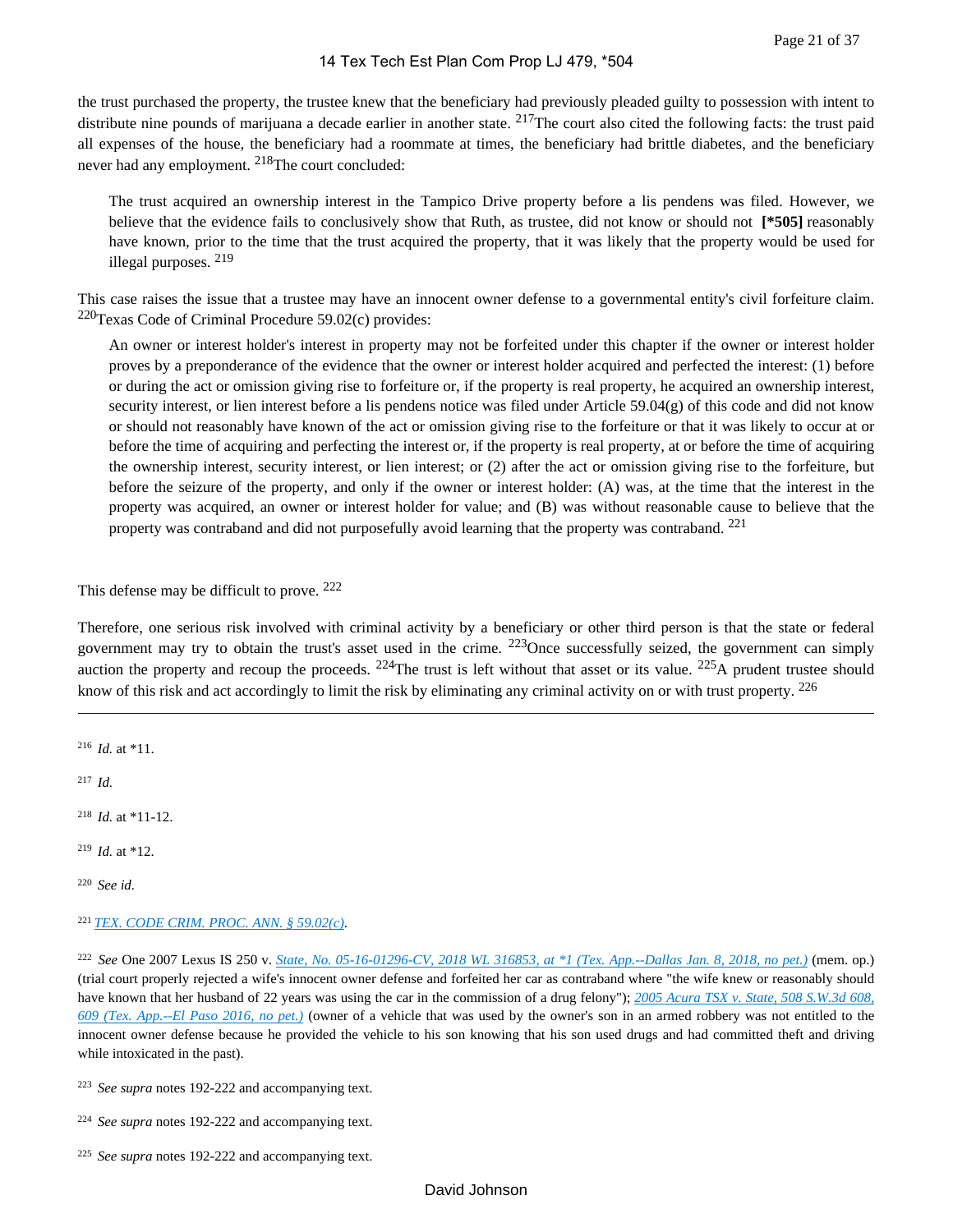# **[\*506]** *C. Risk of Negligent-Entrustment Claim from Criminal Activity*

The trustee should also avoid the risk of loss to other trust assets resulting from the improper use of trust assets by a beneficiary or other third person. <sup>227</sup>

In Texas, an owner of property or another person who has the right to control the property can potentially be liable for damages due to negligently entrusting the property to a third person who commits a tort with the property. <sup>228</sup>In Texas, the elements of negligent entrustment are (1) entrustment of property by the owner; (2) to an unlicensed, incompetent, or reckless person; (3) that the owner knew or should have known to be unlicensed, incompetent, or reckless; (4) that the person was negligent on the occasion in question; and (5) that the person's negligence proximately caused the incident.  $^{229}$ 

Importantly, with regard to the first element, the entrustor need only have the right of control and does not have to be the owner of the property. 230In *Kennedy v. Baird*, the defendant's son began shooting at the plaintiffs and injured them. 231The plaintiffs sued the defendant for negligently entrusting his son with a gun.  $^{232}$ The defendant filed a motion for summary judgment, which was granted, and the plaintiffs appealed. <sup>233</sup>After deciding that it was possible to bring an action for negligent entrustment of a firearm, the appellate court examined the defendant's affidavit.  $234$ That affidavit stated that the defendant's son was selfemployed, had his own car, and that the defendant seldom saw him.  $^{235}$ He stated that he had no knowledge of his son ever using a gun on any person or car and did not believe that his son had a violent temper.  $^{236}$ The plaintiffs responded by offering affidavits that proved that the son had pushed another boy down on one occasion and had a **[\*507]** reputation for having a violent temper. <sup>237</sup>The court found that the defendant did not know his son's propensity to commit the type of act complained of or to use rifles dangerously and affirmed the summary judgment. <sup>238</sup>

<sup>226</sup>*See supra* notes 192-222 and accompanying text.

<sup>227</sup>*See infra* notes 228-43 and accompanying text.

<sup>228</sup>*See [Williams v. Parker, 472 S.W.3d 467, 472 \(Tex. App.--Waco 2015, no pet.\)](https://advance.lexis.com/api/document?collection=cases&id=urn:contentItem:5GSR-64N1-F04K-B00F-00000-00&context=1000516)*.

<sup>229</sup>*[Williams v. Steves Indus., Inc., 699 S.W.2d 570, 571 \(Tex. 1985\)](https://advance.lexis.com/api/document?collection=cases&id=urn:contentItem:3S3J-WCW0-003C-226J-00000-00&context=1000516)*, *superseded by statute as stated in* Transp. Ins. co. v. *[Moriel, 879 S.W.2d](https://advance.lexis.com/api/document?collection=cases&id=urn:contentItem:3S3J-W5V0-003C-20GC-00000-00&context=1000516)  [10 \(Tex. 1994\)](https://advance.lexis.com/api/document?collection=cases&id=urn:contentItem:3S3J-W5V0-003C-20GC-00000-00&context=1000516)* (citing *[Mundy v. Pirie-Slaughter Motor Co., 206 S.W.2d 587, 591 \(Tex. 1947\)\)](https://advance.lexis.com/api/document?collection=cases&id=urn:contentItem:3RRS-HNX0-003D-P0SP-00000-00&context=1000516)*; 4Front *[Engineered Sols., Inc. v. Rosales, 505](https://advance.lexis.com/api/document?collection=cases&id=urn:contentItem:5MFW-R1T1-F04K-D07P-00000-00&context=1000516)  [S.W.3d 905, 909 \(Tex. 2016\)](https://advance.lexis.com/api/document?collection=cases&id=urn:contentItem:5MFW-R1T1-F04K-D07P-00000-00&context=1000516)*; *[Goodyear Tire & Rubber Co. v. Mayes, 236 S.W.3d 754, 758 \(Tex. 2007\)](https://advance.lexis.com/api/document?collection=cases&id=urn:contentItem:4P02-2J00-TXFX-02S0-00000-00&context=1000516)*; *[Parker, 472 S.W.3d at 472](https://advance.lexis.com/api/document?collection=cases&id=urn:contentItem:5GSR-64N1-F04K-B00F-00000-00&context=1000516)*; *see also [Shupe v. Lingafelter, 192 S.W.3d 577, 580 \(Tex. 2006\)](https://advance.lexis.com/api/document?collection=cases&id=urn:contentItem:4JWG-8KX0-0039-4401-00000-00&context=1000516)* ("On a negligent entrustment theory, a plaintiff must prove, among other elements, that the driver was negligent on the occasion in question and that the driver's negligence proximately caused the accident.").

<sup>230</sup>*[McCarty v. Purser, 379 S.W.2d 291, 294 \(Tex. 1964\)](https://advance.lexis.com/api/document?collection=cases&id=urn:contentItem:3RRH-B3X0-003C-51PF-00000-00&context=1000516)*; *[De Blanc v. Jensen, 59 S.W.3d 373, 376 \(Tex. App.--Houston \[1st Dist.\] 2001, no](https://advance.lexis.com/api/document?collection=cases&id=urn:contentItem:447G-P4M0-0039-44GP-00000-00&context=1000516)  [pet.\)](https://advance.lexis.com/api/document?collection=cases&id=urn:contentItem:447G-P4M0-0039-44GP-00000-00&context=1000516)*; *[Rodriguez v. Sciano, 18 S.W.3d 725, 728 n. 6 \(Tex. App.--San Antonio 2000, no pet.\)](https://advance.lexis.com/api/document?collection=cases&id=urn:contentItem:3YMW-DR60-0039-43S1-00000-00&context=1000516)* (providing that an entrustor "need only have the right of control"); *[Loom Craft Carpet Mills, Inc. v. Gorrell, 823 S.W.2d 431, 432 \(Tex. App.--Texarkana 1992, no writ\)](https://advance.lexis.com/api/document?collection=cases&id=urn:contentItem:3S3K-1TY0-003C-21HR-00000-00&context=1000516)* (negligent entrustment can apply to property other than vehicles); *see [Prather v. Brandt, 981 S.W.2d 801, 806 \(Tex. App.--Houston \[1st Dist.\] 1998, pet.](https://advance.lexis.com/api/document?collection=cases&id=urn:contentItem:3TWH-XR20-0039-41YH-00000-00&context=1000516)  [denied\)](https://advance.lexis.com/api/document?collection=cases&id=urn:contentItem:3TWH-XR20-0039-41YH-00000-00&context=1000516)*.

<sup>231</sup>*[Kennedy v. Baird, 682 S.W.2d 377, 377 \(Tex. App.--El Paso 1984, no writ\)](https://advance.lexis.com/api/document?collection=cases&id=urn:contentItem:3S3K-4890-003C-244R-00000-00&context=1000516)*.

<sup>232</sup>*Id.*

<sup>233</sup>*Id.*

<sup>234</sup>*[Id. at 378](https://advance.lexis.com/api/document?collection=cases&id=urn:contentItem:3S3K-4890-003C-244R-00000-00&context=1000516)*.

- <sup>235</sup>*[Id. at 379](https://advance.lexis.com/api/document?collection=cases&id=urn:contentItem:3S3K-4890-003C-244R-00000-00&context=1000516)*.
- <sup>236</sup>*Id.*
- <sup>237</sup>*Id.*
- <sup>238</sup>*[Id. at 379-80](https://advance.lexis.com/api/document?collection=cases&id=urn:contentItem:3S3K-4890-003C-244R-00000-00&context=1000516)*.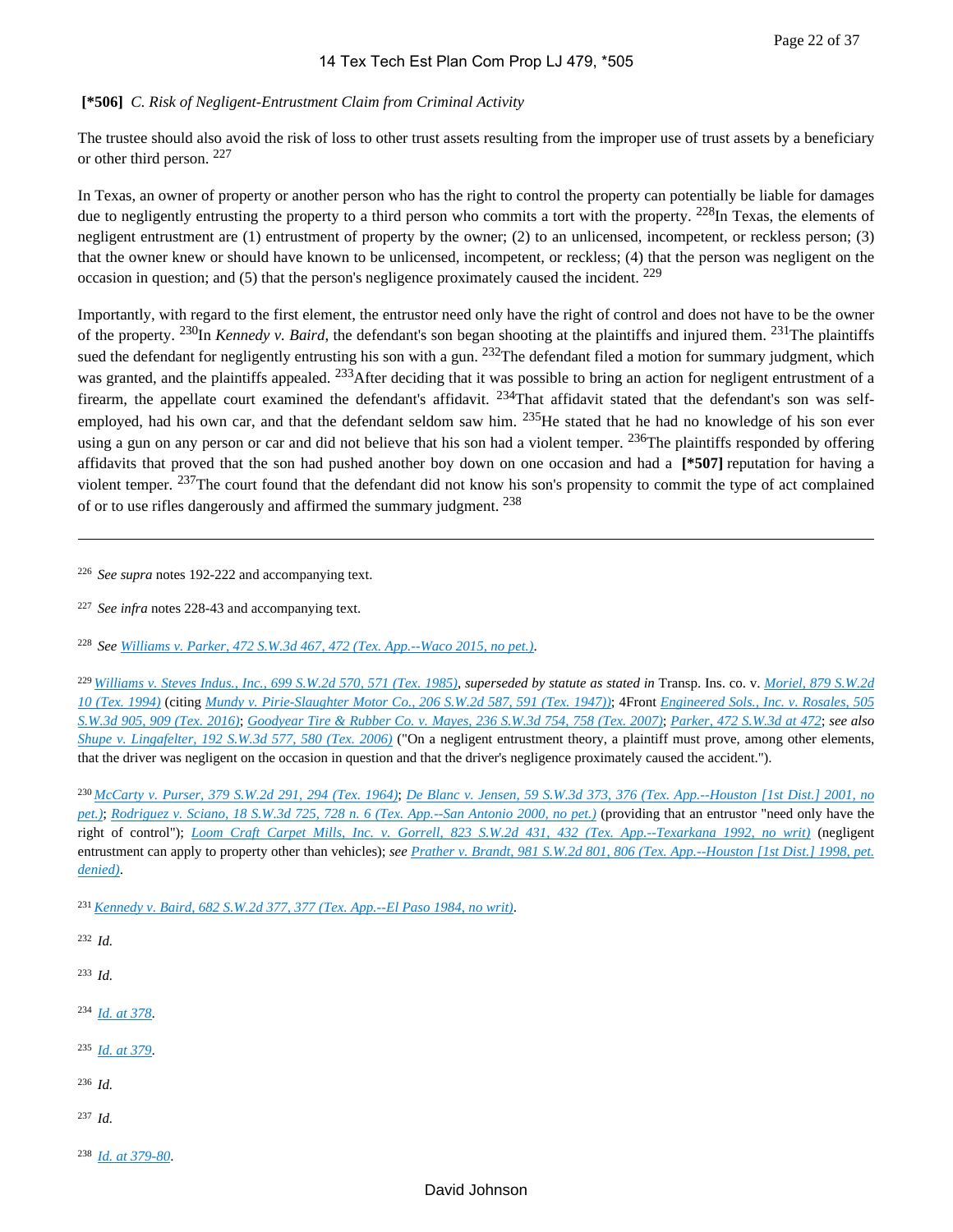Trustees can be sued for negligent entrustment. 239For example, in *Arkansas Bank & Trust Co. v. Erwin*, a plaintiff sued a bank, the guardian of a ward, who entrusted the ward with a vehicle. <sup>240</sup>When the ward caused an accident, the other party sued the bank for negligently entrusting a vehicle to someone it knew had psychological problems.  $^{241}$ In an opinion dealing with a venue objection, the Arkansas Supreme Court held that the plaintiff had stated an adequate claim:

Here, the plaintiffs, in support of their theory of negligent entrustment, alleged the following: (a) J. D. Burchette was incompetent by reason of insanity caused by schizophrenic reaction; (b) That Arkansas Bank & Trust Company knew of its ward's condition and proclivities; (c) That Arkansas Bank & Trust Company allowed its ward to operate said vehicle and in fact to do so without liability insurance; (d) That the aforesaid entrustment and operation of said vehicle without insurance created an appreciable risk of harm to the public in general and these plaintiffs in particular and a correlational duty on the part of the defendant guardian; and (e) That the harm to the plaintiffs herein was proximately caused by the negligent driving of J. D. Burchette and the negligence of defendant Arkansas Bank & Trust Company in allowing J. D. Burchette to operate said vehicle and further to operate said vehicle without liability insurance.

Although the plaintiffs included in their complaint a second count that set out another cause of action based on a breach of fiduciary duties imposed by statutory law and common law, they also clearly alleged the separate tort cause of action for entrustment. 2Link to the text of the note Plaintiffs' entrustment theory, as alleged in their complaint, rests on its own facts and law and does not depend on whether the Bank breached its duties to Burchette's estate. Because negligent entrustment, as alleged, is a wrong which resulted in the death or injuries of the plaintiffs, venue, under  $\S$  6-0-12(a), is proper in Randolph County because that county is where the plaintiffs lived at the time of injury. <sup>242</sup>

 **[\*508]** Accordingly, when the elements are met, a trustee may be liable for negligently entrusting property to a beneficiary who harms a third party. <sup>243</sup>

# *D. Risk of Negligent Activity or Premises Defect Claim Based on Criminal Acts of Third Persons*

Generally, a person has no legal duty to protect others from the criminal acts of third parties. <sup>244</sup>Because of "the pervasive and often random nature of crime in our society," the Supreme Court has "avoided imposing a universal duty on landowners to protect persons or their property from third-party criminal acts." <sup>245</sup>

<sup>240</sup>*Id.*

<sup>241</sup>*[Id. at 22-23](https://advance.lexis.com/api/document?collection=cases&id=urn:contentItem:3RX3-XH50-003C-10BD-00000-00&context=1000516)*.

<sup>242</sup>*[Id. at 21-24](https://advance.lexis.com/api/document?collection=cases&id=urn:contentItem:3RX3-XH50-003C-10BD-00000-00&context=1000516)*; *see [Merlo v. Hill, No. 2017-C-0102, 2017 Pa. Dist. & Cnty. Dec. LEXIS 6106, at \\*3-4](https://advance.lexis.com/api/document?collection=cases&id=urn:contentItem:5T88-K791-JW5H-X3J8-00000-00&context=1000516)* (Com. Pleas Ct. of Penn., Apr. 10, 2017) (trustee sued for negligent entrustment from vehicle accident); *but see [Sligh v. First Nat'l Bank of Holmes Co., 735 So. 2d 963, 975](https://advance.lexis.com/api/document?collection=cases&id=urn:contentItem:3VRM-DXN0-0039-4411-00000-00&context=1000516)  [\(Miss. 1999\)](https://advance.lexis.com/api/document?collection=cases&id=urn:contentItem:3VRM-DXN0-0039-4411-00000-00&context=1000516)* (holding trustee not liable for negligent entrustment for financing a beneficiary's purchase of a car that was later used in an accident); *[Feketa v. Zacharzewski, No. 18-CV-14156, 2018 U.S. Dist. LEXIS 128888, \\*3-4 \(D.C. Fla. Aug. 1, 2018\)](https://advance.lexis.com/api/document?collection=cases&id=urn:contentItem:5SXW-W5H1-FGCG-S2MG-00000-00&context=1000516)* (dismissing negligent entrustment claim where there was no allegation that the trustee supplied a vehicle to the driver); *[Folwell v. Sanchez Hernandez, No. 01-CV-](https://advance.lexis.com/api/document?collection=cases&id=urn:contentItem:48WP-JHC0-0038-Y2P3-00000-00&context=1000516)[1061, 2003 U.S. Dist. LEXIS 10301, at \\*17 \(M.D. N.C. May 7, 2003\)](https://advance.lexis.com/api/document?collection=cases&id=urn:contentItem:48WP-JHC0-0038-Y2P3-00000-00&context=1000516)* (dismissing negligent entrustment claim against trustee where it had no knowledge that employee was a dangerous driver).

<sup>243</sup>*See [Ark. Bank & Tr. Co., 781 S.W.2d at \\*22](https://advance.lexis.com/api/document?collection=cases&id=urn:contentItem:3RX3-XH50-003C-10BD-00000-00&context=1000516)*.

<sup>239</sup>*[Ark. Bank & Tr. Co. v. Erwin, 781 S.W.2d 21, 22-23 \(Ark. 1989\)](https://advance.lexis.com/api/document?collection=cases&id=urn:contentItem:3RX3-XH50-003C-10BD-00000-00&context=1000516)*.

<sup>244</sup>*[UDR Tex. Props., L.P. v. Petrie, 517 S.W.3d 98, 100 \(Tex. 2017\)](https://advance.lexis.com/api/document?collection=cases&id=urn:contentItem:5MRB-PG71-F04K-D0H7-00000-00&context=1000516)*; *[Austin v. Kroger Tex., L.P., 465 S.W.3d 193, 205 \(Tex. 2015\)](https://advance.lexis.com/api/document?collection=cases&id=urn:contentItem:5G6G-0CW1-F04K-D021-00000-00&context=1000516)*; *[Trammell](https://advance.lexis.com/api/document?collection=cases&id=urn:contentItem:4TCN-NMB0-TX4N-G1P9-00000-00&context=1000516)  [Crow Cent. Tex., Ltd. v. Gutierrez, 267 S.W.3d 9, 12 \(Tex. 2008\)](https://advance.lexis.com/api/document?collection=cases&id=urn:contentItem:4TCN-NMB0-TX4N-G1P9-00000-00&context=1000516)*; *[Timberwalk Apartments, Partners, Inc. v. Cain, 972 S.W.2d 749, 756 \(Tex.](https://advance.lexis.com/api/document?collection=cases&id=urn:contentItem:3T3Y-TTN0-0039-427N-00000-00&context=1000516)  [1998\)](https://advance.lexis.com/api/document?collection=cases&id=urn:contentItem:3T3Y-TTN0-0039-427N-00000-00&context=1000516)*; *[Walker v. Harris, 924 S.W.2d 375, 377 \(Tex. 1996\)](https://advance.lexis.com/api/document?collection=cases&id=urn:contentItem:3S3J-W480-003C-203T-00000-00&context=1000516)*; *see* David F. Johnson, *Paying for the Sins of Another--Parental Liability in Texas for the Torts of Children*, *[8 TEX. WESLEYAN L. REV. 359, 377 \(2002\)](https://advance.lexis.com/api/document?collection=analytical-materials&id=urn:contentItem:469F-N4T0-00CV-F00C-00000-00&context=1000516)*.

<sup>245</sup>*[Trammel Crow Cent. Tex., Ltd., 267 S.W.3d at 10](https://advance.lexis.com/api/document?collection=cases&id=urn:contentItem:4TCN-NMB0-TX4N-G1P9-00000-00&context=1000516)*.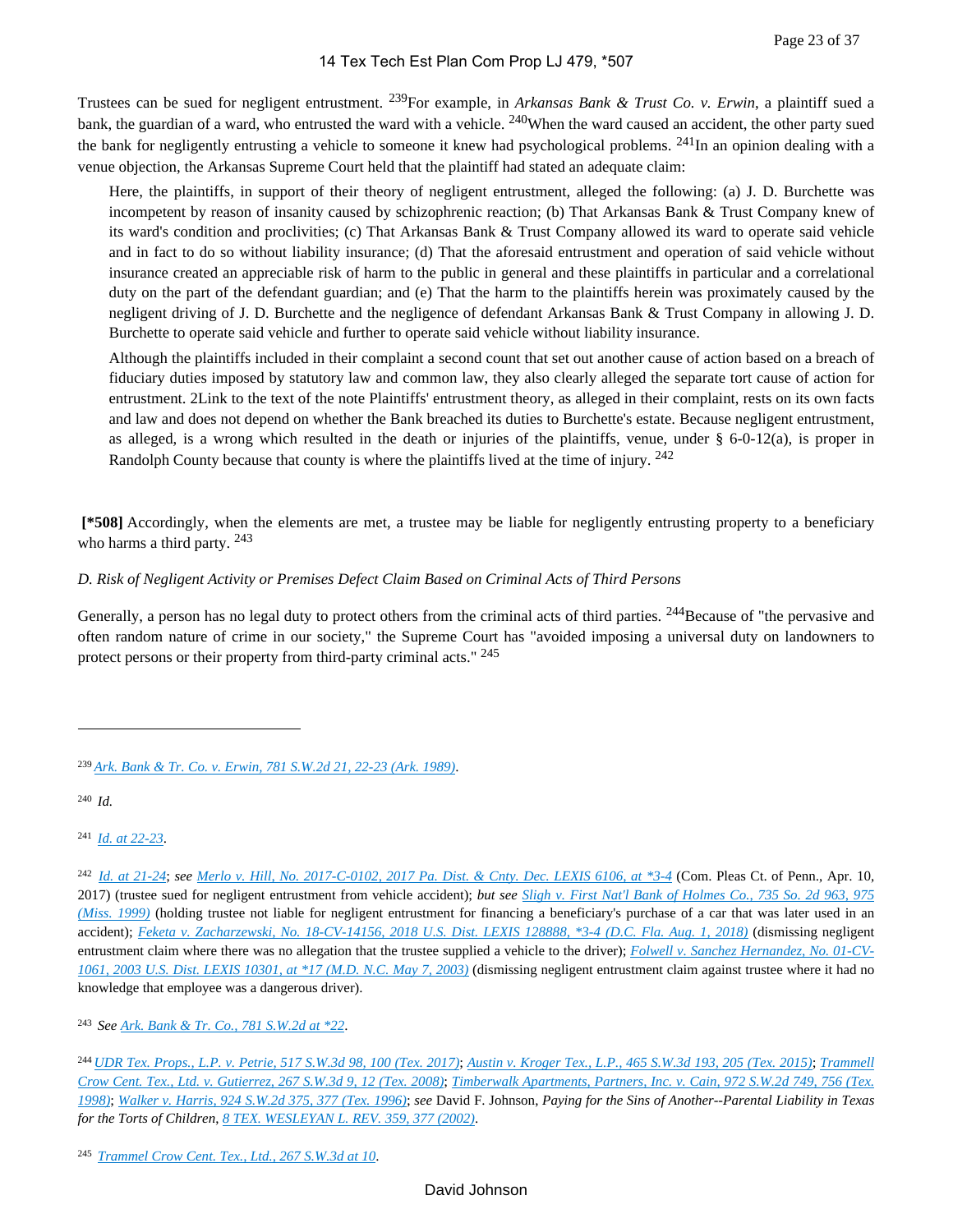There is, however, an exception to this rule: an owner or operator of a premises has a duty to use ordinary care to protect an invitee from criminal acts of third parties if it knows or has reason to know of a risk of harm that is unreasonable and foreseeable to the invitee. <sup>246</sup>Texas law begins with a presumption against the foreseeability of a crime: "[C]rime may be visited upon virtually anyone at any time or place, but criminal conduct of a specific nature at a particular location is never foreseeable merely because crime is increasingly random and violent and may possibly occur almost anywhere, especially in a large city." 247As explained in *Trammel Crow Central Texas, Ltd. v. Gutierrez*:

A landowner is not the insurer of crime victims. The foreseeability requirement protects the owners and controllers of land from liability for crimes that are so random, extraordinary, or otherwise disconnected from them that they could not reasonably be expected to foresee or prevent the crimes. <sup>248</sup>

The Texas Supreme Court has recognized only two ways to rebut the presumption against the foreseeability of a crime. <sup>249</sup>The first is through past specific instances of similar criminal conduct. 250Those previous crimes must **[\*509]** have been "sufficient to put the owner on notice of the need for security." <sup>251</sup>Specific prior similar crimes are "a prerequisite." <sup>252</sup>Whether the risk of a crime "was foreseeable must not be determined in hindsight but rather in light of what the premises owner knew or should have known before the criminal act occurred." <sup>253</sup>Without a history of crime, crime is not foreseeable as a matter of law. <sup>254</sup>In *Timberwalk Apartments, Partners, Inc. v. Crain*, for example, a sexual assault at the defendant's apartment complex was not foreseeable because no violent personal crime had occurred at the complex in the prior ten years.  $255$ In reviewing evidence of previous crimes, a court should consider five parameters: proximity, publicity, recency, frequency, and similarity. <sup>256</sup>These factors are considered together, and the evidence must be weighed in light of all factors. <sup>257</sup>

The only other way to prove that a crime was legally foreseeable is to show the property owner or controller had "actual and direct knowledge that a violent" crime "was imminent." <sup>258</sup>In *Del Lago Partners v. Smith*, the defendant bar owner "continued to serve drunk rivals who were engaged in repeated and aggressive confrontations," yet failed to take steps to prevent the brawl that predictably happened. 259Although the bar did not have a history of prior crimes, a sharply divided Texas Supreme Court

- <sup>247</sup>*[Timberwalk Apartments Partners, Inc., 972 S.W.2d at 756](https://advance.lexis.com/api/document?collection=cases&id=urn:contentItem:3T3Y-TTN0-0039-427N-00000-00&context=1000516)* (quoting *[Lefmark Mgmt. Co., 946 S.W. 2d at 56](https://advance.lexis.com/api/document?collection=cases&id=urn:contentItem:3S3J-W3K0-003C-200D-00000-00&context=1000516)* (Owen, J., concurring)).
- <sup>248</sup>*[Trammel Crow Cent. Tex., 267 S.W.3d at 17](https://advance.lexis.com/api/document?collection=cases&id=urn:contentItem:4TCN-NMB0-TX4N-G1P9-00000-00&context=1000516)*.
- <sup>249</sup>*See id.*; *[Del Lago Partners v. Smith, 307 S.W.3d 762, 769 \(Tex. 2010\)](https://advance.lexis.com/api/document?collection=cases&id=urn:contentItem:7Y5J-RBK0-YB0V-8031-00000-00&context=1000516)*.
- <sup>250</sup>*[Trammel Crow Cent. Tex., 267 S.W.3d at 16-17](https://advance.lexis.com/api/document?collection=cases&id=urn:contentItem:4TCN-NMB0-TX4N-G1P9-00000-00&context=1000516)*.
- <sup>251</sup>*[Viveros v. United States, 494 Fed. App'x 437, 439 \(5th Cir. 2012\)](https://advance.lexis.com/api/document?collection=cases&id=urn:contentItem:56S5-VHP1-F04K-N2TN-00000-00&context=1000516)*.
- <sup>252</sup>*[Timberwalk Apartments Partners, Inc., 972 S.W.2d at 756](https://advance.lexis.com/api/document?collection=cases&id=urn:contentItem:3T3Y-TTN0-0039-427N-00000-00&context=1000516)*.
- <sup>253</sup>*[Id. at 756-57](https://advance.lexis.com/api/document?collection=cases&id=urn:contentItem:3T3Y-TTN0-0039-427N-00000-00&context=1000516)*.
- <sup>254</sup>*Id.*

- <sup>256</sup>*[Trammell Crow Cent. Tex., 267 S.W.3d at 15](https://advance.lexis.com/api/document?collection=cases&id=urn:contentItem:4TCN-NMB0-TX4N-G1P9-00000-00&context=1000516)*; *[Timberwalk Apartments Partners, Inc., 972 S.W.2d at 757](https://advance.lexis.com/api/document?collection=cases&id=urn:contentItem:3T3Y-TTN0-0039-427N-00000-00&context=1000516)*; *see [Park v. Exxon Mobil Corp.,](https://advance.lexis.com/api/document?collection=cases&id=urn:contentItem:5BW1-JPT1-F04K-B002-00000-00&context=1000516)  [429 S.W.3d 142, 145 \(Tex. App.--Dallas 2014, pet. denied\)](https://advance.lexis.com/api/document?collection=cases&id=urn:contentItem:5BW1-JPT1-F04K-B002-00000-00&context=1000516)* ("These factors have come to be known as 'the Timberwalk factors.'").
- <sup>257</sup>*[Timberwalk Apartments Partners, Inc., 972 S.W.2d at 759](https://advance.lexis.com/api/document?collection=cases&id=urn:contentItem:3T3Y-TTN0-0039-427N-00000-00&context=1000516)*.
- <sup>258</sup>*[Del Lago Partners, Inc. v. Smith, 307 S.W.3d 762, 769 \(Tex. 2010\)](https://advance.lexis.com/api/document?collection=cases&id=urn:contentItem:7Y5J-RBK0-YB0V-8031-00000-00&context=1000516)*.
- <sup>259</sup>*Id.*

<sup>246</sup>*[UDR Texas Properties, L.P., 517 S.W.3d at 100](https://advance.lexis.com/api/document?collection=cases&id=urn:contentItem:5MRB-PG71-F04K-D0H7-00000-00&context=1000516)* (quoting *[Lefmark Mgmt. Co. v. Old, 946 S.W.2d 52, 53 \(Tex. 1997\)\)](https://advance.lexis.com/api/document?collection=cases&id=urn:contentItem:3S3J-W3K0-003C-200D-00000-00&context=1000516)*; *[Trammell Crow](https://advance.lexis.com/api/document?collection=cases&id=urn:contentItem:4TCN-NMB0-TX4N-G1P9-00000-00&context=1000516)  [Cent. Tex., Ltd., 267 S.W.3d at 12](https://advance.lexis.com/api/document?collection=cases&id=urn:contentItem:4TCN-NMB0-TX4N-G1P9-00000-00&context=1000516)*; *[Timberwalk Apartments Partners, Inc., 972 S.W.2d at 756](https://advance.lexis.com/api/document?collection=cases&id=urn:contentItem:3T3Y-TTN0-0039-427N-00000-00&context=1000516)*.

<sup>255</sup>*[Id. at 759](https://advance.lexis.com/api/document?collection=cases&id=urn:contentItem:3T3Y-TTN0-0039-427N-00000-00&context=1000516)*.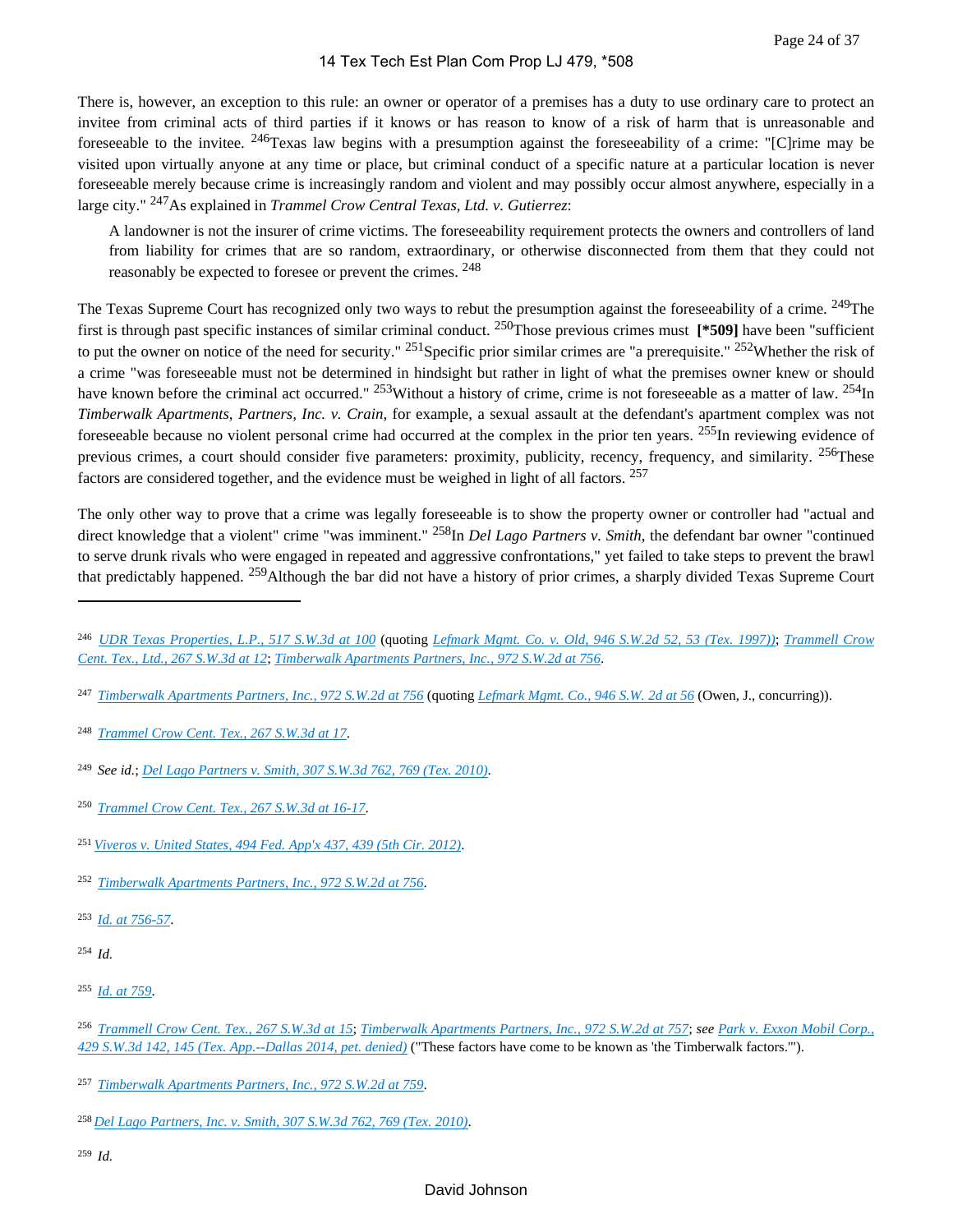created a narrow exception to *Timberwalk* because the defendant had "actual and direct knowledge that a violent brawl was imminent between drunk, belligerent patrons and had ample time and means to defuse the situation." <sup>260</sup>The exception recognized in *Del Lago* was narrow: "We do not announce a general rule today. We hold only, on these facts, that during the ninety minutes of recurrent hostilities at the bar, a duty arose on Del Lago's part to use reasonable care to protect the invitees from imminent assaultive conduct." 261The *Del Lago* court specifically held that *Timberwalk* continued to apply "in situations where the premises owner has no direct knowledge that criminal conduct is imminent."  $262$ 

*Timberwalk* and *Del Lago* "created two frameworks under which lower courts should analyze whether property owners have a duty to protect against **[\*510]** third parties' criminal acts against invitees." 263The two cases are distinguished by "the timing of events giving rise to a duty on behalf of the premises owner, that is, whether those events occurred in the past ( *Timberwalk*) or contemporaneous in nature ( *Del Lago*)." <sup>264</sup>

The third party's claim may be framed as a negligent activity claim or a premises defect claim. <sup>265</sup>Regarding real property, a third party may sue a trustee for premises liability if such party is injured on the trust's property.  $^{266}$ Generally, a premises owner or controller is liable for a premises defect if its past negligent conduct created an unreasonably dangerous condition on the premises that causes the plaintiff's injury.  $267$ To succeed in a premises liability suit, an invitee plaintiff must prove the following four elements: (1) actual or constructive knowledge of some condition on the premises by the owner or operator; (2) that the condition posed an unreasonable risk of harm; (3) that the owner or operator failed to exercise reasonable care to reduce or eliminate the risk; and (4) that the owner's or operator's failure to use such care proximately caused the plaintiff's injuries. <sup>268</sup>In a premises liability case, the plaintiff must establish a duty owed to the plaintiff, breach of the duty, and damages proximately caused by the breach. <sup>269</sup>Accordingly, "the threshold issue in a premises defect claim is whether the defendant had actual or constructive notice of the allegedly dangerous condition."  $^{270}$ The premises liability doctrine has been described as "a special form of negligence where the duty owed to the plaintiff depends upon the status of the plaintiff at the time the incident occurred."  $271$ When the plaintiffs are invitees, the premises liability inquiry focuses on whether the defendant's conduct proximately caused the plaintiff's injuries "by failing to use ordinary care to reduce or to eliminate an unreasonable risk of harm created by a premises condition that it knew about or should have known about." <sup>272</sup>

<sup>264</sup>*[Stainbrook v. Tex. Christian Univ., No. 02-13-00433, 2014 WL 5798273, at \\*3 \(Tex. App.--Fort Worth Nov. 6, 2014, pet. denied\)](https://advance.lexis.com/api/document?collection=cases&id=urn:contentItem:5DJ0-D6W1-F04K-B198-00000-00&context=1000516)* (mem. op.).

<sup>271</sup>*[W. Invs., Inc. v. Urena, 162 S.W.3d 547, 549 \(Tex. 2005\)](https://advance.lexis.com/api/document?collection=cases&id=urn:contentItem:4FWW-PYD0-0039-418X-00000-00&context=1000516)* (citing *[M.O. Dental Lab v. Rape, 139 S.W.3d 671, 675 \(Tex. 2004\)\)](https://advance.lexis.com/api/document?collection=cases&id=urn:contentItem:4CS5-5XX0-0039-40W7-00000-00&context=1000516)*.

# David Johnson

<sup>260</sup>*Id.*

<sup>261</sup>*[Id. at 770](https://advance.lexis.com/api/document?collection=cases&id=urn:contentItem:7Y5J-RBK0-YB0V-8031-00000-00&context=1000516)*.

<sup>262</sup>*[Id. at 768](https://advance.lexis.com/api/document?collection=cases&id=urn:contentItem:7Y5J-RBK0-YB0V-8031-00000-00&context=1000516)*.

<sup>263</sup>*[QuikTrip Corp. v. Goodwin, 449 S.W.3d 665, 671 \(Tex. App.--Fort Worth 2014, pet. denied\)](https://advance.lexis.com/api/document?collection=cases&id=urn:contentItem:5DKG-BF31-F04K-B22S-00000-00&context=1000516)*.

<sup>265</sup>*[Timberwalk Apartments Partners, Inc. v. Cain, 972 S.W.2d 749, 752 \(Tex. 1998\)](https://advance.lexis.com/api/document?collection=cases&id=urn:contentItem:3T3Y-TTN0-0039-427N-00000-00&context=1000516)*.

<sup>266</sup>*[Rauch v. Patterson, 832 S.W. 2d 57, 59-60 \(Tex. App.--Houston \[14th Dist.\] 1992, writ denied\)](https://advance.lexis.com/api/document?collection=cases&id=urn:contentItem:3S3K-1TV0-003C-21GP-00000-00&context=1000516)*.

<sup>267</sup>*See, e.g., [Del Lago Partners, Inc., 307 S.W.3d at 775](https://advance.lexis.com/api/document?collection=cases&id=urn:contentItem:7Y5J-RBK0-YB0V-8031-00000-00&context=1000516)*; *[Timberwalk Apartments Partners, Inc., 972 S.W.2d at 753](https://advance.lexis.com/api/document?collection=cases&id=urn:contentItem:3T3Y-TTN0-0039-427N-00000-00&context=1000516)*.

<sup>268</sup>*[Wal-Mart Stores, Inc. v. Gonzales, 968 S.W.2d 934, 936 \(Tex. 1998\)](https://advance.lexis.com/api/document?collection=cases&id=urn:contentItem:3SN6-M9T0-0039-43FY-00000-00&context=1000516)*.

<sup>269</sup>*[Del Lago Partners Inc., 307 S.W.3d at 767](https://advance.lexis.com/api/document?collection=cases&id=urn:contentItem:7Y5J-RBK0-YB0V-8031-00000-00&context=1000516)*.

<sup>270</sup>*[Hall v. Sonic Drive-In of Angleton, Inc., 177 S.W.3d 636, 644 \(Tex. App.--Houston \[1st Dist.\] 2005, pet. denied\)](https://advance.lexis.com/api/document?collection=cases&id=urn:contentItem:4H17-9SP0-TVWX-52H2-00000-00&context=1000516)*.

<sup>272</sup>*Id.* (citing *[Timberwalk Apartments Partners, Inc., 972 S.W.2d at 753](https://advance.lexis.com/api/document?collection=cases&id=urn:contentItem:3T3Y-TTN0-0039-427N-00000-00&context=1000516)*).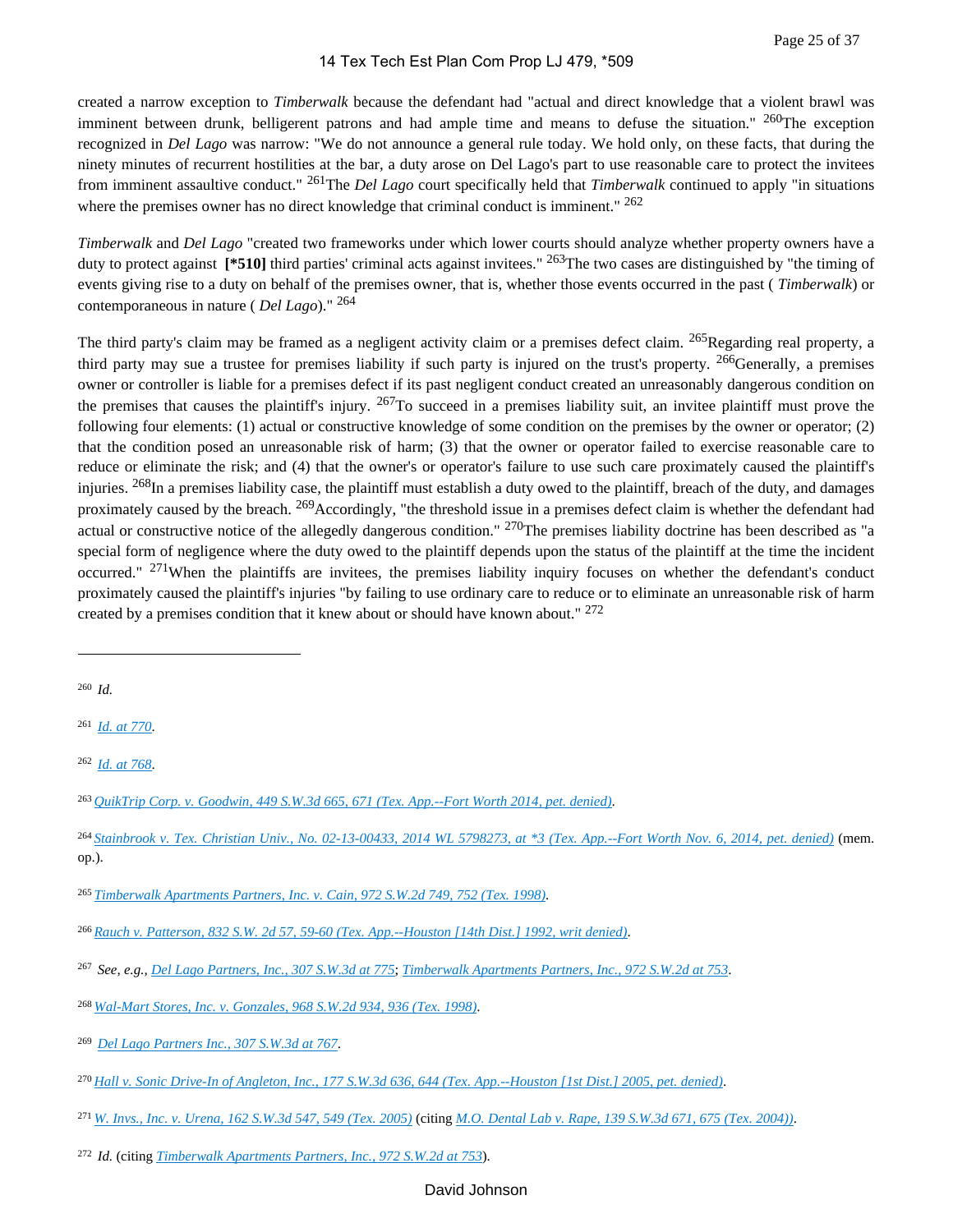So, if a trustee has notice of some dangerous condition and does nothing to repair that issue, and a third party is injured due to that condition, a trust may be at risk for a premises liability claim.  $273$ 

 **[\*511]** It is important to determine whether the plaintiff's cause of action falls under a negligent activity or a premises defect theory. 274As one court has stated:

It is true that a negligent activity is often more advantageous to the plaintiff than a premise[s] liability theory because of additional elements that the plaintiff may be required to prove . . . Texas courts have found this distinction between negligence and premises liability cases: "Cases involving potential liability for an on-premises activity 'are properly charged as typical negligence cases,' while cases involving potential liability for an on-premises defect are properly charged as premises liability cases." <sup>275</sup>

Under a negligent activity theory, the plaintiff must establish that the plaintiff was injured by or as a contemporaneous result of the activity itself rather than by a condition created by the activity. <sup>276</sup>In *Keetch v. Kroger Co.*, the Texas Supreme Court stated: "Recovery on a negligent activity theory requires that the person has been injured by or as a contemporaneous result of the activity itself, rather than by a condition created by the activity."  $277$ However, if the plaintiff's injury was not caused contemporaneously with the employer's activity, it is a premises defect.  $278$ 

The distinction between negligent activity and premises defect claims is neither novel nor recent. <sup>279</sup>The distinction has been well established in Texas since the turn of the century, and more recent cases are in accord. <sup>280</sup>The Texas Supreme Court has repeatedly recognized the distinction between a premises liability claim and a negligent activity claim. 281"Because our Supreme Court has repeatedly 'declined to eliminate all distinction between premises conditions and negligent activities,' a court must determine whether [the employee's] injuries resulted from a condition or an activity." <sup>282</sup>

Texas courts have routinely held that a claim arising out of a criminal act on real property is a premises defect claim. <sup>283</sup>Therefore, a trustee bears **[\*512]** the risk that a third person may sue under a negligent activity theory or a premises defect theory based on the criminal conduct of a beneficiary.  $^{284}$ The trustee should take precautions to limit this risk to the trust.  $^{285}$ 

<sup>276</sup>*[Timberwalk Apartments Partners Inc., 972 S.W.2d at 753](https://advance.lexis.com/api/document?collection=cases&id=urn:contentItem:3T3Y-TTN0-0039-427N-00000-00&context=1000516)*; *[Exxon Corp. v. Garza, 981 S.W.2d 415, 420 \(Tex. App.--San Antonio 1998, pet.](https://advance.lexis.com/api/document?collection=cases&id=urn:contentItem:3TPV-DP30-0039-443H-00000-00&context=1000516)  [denied\)](https://advance.lexis.com/api/document?collection=cases&id=urn:contentItem:3TPV-DP30-0039-443H-00000-00&context=1000516)*.

<sup>273</sup>*See id.*

<sup>274</sup>*[Clayton W. Williams, Jr. Inc. v. Olivo, 952 S.W.2d 523, 527 \(Tex. 1997\)](https://advance.lexis.com/api/document?collection=cases&id=urn:contentItem:3RJ7-TC50-0039-4540-00000-00&context=1000516)*; *see* David F. Johnson, *Employers' Liability for Independent Contractors' Injuries*, *[52 BAYLOR L. REV. 1, 4 \(2000\)](https://advance.lexis.com/api/document?collection=analytical-materials&id=urn:contentItem:40XY-7830-00CV-T0WS-00000-00&context=1000516)*.

<sup>275</sup>*Lucas v. Titus Cnty. Hosp. Dist., 964 S.W.2d 144, 153 (Tex. App.--Texarkana 1998, pet. denied)* (per curiam) (emphasis omitted).

<sup>277</sup>*[Keetch v. Kroger Co., 845 S.W.2d 262, 264 \(Tex. 1992\)](https://advance.lexis.com/api/document?collection=cases&id=urn:contentItem:3S3J-W7C0-003C-20V4-00000-00&context=1000516)*.

<sup>278</sup>*See [Timberwalk Apartments, Partners, Inc., 972 S.W.2d at 753](https://advance.lexis.com/api/document?collection=cases&id=urn:contentItem:3T3Y-TTN0-0039-427N-00000-00&context=1000516)*.

<sup>279</sup>*[Sibai v. Wal-Mart Stores, Inc., 986 S.W.2d 702, 706 \(Tex. App.--Dallas 1999, no pet.\)](https://advance.lexis.com/api/document?collection=cases&id=urn:contentItem:3VJ2-BF30-0039-438J-00000-00&context=1000516)*.

<sup>280</sup>*See id.* (citing case law history).

<sup>&</sup>lt;sup>281</sup> See id. (citing numerous Supreme Court cases in addition to those cited above).

<sup>282</sup>*[Exxon Corp. v. Garza, 981 S.W.2d 415, 420 \(Tex. App.--San Antonio 1998, pet. denied\)](https://advance.lexis.com/api/document?collection=cases&id=urn:contentItem:3TPV-DP30-0039-443H-00000-00&context=1000516)*.

<sup>283</sup>*[Timberwalk Apartments, Partners, Inc., 972 S.W.2d at 753](https://advance.lexis.com/api/document?collection=cases&id=urn:contentItem:3T3Y-TTN0-0039-427N-00000-00&context=1000516)* ("A complaint that a landowner failed to provide adequate security against criminal conduct is ordinarily a premises liability claim."); *[Lefmark Mgmt. Co. v. Old, 946 S.W.2d 52, 53 \(Tex. 1997\)](https://advance.lexis.com/api/document?collection=cases&id=urn:contentItem:3S3J-W3K0-003C-200D-00000-00&context=1000516)*; *[Centeq Realty, Inc. v.](https://advance.lexis.com/api/document?collection=cases&id=urn:contentItem:3S3J-W540-003C-209K-00000-00&context=1000516)  [Siegler, 899 S.W.2d 195, 197 \(Tex. 1995\)](https://advance.lexis.com/api/document?collection=cases&id=urn:contentItem:3S3J-W540-003C-209K-00000-00&context=1000516)*; *[Exxon Corp. v. Tidwell, 867 S.W.2d 19, 21 \(Tex. 1993\)](https://advance.lexis.com/api/document?collection=cases&id=urn:contentItem:3S3J-W680-003C-20KG-00000-00&context=1000516)*; *[Mayer v. Willowbrook Plaza Ltd. P'ship,](https://advance.lexis.com/api/document?collection=cases&id=urn:contentItem:4VN5-WK70-TXFW-X2XK-00000-00&context=1000516)  [278 S.W.3d 901, 908 \(Tex. App.--Houston \[14th Dist.\] 2009, no pet.\)](https://advance.lexis.com/api/document?collection=cases&id=urn:contentItem:4VN5-WK70-TXFW-X2XK-00000-00&context=1000516)*.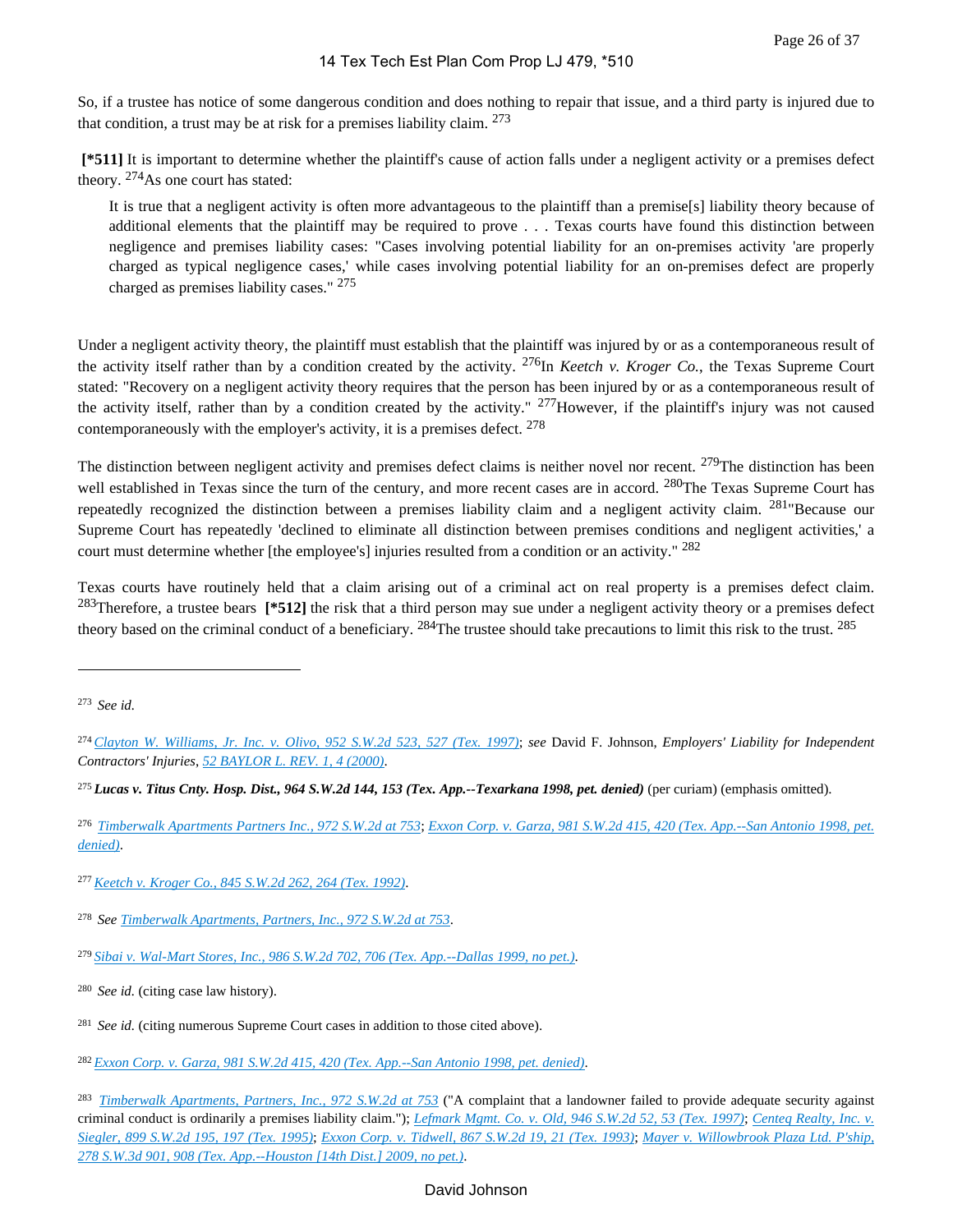#### *E. Methods to Limit Risk*

Based on the claims set forth above, a third party may have a money judgment against the trustee that may far exceed the value of the asset at risk. <sup>286</sup>For example, a trustee may allow a beneficiary to drive a \$ 25,000 vehicle. <sup>287</sup>If the beneficiary has an accident, the trust may not be harmed by just the loss of the vehicle. <sup>288</sup>But if the beneficiary harms a third party, the third party may sue the trustee for all of the third party's damages.  $^{289}$ For example, if the accident leaves a thirty-five-year-old doctor, who is married and has children, a paraplegic, the doctor may obtain a huge verdict for his pain and suffering, mental anguish, loss of earnings, medical care in the past and future, and his children and wife may also obtain judgments for their personal injury damages. <sup>290</sup>This could easily be over \$ 50 million. <sup>291</sup>Those judgment creditors are also not limited to the trust's asset at issue; they may reach other trust assets to satisfy the judgment. <sup>292</sup>Based on this substantial risk, the trustee should take precautions to limit that risk 293

One option is to remove the beneficiary from the property or retake the trust's personal property possession. <sup>294</sup>This may be difficult if the beneficiary does not cooperate with the trustee.  $^{295}$ The trustee may have to evict its beneficiary, and that legal process can be timely and expensive. <sup>296</sup>

A trustee may simply distribute the asset to the beneficiary when the trust is a one-beneficiary trust and the trust terms do not prevent the distribution. <sup>297</sup>In this scenario, the trustee no longer has the trust asset and has no duty to administer or protect it. 298

<sup>284</sup>*See [Timberwalk Apartments, Partners, Inc., 972 S.W.2d at 753](https://advance.lexis.com/api/document?collection=cases&id=urn:contentItem:3T3Y-TTN0-0039-427N-00000-00&context=1000516)*; *[Lefmark Mgmt. Co., 946 S.W.2d at 53](https://advance.lexis.com/api/document?collection=cases&id=urn:contentItem:3S3J-W3K0-003C-200D-00000-00&context=1000516)*; *[Centeq Realty, Inc., 899 S.W.2d at](https://advance.lexis.com/api/document?collection=cases&id=urn:contentItem:3S3J-W540-003C-209K-00000-00&context=1000516)  [197](https://advance.lexis.com/api/document?collection=cases&id=urn:contentItem:3S3J-W540-003C-209K-00000-00&context=1000516)*; *[Exxon Corp., 867 S.W.2d at 21](https://advance.lexis.com/api/document?collection=cases&id=urn:contentItem:3S3J-W680-003C-20KG-00000-00&context=1000516)*; *[Mayer, 278 S.W.3d at 908](https://advance.lexis.com/api/document?collection=cases&id=urn:contentItem:4VN5-WK70-TXFW-X2XK-00000-00&context=1000516)*.

<sup>285</sup>*See [Timberwalk Apartments, Partners, Inc., 972 S.W.2d at 753](https://advance.lexis.com/api/document?collection=cases&id=urn:contentItem:3T3Y-TTN0-0039-427N-00000-00&context=1000516)*; *[Lefmark Mgmt. Co., 946 S.W.2d at 53](https://advance.lexis.com/api/document?collection=cases&id=urn:contentItem:3S3J-W3K0-003C-200D-00000-00&context=1000516)*; *[Centeq Realty, Inc., 899 S.W.2d at](https://advance.lexis.com/api/document?collection=cases&id=urn:contentItem:3S3J-W540-003C-209K-00000-00&context=1000516)  [197](https://advance.lexis.com/api/document?collection=cases&id=urn:contentItem:3S3J-W540-003C-209K-00000-00&context=1000516)*; *[Exxon Corp., 867 S.W.2d at 21](https://advance.lexis.com/api/document?collection=cases&id=urn:contentItem:3S3J-W680-003C-20KG-00000-00&context=1000516)*; *[Mayer, 278 S.W.3d at 908](https://advance.lexis.com/api/document?collection=cases&id=urn:contentItem:4VN5-WK70-TXFW-X2XK-00000-00&context=1000516)*.

<sup>286</sup>*See [Timberwalk Apartments, Partners, Inc., 972 S.W.2d at 753](https://advance.lexis.com/api/document?collection=cases&id=urn:contentItem:3T3Y-TTN0-0039-427N-00000-00&context=1000516)*; *[Lefmark Mgmt. Co., 946 S.W.2d at 53](https://advance.lexis.com/api/document?collection=cases&id=urn:contentItem:3S3J-W3K0-003C-200D-00000-00&context=1000516)*; *[Centeq Realty, Inc., 899 S.W.2d at](https://advance.lexis.com/api/document?collection=cases&id=urn:contentItem:3S3J-W540-003C-209K-00000-00&context=1000516)  [197](https://advance.lexis.com/api/document?collection=cases&id=urn:contentItem:3S3J-W540-003C-209K-00000-00&context=1000516)*; *[Exxon Corp., 867 S.W.2d at 21](https://advance.lexis.com/api/document?collection=cases&id=urn:contentItem:3S3J-W680-003C-20KG-00000-00&context=1000516)*; *[Mayer, 278 S.W.3d at 908](https://advance.lexis.com/api/document?collection=cases&id=urn:contentItem:4VN5-WK70-TXFW-X2XK-00000-00&context=1000516)*.

<sup>287</sup>*See [TEX. PROP. CODE ANN. § 114.083](https://advance.lexis.com/api/document?collection=statutes-legislation&id=urn:contentItem:5DDJ-C7H1-JW8X-V4K3-00000-00&context=1000516)*.

<sup>288</sup>*See id.*

<sup>289</sup>*See id.*

<sup>290</sup>*See id.* § 114.084.

<sup>291</sup>*See id.* §§ 114.083-.084.

<sup>292</sup>*See id.*

<sup>293</sup>*See id.* §§ 113.001-.002, 114.083-.084.

<sup>294</sup>*See id.* §§ 114.001, 114.008.

<sup>295</sup>*See id.*

<sup>296</sup>*See id.*

<sup>297</sup>*See id.* §§ 114.001, 114.0821.

<sup>298</sup>*See id.* §§ 112.074, 114.001, 114.0821.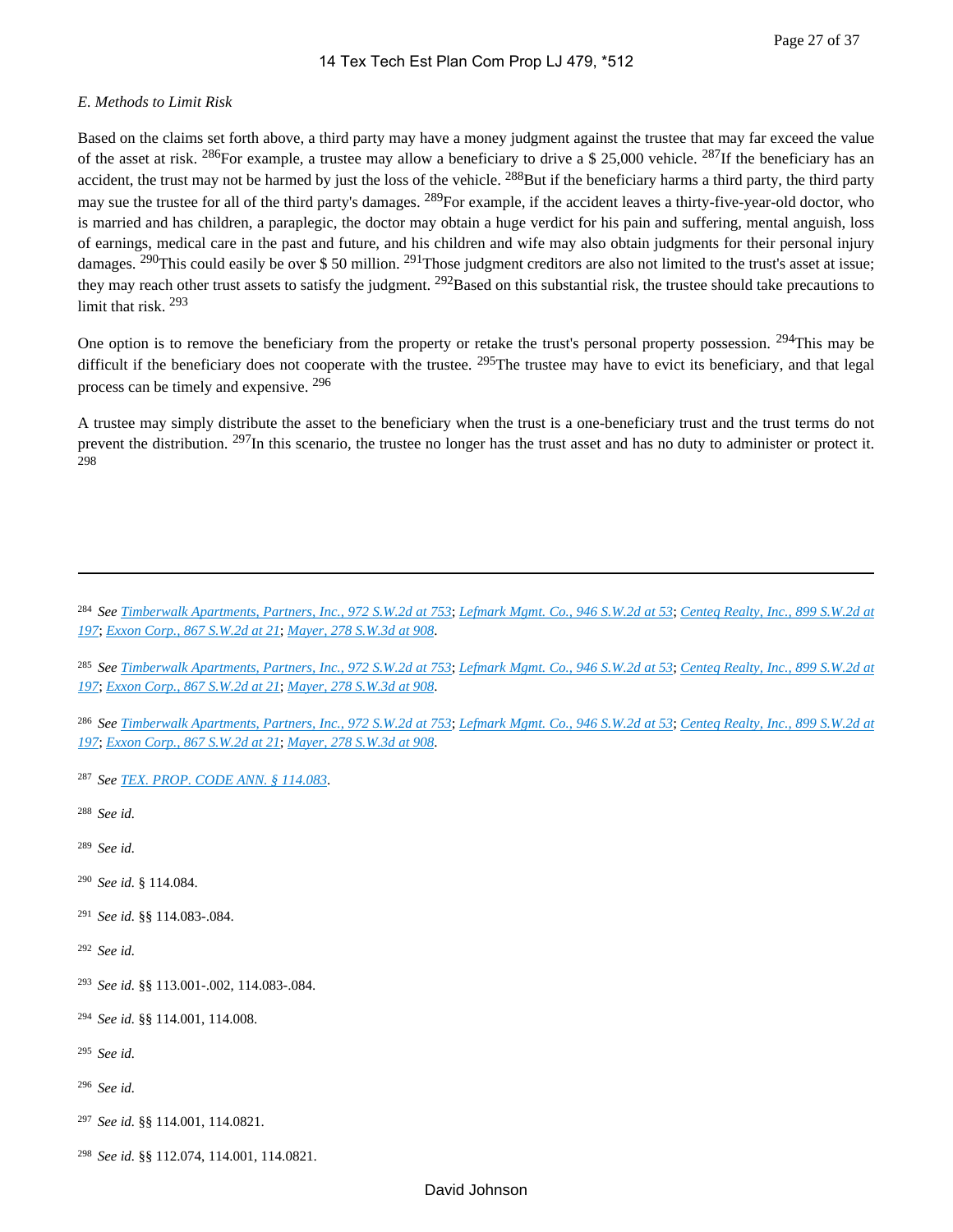**[\*513]** Another option is to sell the trust property and use the proceeds for the beneficiary. <sup>299</sup>For instance, if the criminal activity involves real property, the trustee may sell the property and use the proceeds to rent a house or apartment for the beneficiary. <sup>300</sup>Similarly, if the criminal activity involves a vehicle, the trustee can sell the vehicle and distribute money to the beneficiary to rent a car or take a taxi. <sup>301</sup>A trustee should take great caution to consider the assets under its care and structure the trust to limit the risk of losing the asset.  $302$ This option is more complicated when there are multiple beneficiaries.  $303$ A trustee has a duty to treat multiple beneficiaries fairly, and giving an asset to one beneficiary may not comply with a trustee's duties to other beneficiaries. <sup>304</sup>In this circumstance, the trustee should attempt to have an agreement among all beneficiaries regarding the transfer of the asset. <sup>305</sup>This agreement may include a release and consent by all of the beneficiaries. <sup>306</sup>

If a trust document or a particular beneficiary throws up a roadblock to a trustee selling or distributing an asset, the trustee can seek court approval of the transaction or modification of the trust to allow such action. 307In the end, a trustee can always seek court advice regarding the administration of the trust. <sup>308</sup>

Another option, in addition to the suggestions set forth above, to potentially mitigate risk is for the trustee to create a holding entity, such as a limited liability company, to own the asset.  $309$ The trustee would then own the holding company.  $310$ Holding companies generally create a barrier for liability in that third parties can only sue the holding company (and obtain its assets), leaving its owners free from liability. <sup>311</sup>Then, arguably, the limited liability company would be at risk for the entrustment or premises liability claim, and the claim may potentially be limited to the limited liability company's assets, not the other assets of the trust. <sup>312</sup>

 **[\*514]** Finally, another option is for a trustee to make sure that there is sufficient insurance coverage to protect the trust's assets from potential liability claims based on beneficiary's negligent or intentional actions. <sup>313</sup>

<sup>299</sup>*See id.* § 113.010.

<sup>300</sup>*See id.*

<sup>301</sup>*See id.*

<sup>304</sup>*See id.*

<sup>305</sup>*See* PROP. § 114.032.

<sup>306</sup>*See id.*

<sup>307</sup>*See id.* §§ 113.027, 114.008.

<sup>308</sup>*See id.*

<sup>310</sup>*See id.*

- <sup>312</sup>*See id.*
- <sup>313</sup>*See* PROP. § 113.013.

<sup>302</sup>*See id.* §§ 114.001, 117.004.

<sup>303</sup>*See* Adam J. Pabarcus & Rachel L. Cardwell, *Helping Trustees Avoid Liability--The Duty of Impartiality*, FAEGRE DRINKER (Apr. 8, 2019), *<https://www.faegredrinker.com/en/insights/publications/2019/4/helping-trustees-avoid-liability-the-duty-of-impartiality>* [*<https://perma.cc/P4F3-3PVU>*].

<sup>309</sup>*See* Nikki Nelson, *Using Holding and Operating Companies to Protect Business Assets*, WOLTERS KLUWER (Dec. 20, 2019), *<https://www.wolterskluwer.com/en/expert-insights/using-holding-and-operating-companies-to-protect-business-assets>* [*<https://perma.cc/EE5G-SHBP>*].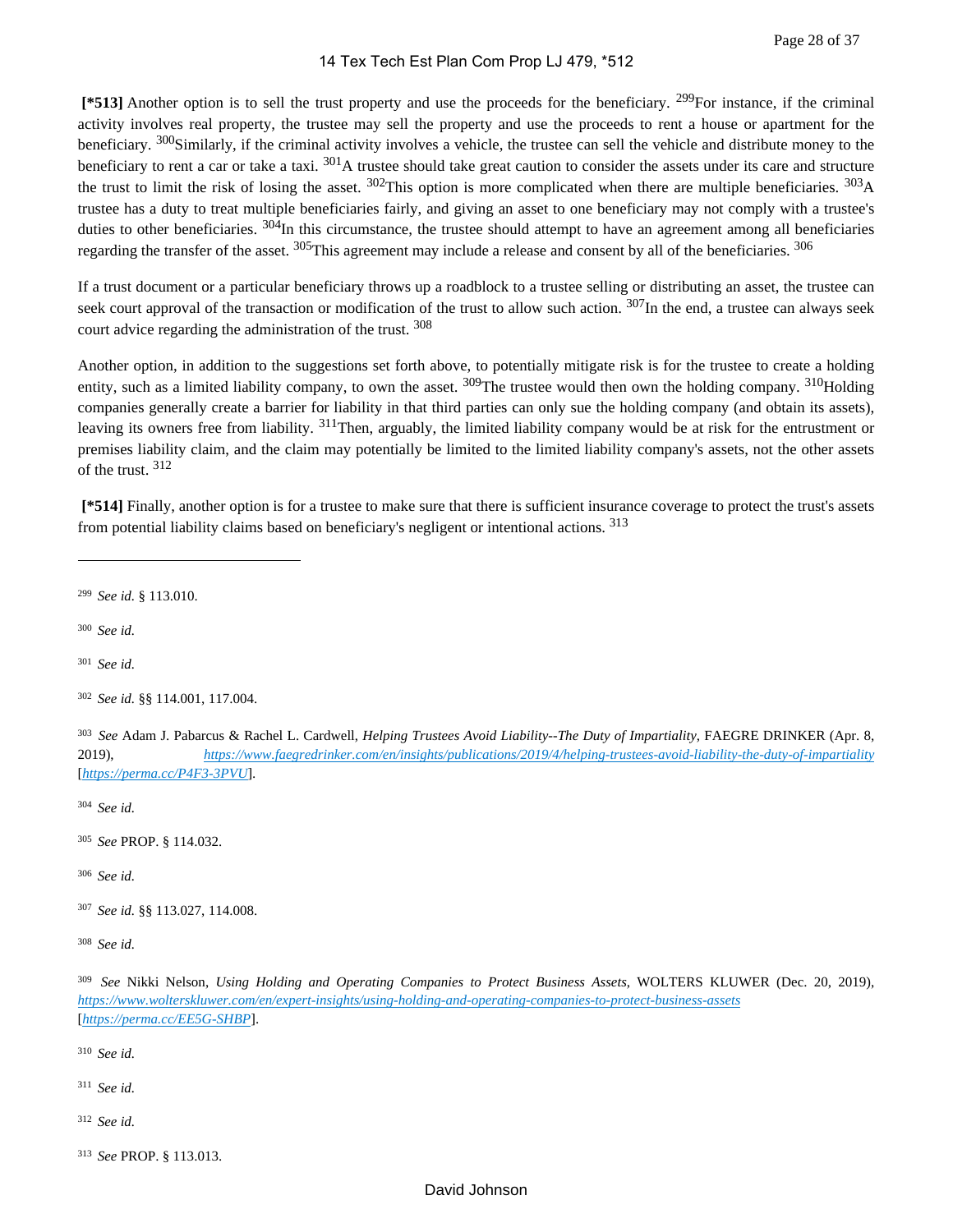The use of trust assets by a beneficiary who indulges in criminal activity certainly creates many concerns for a trustee working to meet the trustee's duty to manage trust assets with care. <sup>314</sup>

#### *F. Trusts' Claims Against Beneficiaries*

If the beneficiary causes harm to the trust due to the beneficiary's activities, a trustee may have a claim against the beneficiary. <sup>315</sup>*[Texas Property Code Section 114.031](https://advance.lexis.com/api/document?collection=statutes-legislation&id=urn:contentItem:5DDJ-C7H1-JW8X-V4JM-00000-00&context=1000516)* provides:

A beneficiary is liable for loss to the trust if the beneficiary has: (1) misappropriated or otherwise wrongfully dealt with the trust property; (2) expressly consented to, participated in, or agreed with the trustee to be liable for a breach of trust committed by the trustee; (3) failed to repay an advance or loan of trust funds; (4) failed to repay a distribution or disbursement from the trust in excess of that to which the beneficiary is entitled; or (5) breached a contract to pay money or deliver property to the trustee to be held by the trustee as part of the trust. 316

So, if a beneficiary caused loss to the trust due to wrongfully dealing with trust property, a trustee has a claim against the beneficiary, who is liable for the loss. <sup>317</sup>

One important issue is that the beneficiary may not have any assets, so suing the beneficiary may be a worthless exercise. <sup>318</sup>The Texas Property Code allows a trustee to offset any distributions to the beneficiary due to a loss: "Unless the terms of the trust provide otherwise, the trustee is authorized to offset a liability of the beneficiary to the trust estate against the beneficiary's interest in the trust estate, regardless of a spendthrift provision in the trust." 319So, if a trustee establishes a claim against the beneficiary, the trustee can then simply pay off that debt by offsetting distributions otherwise due to the beneficiary from the trust. <sup>320</sup>

These rights may not practically be relevant if the only beneficiary of the trust is the beneficiary who has committed the crime and caused the **[\*515]** loss. <sup>321</sup>But when the trust has multiple beneficiaries, these rights are important to allow a trustee to treat all beneficiaries fairly, which the trustee has a fiduciary duty to do.  $322$ 

#### V. THE DUTY TO REPORT CRIMINAL ACTIVITY

A trustee must also consider the trustee's legal duties to report criminal activity to governmental authorities. <sup>323</sup>No trustee should have to go to jail protecting the trustee's beneficiary.  $324$ 

<sup>317</sup>*Id.*

<sup>318</sup>*See id.* § 114.031(b) (permitting trustee to offset liability against the estate in place of personal liability).

<sup>319</sup>*Id.*

<sup>320</sup>*Id.*

<sup>321</sup>*Id.* § 113.051.

<sup>323</sup>*See* PROP. § 111.0035(b)(5).

<sup>314</sup>*See id.* § 113.051.

<sup>315</sup>*Id.* § 114.031.

<sup>316</sup>*Id.* § 114.031(a).

<sup>322</sup>*See [Jewett v. Cap. Nat'l Bank of Austin, 618 S.W.2d 109, 112 \(Tex. App--Waco 1981, writ refused n.r.e.\)](https://advance.lexis.com/api/document?collection=cases&id=urn:contentItem:3S3K-51P0-003C-22BS-00000-00&context=1000516)*.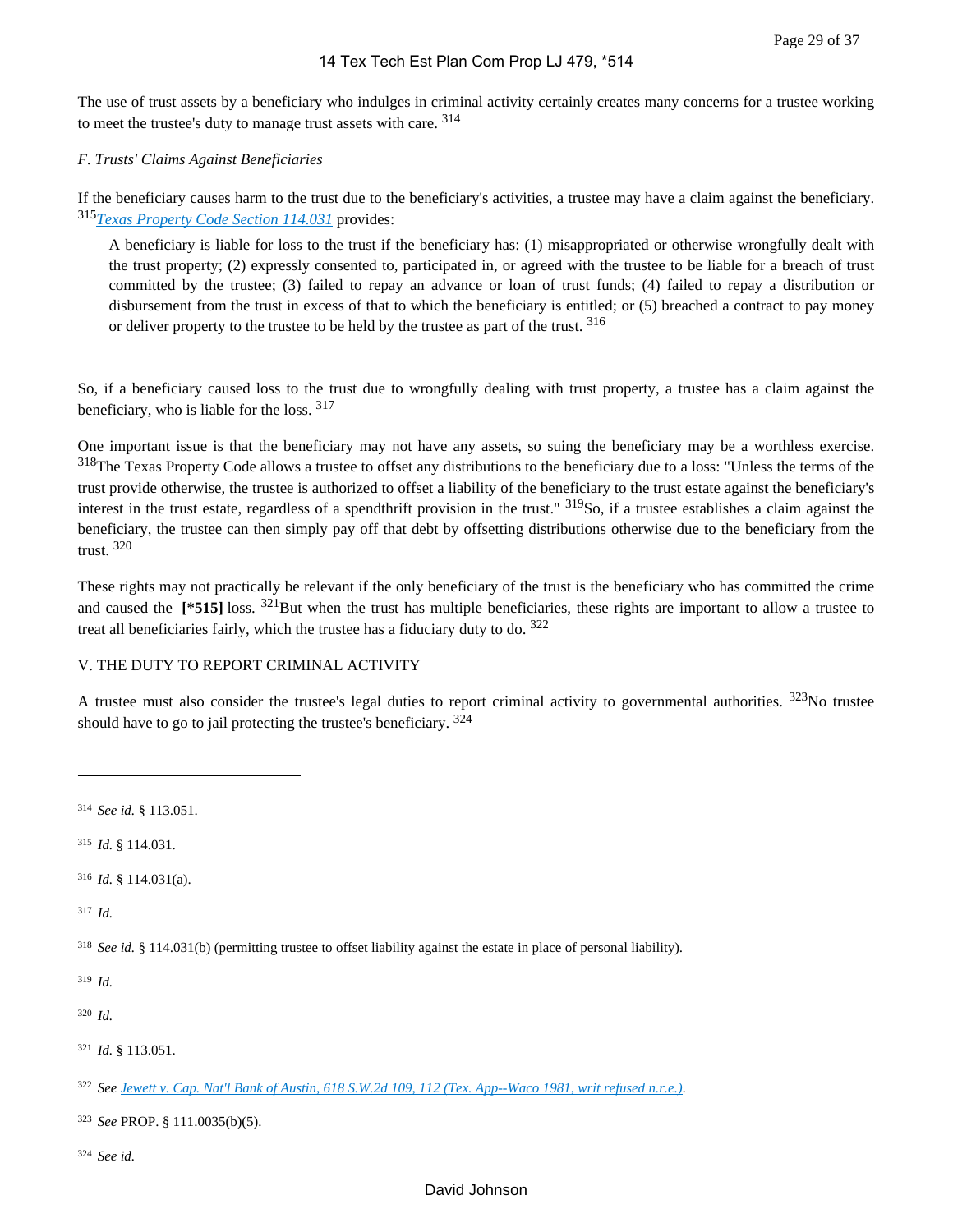# *A. Federal Law Regarding the Duty to Report Criminal Activity*

Federal law generally requires the reporting of a crime.  $325$ Federal courts have held that there is a duty to report a crime, regardless of the type of crime. 326However, there do not appear to be criminal penalties for not reporting misdemeanors.  $327$ Instead, the duty to report a misdemeanor crime surfaces in tort liability and civil administrative cases, in which the failure to report a crime is considered a factor in finding negligence.  $328$ Further, some courts have held that criminalizing the failure to report all crimes would be over-burdensome to society and the courts:

[N]either the common law crime nor the statute was meant to punish in every instance every person who knows of a crime but does not report it. In 1822, Chief Justice Marshall noted, "It may be the duty of a citizen to accuse every offender, and to proclaim every offense which comes to his knowledge; but the law which would punish him in every case for not performing this duty is too harsh for man." . . . Further, it is clear that misprision of felony cannot be read so broadly as to "make a criminal of anyone who, as the victim of a crime or faced with a criminal threat, resisted a . . . suggestion that the police be called." The scope of the obligations **[\*516]** imposed by the statute is an important issue in today's society where police investigations are often hampered by codes of silence and fearful refusal by witnesses to cooperate. Those issues are beyond the scope of this opinion. <sup>329</sup>

Misprision of a felony is a federal statute that holds that a person is criminally liable for the failure to report a felony crime and taking action to conceal the crime.  $330$ It is not enough that a person knows of a felony and fails to report the crime.  $331$ The person must also perform some act to further conceal the crime from the authorities. <sup>332</sup>

# *B. Texas Law Regarding the Duty to Report Criminal Activity*

As a general matter, there is no duty to report a crime in Texas. 333*[Texas Penal Code Section 6.01\(c\)](https://advance.lexis.com/api/document?collection=statutes-legislation&id=urn:contentItem:5DV8-83C1-DYB7-W55D-00000-00&context=1000516)* states: "[a] person who omits to perform an act does not commit an offense . . . . "<sup>334</sup>The failure to report that a crime occurred would not normally trigger an offense under the theory that it would be an omission under the Texas Penal Code. <sup>335</sup>Texas courts have consistently

<sup>326</sup>*Id.*; *[Jenkins v. Anderson, 447 U.S. 231, 243 \(1980\)](https://advance.lexis.com/api/document?collection=cases&id=urn:contentItem:3S4X-76H0-003B-S17H-00000-00&context=1000516)*.

<sup>329</sup>*[United States v. Caraballo-Rodriguez, 480 F.3d 62, 73 \(1st Cir. 2007\)](https://advance.lexis.com/api/document?collection=cases&id=urn:contentItem:4N9P-YT20-0038-X2NJ-00000-00&context=1000516)* (first quoting *[Marbury v. Brooks, 20 U.S. 556, 575-76 \(1822\)](https://advance.lexis.com/api/document?collection=cases&id=urn:contentItem:3S4X-KR30-003B-H0C6-00000-00&context=1000516)*; then quoting *[United States v. Rakes, 136 F.3d 1, 5 \(1st Cir. 1998\)\)](https://advance.lexis.com/api/document?collection=cases&id=urn:contentItem:3S5B-B6C0-0038-X3YT-00000-00&context=1000516)*.

<sup>330</sup>*[18 U.S.C. § 4](https://advance.lexis.com/api/document?collection=statutes-legislation&id=urn:contentItem:8SG9-5032-D6RV-H4XN-00000-00&context=1000516)*.

- <sup>331</sup>*[Roberts, 445 U.S. at 557](https://advance.lexis.com/api/document?collection=cases&id=urn:contentItem:3S4X-7FF0-003B-S287-00000-00&context=1000516)*.
- <sup>332</sup>*See id.*
- <sup>333</sup>*See [TEX. PENAL CODE ANN. § 6.01\(c\)](https://advance.lexis.com/api/document?collection=statutes-legislation&id=urn:contentItem:5DV8-83C1-DYB7-W55D-00000-00&context=1000516)*.
- <sup>334</sup>*Id.*

<sup>325</sup>*See [Lightbourne v. Dugger, 829 F.2d 1012, 1020 \(11th Cir. 1987\)](https://advance.lexis.com/api/document?collection=cases&id=urn:contentItem:3S4X-77B0-001B-K2X4-00000-00&context=1000516)* ("In evaluating the conduct of both [defendants] we should keep in mind the duty is imposed upon all citizens to report criminal activity to the appropriate authorities.").

<sup>327</sup>*Compare [Lightbourne, 829 F.2d at 1020](https://advance.lexis.com/api/document?collection=cases&id=urn:contentItem:3S4X-77B0-001B-K2X4-00000-00&context=1000516)* (noting citizen's duty to report criminal activity in the context of felony), *and [Jenkins, 447 U.S.](https://advance.lexis.com/api/document?collection=cases&id=urn:contentItem:3S4X-76H0-003B-S17H-00000-00&context=1000516)  [at 243](https://advance.lexis.com/api/document?collection=cases&id=urn:contentItem:3S4X-76H0-003B-S17H-00000-00&context=1000516)* (Stevens, J. concurring) (discussing defendant's failure to report in context of a felony), *with [Rucker v. Davis, 237 F.3d 1113, 1140](https://advance.lexis.com/api/document?collection=cases&id=urn:contentItem:426P-N660-0038-X0CT-00000-00&context=1000516)  [\(9th Cir. 2001\)](https://advance.lexis.com/api/document?collection=cases&id=urn:contentItem:426P-N660-0038-X0CT-00000-00&context=1000516)* (Sneed, J., dissenting) (discussing defendant's failure to report under administrative laws), *rev'd on other grounds*, *[535 U.S.](https://advance.lexis.com/api/document?collection=cases&id=urn:contentItem:45FB-8100-004B-Y05T-00000-00&context=1000516)  [125 \(2002\)](https://advance.lexis.com/api/document?collection=cases&id=urn:contentItem:45FB-8100-004B-Y05T-00000-00&context=1000516)*.

<sup>328</sup>*See [Davis, 237 F.3d at 1140](https://advance.lexis.com/api/document?collection=cases&id=urn:contentItem:426P-N660-0038-X0CT-00000-00&context=1000516)*; *see also [Roberts v. United States, 445 U.S. 552, 565 n. 3 \(1980\)](https://advance.lexis.com/api/document?collection=cases&id=urn:contentItem:3S4X-7FF0-003B-S287-00000-00&context=1000516)* (Marshall, J. dissenting) ("I observe only that such laws have fallen into virtually complete disuse, a development that reflects a deeply rooted social perception that the general citizenry should not be forced to participate in the enterprise of crime detection.").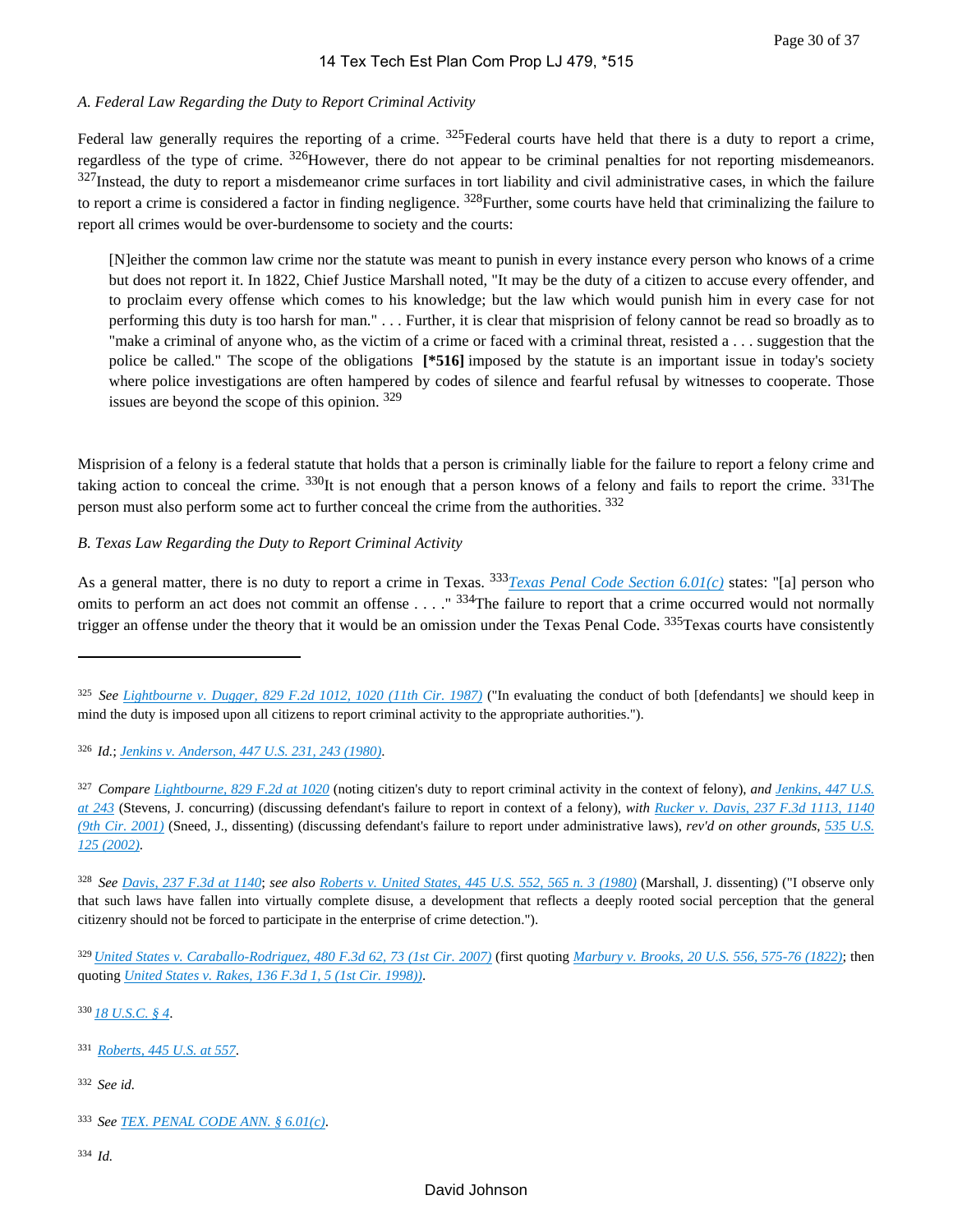held that there is no general or common-law duty to report a crime unless the crime is a felony or there is a special relationship between the alleged criminal and the person with knowledge of the crime. <sup>336</sup>

However, a person can be held liable for failure to report a crime when "a law . . . provides that the omission is an offense or otherwise provides that he has a duty to perform the act."  $337$ The occasions when there is a duty to report a crime are generally classified as such based upon the type of relationship that is present between any two of the criminal, victim, and third party with knowledge of the crime. <sup>338</sup>The relationship between the person committing the crime and the person not reporting the crime is frequently sufficient to hold a duty to report or prevent the crime. <sup>339</sup>

 **[\*517]** Several relationships produce the duty to report a crime under a more generalized duty of care, loyalty, or prudence. <sup>340</sup>The special relationship exceptions occur when the "special relationship exists between the actor and the third person that imposes a duty upon the actor to control the third person's conduct."  $341$ The relationships that the courts have found to be significant in the duty to report a crime include those relationships between parent and child, employer and employee, and independent contractor and another contracting party.  $342$ One court stated that "control is the critical factor" when deciding whether the relationship is one where a person should be held liable for the conduct of the alleged criminal. <sup>343</sup>Balancing the competing interests involves evaluating the person's duty to perform or refrain in one area of law compared to the person's duty to perform or refrain in a different area of law. <sup>344</sup>

<sup>335</sup>*See id.*

<sup>336</sup>*[Ed Rachal Found. v. D'Unger, 207 S.W.3d 330, 332 \(Tex. 2006\)](https://advance.lexis.com/api/document?collection=cases&id=urn:contentItem:4JSF-PMW0-0039-40K3-00000-00&context=1000516)* (reasoning that, "Like the various whistleblower statutes, specific criminal statutes requiring certain crimes to be reported would be unnecessary if every failure to report a crime were itself a crime.").

<sup>337</sup>PENAL § 6.01(c); *[Timberwalk Apartments, Partners, Inc. v. Cain, 972 S.W.2d 749, 756 \(Tex. 1987\)](https://advance.lexis.com/api/document?collection=cases&id=urn:contentItem:3T3Y-TTN0-0039-427N-00000-00&context=1000516)*; *[Gonzalez v. S. Dall. Club, 951](https://advance.lexis.com/api/document?collection=cases&id=urn:contentItem:3RRT-PW90-003C-208Y-00000-00&context=1000516)  [S.W.2d 72, 76 \(Tex. App.--Corpus Christi-Edinburg 1997, no writ\)](https://advance.lexis.com/api/document?collection=cases&id=urn:contentItem:3RRT-PW90-003C-208Y-00000-00&context=1000516)*.

<sup>338</sup>*See, e.g.*, *[Butcher v. Scott, 906 S.W.2d 14, 15 \(Tex. 1995\)](https://advance.lexis.com/api/document?collection=cases&id=urn:contentItem:3S3J-W4P0-003C-2075-00000-00&context=1000516)* (discussing generally when a duty to report may arise).

<sup>339</sup>*See id.*; *Plowman v. Glen Willows Apartments, 978 S.W.2d 612, 614 (Tex. App.--Corpus Christi-Edinburg 1998, no writ)*; *[Gutierrez v.](https://advance.lexis.com/api/document?collection=cases&id=urn:contentItem:3S3K-1VH0-003C-21SG-00000-00&context=1000516)  [Scripps-Howard, 823 S.W.2d 696, 699 \(Tex. App.--El Paso 1992, writ denied\)](https://advance.lexis.com/api/document?collection=cases&id=urn:contentItem:3S3K-1VH0-003C-21SG-00000-00&context=1000516)* (newspaper owed duty to warn photographer of man previously identified as a drug czar); *[Cain v. Cain, 870 S.W.2d 676, 680-81 \(Tex. App.--Houston \[1st Dist.\] 1994, writ denied\)](https://advance.lexis.com/api/document?collection=cases&id=urn:contentItem:3S3K-11P0-003C-23MG-00000-00&context=1000516)* (head of household had a duty to prevent sexual assault by another adult male occupying the house).

<sup>340</sup>*See [Cain, 870 S.W.2d at 680](https://advance.lexis.com/api/document?collection=cases&id=urn:contentItem:3S3K-11P0-003C-23MG-00000-00&context=1000516)*.

<sup>341</sup>*[San Benito Bank & Tr. Co. v. Travels, 31 S.W.3d 312, 319 \(Tex. App.--Corpus Christi-Edinburg 2000, no pet.\)](https://advance.lexis.com/api/document?collection=cases&id=urn:contentItem:4124-XPJ0-0039-407H-00000-00&context=1000516)* (citing *[Greater Hous.](https://advance.lexis.com/api/document?collection=cases&id=urn:contentItem:3S3J-W970-003C-2172-00000-00&context=1000516)  [Transp. Co. v. Phillips, 801 S.W.2d 523, 525 \(Tex. 1990\)](https://advance.lexis.com/api/document?collection=cases&id=urn:contentItem:3S3J-W970-003C-2172-00000-00&context=1000516)* and *[Otis Eng'g Corp. v. Clark, 668 S.W.2d 307, 311 \(Tex. 1983\)\)](https://advance.lexis.com/api/document?collection=cases&id=urn:contentItem:3S3J-WF10-003C-22V8-00000-00&context=1000516)*.

<sup>342</sup>*See, e.g.*, *[Triplex Commc'ns, Inc. v. Riley, 900 S.W.2d 716, 720 \(Tex. 1995\)](https://advance.lexis.com/api/document?collection=cases&id=urn:contentItem:3S3J-W520-003C-2092-00000-00&context=1000516)*; *[Phillips, 801 S.W.2d at 525](https://advance.lexis.com/api/document?collection=cases&id=urn:contentItem:3S3J-W970-003C-2172-00000-00&context=1000516)*; *[Read v. Scott Fetzer Co., 990](https://advance.lexis.com/api/document?collection=cases&id=urn:contentItem:3VGJ-N5W0-0039-42XB-00000-00&context=1000516)  [S.W.2d 732, 735-36 \(Tex. 1998\)](https://advance.lexis.com/api/document?collection=cases&id=urn:contentItem:3VGJ-N5W0-0039-42XB-00000-00&context=1000516)* (vacuum cleaner manufacturer owed duty to woman raped by door-to-door salesman); *but see, e.g.*, *[Villacana v. Campbell, 929 S.W.2d 69, 75-76 \(Tex. App.--Corpus Christi-Edinburg 1996, writ denied\)](https://advance.lexis.com/api/document?collection=cases&id=urn:contentItem:3S3J-YNX0-003C-2017-00000-00&context=1000516)* (does not apply to parents of adult son living at home); *[Wofford v. Blomquist, 865 S.W.2d 612, 614-15 \(Tex. App.--Corpus Christi-Edinburg 1993, writ denied\)](https://advance.lexis.com/api/document?collection=cases&id=urn:contentItem:3S3K-1450-003C-24MH-00000-00&context=1000516)* (does not apply to grandparents).

<sup>343</sup>*[San Benito Bank, 31 S.W.3d at 319](https://advance.lexis.com/api/document?collection=cases&id=urn:contentItem:4124-XPJ0-0039-407H-00000-00&context=1000516)*. For example, an employee has a duty to report crimes that are being committed by the company for which the employee works. *[Ed Rachal Found v. D'Unger, 207 S.W.3d 330, 333 \(Tex. 2006\)](https://advance.lexis.com/api/document?collection=cases&id=urn:contentItem:4JSF-PMW0-0039-40K3-00000-00&context=1000516)* ("Both employers and employees have civic and social obligations to report suspected crimes; 'gross indifference to the duty to report known criminal behavior remains a badge of irresponsible citizenship.'") (quoting *[Roberts v. U.S., 445 U.S. 552, 558 \(1980\)\)](https://advance.lexis.com/api/document?collection=cases&id=urn:contentItem:3S4X-7FF0-003B-S287-00000-00&context=1000516)*. Even though a duty to report a crime may exist due to the relationship, there still must be a "'balancing of competing interests' and 'crafting remedies. . .'" *[D'Unger, 207 S.W.3d at 333](https://advance.lexis.com/api/document?collection=cases&id=urn:contentItem:4JSF-PMW0-0039-40K3-00000-00&context=1000516)* (quoting *[Austin](https://advance.lexis.com/api/document?collection=cases&id=urn:contentItem:3SG3-33K0-0039-442F-00000-00&context=1000516)  [v. Healthtrust, Inc., 967 S.W.2d 400, 403 \(Tex. 1998\)\)](https://advance.lexis.com/api/document?collection=cases&id=urn:contentItem:3SG3-33K0-0039-442F-00000-00&context=1000516)*.

<sup>344</sup>*[D'Unger, 207 S.W.2d at 333](https://advance.lexis.com/api/document?collection=cases&id=urn:contentItem:3RRJ-4RF0-003V-D2MT-00000-00&context=1000516)*.

#### David Johnson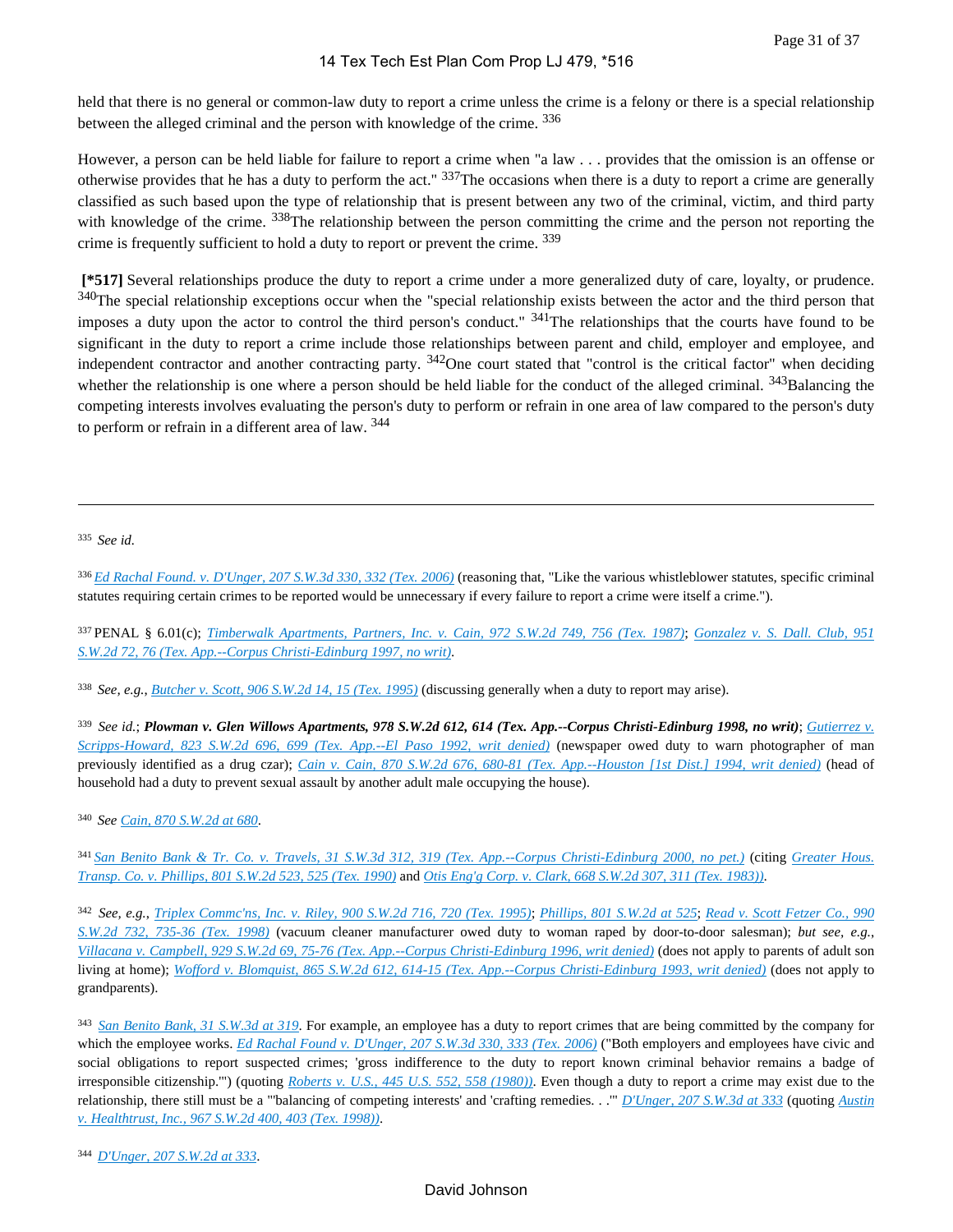Further, there is a duty in Texas to report felonies--in contradiction to the general "no duty" rule. <sup>345</sup>Texas has a statutory provision that resembles the federal misprision of a felony statute. <sup>346</sup>Texas holds a person criminally liable for the failure to report a felony crime when that person observed the felony take place and was in a position to report the crime. <sup>347</sup>The main difference is that Texas requires the person to personally "observe the commission of a felony," whereas the federal statute merely requires knowledge that the felony occurred. <sup>348</sup>Additionally, Texas separates the requirement to preserve evidence and the duty to report a felony into separate statutes, compared with the single federal statute. 349For example, in Texas, **[\*518]** it is a felony crime to possess any quantity of Penalty Group 1 substances. <sup>350</sup>Penalty Group 1 substances include all opiate-based substances and synthetic drugs--such as methamphetamine.  $351$  Failure to report the possession of one of these drugs is a crime. <sup>352</sup>Because the possession of these drugs is considered a felony crime under Texas law, the failure to report the possession of such would trigger both federal and state reporting statutes. <sup>353</sup>Therefore, arguably, simply being on notice that possession of a controlled substance may be a crime triggers the requirement that the observer reports the suspected crime. <sup>354</sup>

It should also be noted that there is a duty to disclose known methamphetamine use in residential real property under Texas law. 355However, the disclosure does not apply to a transfer "by a fiduciary in the course of the administration of a decedent's estate, guardianship, conservatorship, or trust." <sup>356</sup>Procedurally, the required disclosure forms are filled out and signed by the seller. <sup>357</sup>Despite statutory provisions precluding a trustee from a requirement to disclose known defects, nothing is preventing a purchaser from pursuing common law remedies such as unconscionability. <sup>358</sup>

*C. Conflict Between a Trustee's Duty of Loyalty and Proper Management and Reporting Duties*

- <sup>346</sup>*See id.*; *[18 U.S.C. § 4](https://advance.lexis.com/api/document?collection=statutes-legislation&id=urn:contentItem:8SG9-5032-D6RV-H4XN-00000-00&context=1000516)*.
- <sup>347</sup>PENAL § 38.171.
- <sup>348</sup>*See id.* § 38.171(a)(1); *[18 U.S.C. § 4](https://advance.lexis.com/api/document?collection=statutes-legislation&id=urn:contentItem:8SG9-5032-D6RV-H4XN-00000-00&context=1000516)*.
- <sup>349</sup>*See* PENAL §§ 38.171, 37.09; *[18 U.S.C. § 4](https://advance.lexis.com/api/document?collection=statutes-legislation&id=urn:contentItem:8SG9-5032-D6RV-H4XN-00000-00&context=1000516)*.
- <sup>350</sup>TEX. HEALTH & SAFETY CODE ANN. § 481.1150(b).
- <sup>351</sup>*Id.* § 481.102(6).
- <sup>352</sup>*Id.* § 481.115(a).
- <sup>353</sup>PENAL § 38.171; *see [18 U.S.C. § 4](https://advance.lexis.com/api/document?collection=statutes-legislation&id=urn:contentItem:8SG9-5032-D6RV-H4XN-00000-00&context=1000516)*.
- <sup>354</sup>PENAL § 38.171; *see [18 U.S.C. § 4](https://advance.lexis.com/api/document?collection=statutes-legislation&id=urn:contentItem:8SG9-5032-D6RV-H4XN-00000-00&context=1000516)*.
- <sup>355</sup>*See [TEX. PROP. CODE ANN. § 5.008](https://advance.lexis.com/api/document?collection=statutes-legislation&id=urn:contentItem:5X6B-X793-GXJ9-31VS-00000-00&context=1000516)*.

<sup>357</sup>PROP. § 5.008(e)(5).

<sup>345</sup>*[TEX. PENAL CODE ANN. § 38.171](https://advance.lexis.com/api/document?collection=statutes-legislation&id=urn:contentItem:5DV8-86D1-DYB7-W0X6-00000-00&context=1000516)*.

<sup>356</sup>*Id.* § 5.008(e)(5); *see [Van Duren v. Chife, 569 S.W.3d 176, 190-92 \(Tex. App.--Houston \[1st Dist.\] 2018, no pet.\)](https://advance.lexis.com/api/document?collection=cases&id=urn:contentItem:5SBM-HK91-F81W-214C-00000-00&context=1000516)*; *see [Garza v. Wells](https://advance.lexis.com/api/document?collection=cases&id=urn:contentItem:4D5N-9XX0-0039-4112-00000-00&context=1000516)  [Fargo Home Mortg., Inc., No. 04-03-00391-CV, 2004 WL 1882227, at \\*4 \(Tex. App.--San Antonio Aug. 25, 2004, pet. denied\)](https://advance.lexis.com/api/document?collection=cases&id=urn:contentItem:4D5N-9XX0-0039-4112-00000-00&context=1000516)*; *[Sherman v.](https://advance.lexis.com/api/document?collection=cases&id=urn:contentItem:4BRJ-TPG0-0039-43PV-00000-00&context=1000516)  [Elkowitz, 130 S.W.3d 316, 321 \(Tex. App.--Houston \[14th Dist.\] 2004, no pet.\)](https://advance.lexis.com/api/document?collection=cases&id=urn:contentItem:4BRJ-TPG0-0039-43PV-00000-00&context=1000516)* (mem. op.) ("Indeed, the notice makes clear that it is a disclosure by the seller only, not the seller and the broker.").

<sup>358</sup>*[D&J Real Estate Servs. v. Perkins, No. 05-13-01670-CV, 2015 Tex. App. LEXIS 5720, at \\*5 \(Tex. App.--Dallas June 14, 2015, pet. denied\)](https://advance.lexis.com/api/document?collection=cases&id=urn:contentItem:5G4T-CVK1-F04K-B3KV-00000-00&context=1000516)* (mem. op.) (contractual provision that broker has no duty to inspect the property); *[Glassman v. Pena, No. 08-02-00541-CV, 2003 WL](https://advance.lexis.com/api/document?collection=cases&id=urn:contentItem:4B85-MPV0-0039-41X7-00000-00&context=1000516)  [22967240, at \\*14 \(Tex. App.--El Paso Dec. 18, 2003, no pet.\)](https://advance.lexis.com/api/document?collection=cases&id=urn:contentItem:4B85-MPV0-0039-41X7-00000-00&context=1000516)* (mem. op.) (holding that broker was not liable for misrepresentation because the broker made no representation in an "as-is" contract); *see [TEX. OCC. CODE ANN. § 1101.805\(e\)](https://advance.lexis.com/api/document?collection=statutes-legislation&id=urn:contentItem:5J50-SV71-DXC8-00D5-00000-00&context=1000516)*.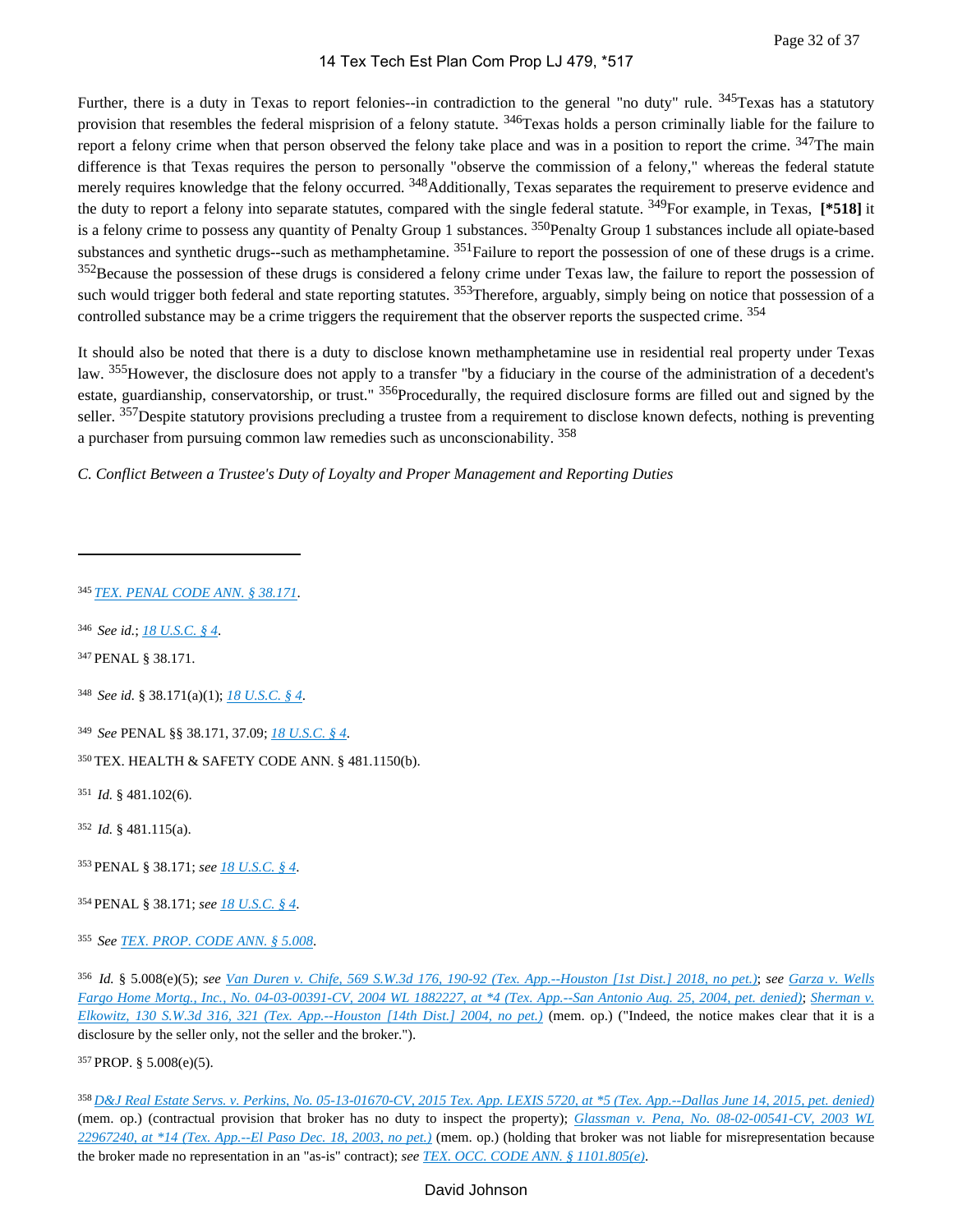One of the most difficult issues that a trustee may face when a beneficiary commits crimes is balancing the duty of loyalty to the beneficiary and duty to properly manage trust assets with the duty to report the crime. <sup>359</sup>In determining whether one duty supersedes the other, there must be a "balancing of the competing interests." <sup>360</sup>The balancing of competing [\***519**] interests at issue is the duty of loyalty to the beneficiaries of a trust and the duty to report a crime under federal or Texas law. <sup>361</sup>

Courts tread lightly on the subject of conflicting duties. <sup>362</sup>Arguably the most famous case of a conflict related to the reporting of a crime or potential crime is *Tarasoff v. Regents of the University of California*. <sup>363</sup>In *Tarasoff*, a therapist was held liable for not reporting a patient's plan to hurt a third party. <sup>364</sup>The issue was the conflict between the duty of safeguarding confidential communications and the societal duty to report a crime or, in this case, a potential crime.  $365$ In analyzing the conflict against the duty of loyalty to the patient, the California Supreme Court held: "Against this interest, however, we must weigh the public interest in safety from violent assault. The Legislature has undertaken the difficult task of balancing the countervailing concerns." <sup>366</sup>The *Tarasoff* case is an example of the balancing of competing interests. <sup>367</sup>Courts around the nation have cited the *Tarasoff* case, and many states enacted laws requiring the reporting of a crime or potential crime over the competing interest in loyalty. <sup>368</sup>While Texas statutes do not require the disclosure of a crime, the case remains an example of the complex analysis needed to address the conflict of duties properly.  $369$ Particularly, the Texas Health & Safety Code provides that the disclosure of confidential information be permitted if the information is given to a "governmental agency," and the "disclosure is required" by law.  $370$ Texas laws, such as Section 611.004, demonstrate an overriding concern that persons be obligated to report crimes over their duty of confidentiality or loyalty. <sup>371</sup>

# VI. DUTY TO PRESERVE EVIDENCE

A trustee who learns that the beneficiary has used trust property for criminal activity may want to clean the property eventually. <sup>372</sup>For example, methamphetamine is a crystal that vaporizes when heated, adheres to **[\*520]** surfaces, and reforms into crystals.  $373$ People who contact these surfaces can absorb the meth crystals through their skin.  $374$ Babies are especially

<sup>362</sup>*Id.* at 96-98.

<sup>364</sup>*Id.*

- <sup>365</sup>*Id.* at 346-47.
- <sup>366</sup>*Id.* at 346.
- <sup>367</sup>*Id.*

<sup>371</sup>*Id.*

<sup>359</sup>Arthur B. Laby, *Article: Resolving Conflicts of Duty in Fiduciary Relationships*, *[54 AM. U.L. REV. 75, 86 \(2004\)](https://advance.lexis.com/api/document?collection=analytical-materials&id=urn:contentItem:4FKR-63M0-00CW-G08P-00000-00&context=1000516)*.

<sup>360</sup>*[Ed Rachal Found. v. D'Unger, 207 S.W.3d 330, 333 \(Tex. 2006\)](https://advance.lexis.com/api/document?collection=cases&id=urn:contentItem:4JSF-PMW0-0039-40K3-00000-00&context=1000516)* (quoting *[Austin v. Healthtrust, Inc., 967 S.W.2d 400, 403 \(Tex. 1998\)\)](https://advance.lexis.com/api/document?collection=cases&id=urn:contentItem:3SG3-33K0-0039-442F-00000-00&context=1000516)*; *see* Laby, *supra* note 359, at 86.

<sup>361</sup>*See* Laby, *supra* note 359, at 85-86.

<sup>363</sup>Tarasoff v. Regents of the Univ. of Cal., 5511 P.2d 334, 339 (Cal. 1976).

<sup>368</sup>*Id.*

<sup>369</sup>*Id.*; *see generally [TEX. PROP. CODE ANN. §§ 114.001](https://advance.lexis.com/api/document?collection=statutes-legislation&id=urn:contentItem:5DDJ-C7H1-JW8X-V4J8-00000-00&context=1000516)*-.083 (explaining the duties and liabilities of a trustee under Texas statutes, noting that there is not a requirement to disclose of any crime committed by a beneficiary).

<sup>370</sup>*[TEX. HEALTH & SAFETY CODE ANN. § 611.004\(a\)\(1\)](https://advance.lexis.com/api/document?collection=statutes-legislation&id=urn:contentItem:62XT-DNC3-GXJ9-34X8-00000-00&context=1000516)*.

<sup>372</sup>*See Information Bulletin: Crystal Methamphetamine*, NAT'L DRUG INTEL. CTR. (Aug. 2002), *<https://www.justice.gov/archive/ndic/pubs1/1837/index.htm>* [*<https://perma.cc/XAF7-SY9L>*].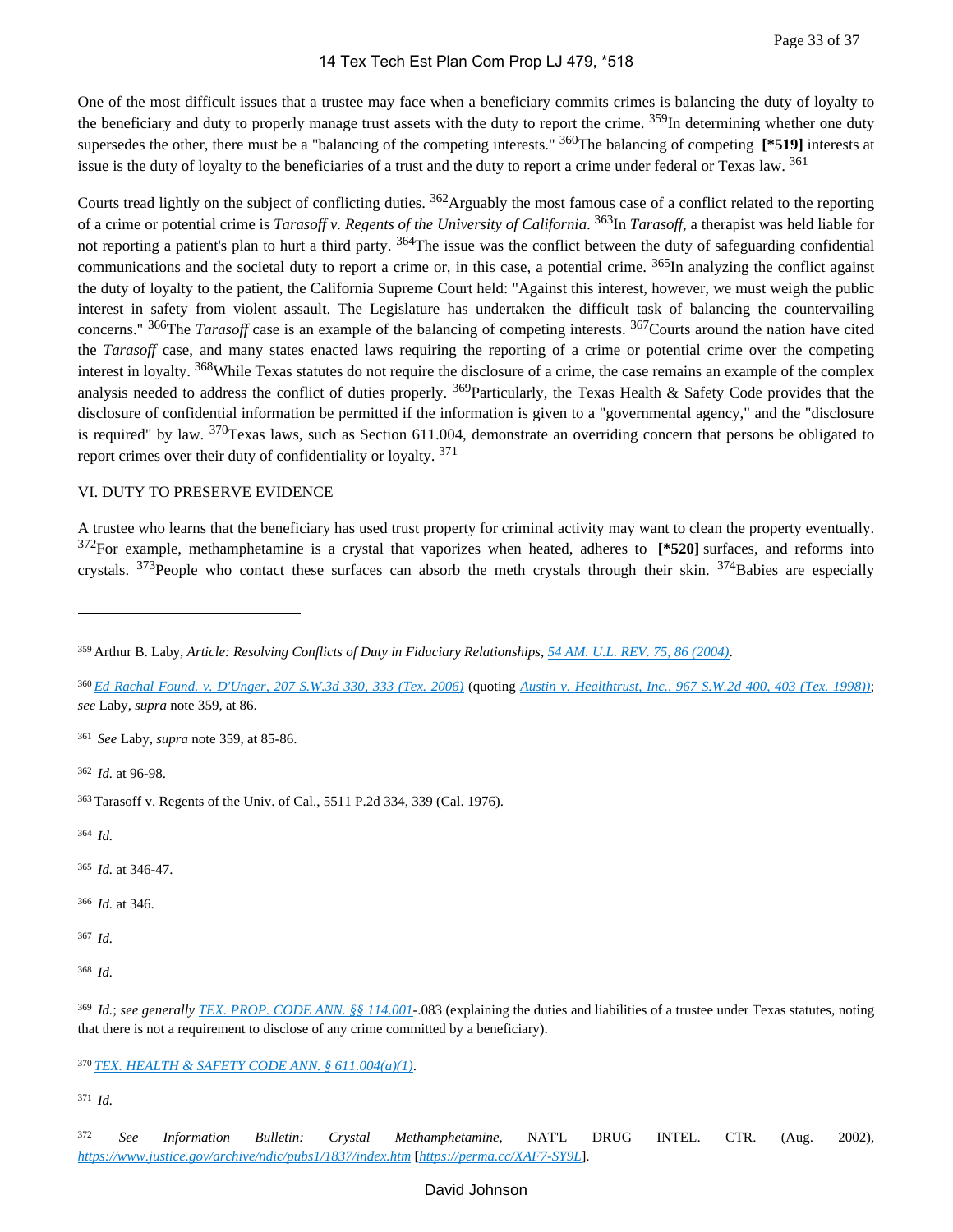vulnerable as they crawl on all fours, touch many surfaces, and put everything in their mouths. <sup>375</sup>It takes only small amounts of methamphetamine crystals to affect a baby.  $376A$  trustee may reasonably want to clean up this contamination as soon as possible to protect the trustee's employees, the beneficiary, and other parties. <sup>377</sup>But this desire to clean up contaminated property may conflict with a duty to preserve evidence. <sup>378</sup>

#### *A. Federal Law on the Duty to Preserve Evidence*

Under [18 U.S.C. Section 1519](https://advance.lexis.com/api/document?collection=statutes-legislation&id=urn:contentItem:8SG9-5042-D6RV-H0G7-00000-00&context=1000516), it is a crime to knowingly destroy evidence if there is a reasonable anticipation of litigation:

Whoever knowingly alters, destroys, mutilates, conceals, covers up, falsifies, or makes a false entry in any record, document, or tangible object with the intent to impede, obstruct, or influence the investigation or proper administration of any matter within the jurisdiction of any department or agency of the United States or any case filed under title 11, or in relation to or contemplation of any such matter or case, shall be fined under this title, imprisoned not more than 20 years, or both. <sup>379</sup>

Reasonable anticipation of litigation is colloquially called the "as soon as the shot rang out" rule, showing that a person is on notice to preserve evidence at any indication that a crime has occurred. <sup>380</sup>

Federal courts have applied this statute liberally, especially in drug and paraphernalia possession cases. <sup>381</sup>Courts have interpreted the knowledge element to be more objective in their strict application of the obstruction law. <sup>382</sup>Typically, scienter is based upon a showing of subjective knowledge that the crime is being committed. <sup>383</sup>However, in the cases of obstruction of  **[\*521]** justice, courts have held consistently that constructive knowledge is sufficient to hold the person liable under *[18 U.S.C.](https://advance.lexis.com/api/document?collection=statutes-legislation&id=urn:contentItem:8SG9-5042-D6RV-H0G7-00000-00&context=1000516)  [Section 1519](https://advance.lexis.com/api/document?collection=statutes-legislation&id=urn:contentItem:8SG9-5042-D6RV-H0G7-00000-00&context=1000516)*. 384

<sup>375</sup>*Id.*

<sup>376</sup>*Id.*

<sup>377</sup>*Id.*; *see also [18 U.S.C § 1519](https://advance.lexis.com/api/document?collection=statutes-legislation&id=urn:contentItem:8SG9-5042-D6RV-H0G7-00000-00&context=1000516)* (noting destruction of criminal evidence is a crime).

<sup>378</sup>*[18 U.S.C. § 1519](https://advance.lexis.com/api/document?collection=statutes-legislation&id=urn:contentItem:8SG9-5042-D6RV-H0G7-00000-00&context=1000516)*.

<sup>379</sup>*Id.*

<sup>382</sup>*[Yates, 135 U.S. at 553-70](https://advance.lexis.com/api/document?collection=cases&id=urn:contentItem:3S4X-GC80-003B-H07G-00000-00&context=1000516)*

<sup>383</sup>*See [Yielding, 657 F.3d at 710](https://advance.lexis.com/api/document?collection=cases&id=urn:contentItem:83BG-2K01-652R-60Y5-00000-00&context=1000516)*.

<sup>384</sup>*See [id. at 711](https://advance.lexis.com/api/document?collection=cases&id=urn:contentItem:83BG-2K01-652R-60Y5-00000-00&context=1000516)* (The proceeding "need not be pending or about to be instituted at the time of the offense."); *[United States v. Moyer, 674](https://advance.lexis.com/api/document?collection=cases&id=urn:contentItem:552T-D7H1-F04K-K0JX-00000-00&context=1000516)  [F.3d 192, 208 \(3d Cir. 2012\)](https://advance.lexis.com/api/document?collection=cases&id=urn:contentItem:552T-D7H1-F04K-K0JX-00000-00&context=1000516)* ("[K]nowledge of a pending federal investigation or proceeding is not an element of the obstruction crime."); *[McRae, 702 F.3d at 836](https://advance.lexis.com/api/document?collection=cases&id=urn:contentItem:5793-0K21-F04K-N094-00000-00&context=1000516)*.

<sup>373</sup>*See id.*

<sup>374</sup>*See* Nena Messina, Patricia Marinelli-Casey, Kathleen West, & Richard Rawson, *Children Exposed to Methamphetamine Use and Manufacture*, NAT'L INST. HEALTH (Mar. 23, 2007), ncbi.nlm.nih.gov/pmc/articles/PMC3029499 [*<https://perma.cc/4NGA-RRDD>*] (referring specifically to Table 1).

<sup>380</sup>*[Yates v. United States, 574 U.S. 528, 546 \(2015\)](https://advance.lexis.com/api/document?collection=cases&id=urn:contentItem:5FCN-6RX1-F04K-F12X-00000-00&context=1000516)*; *[United States v. Yielding, 657 F.3d 688, 714 \(8th Cir. 2011\)](https://advance.lexis.com/api/document?collection=cases&id=urn:contentItem:83BG-2K01-652R-60Y5-00000-00&context=1000516)*; *[United States v. McRae,](https://advance.lexis.com/api/document?collection=cases&id=urn:contentItem:5793-0K21-F04K-N094-00000-00&context=1000516)  [702 F.3d 806, 835 \(5th Cir. 2012\)](https://advance.lexis.com/api/document?collection=cases&id=urn:contentItem:5793-0K21-F04K-N094-00000-00&context=1000516)*.

<sup>381</sup>*[Yates, 135 U.S. at 553-70](https://advance.lexis.com/api/document?collection=cases&id=urn:contentItem:3S4X-GC80-003B-H07G-00000-00&context=1000516)* (noting Justice Kagan's dissent, with whom Justice Scalia, Justice Kennedy, and Justice Thomas join); *see [McRae, 702 F.3d 806, at 822-24](https://advance.lexis.com/api/document?collection=cases&id=urn:contentItem:5793-0K21-F04K-N094-00000-00&context=1000516)*.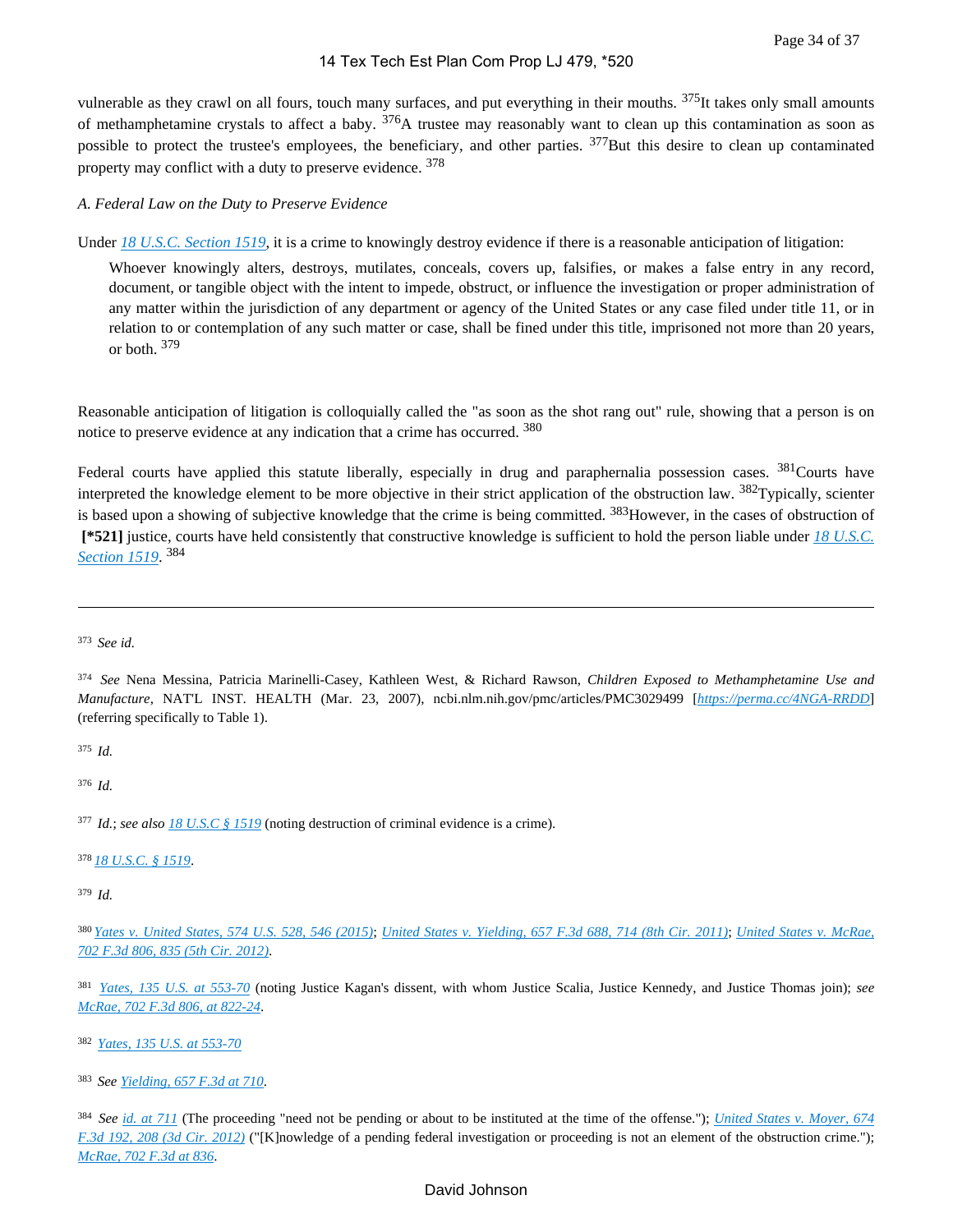#### *B. State Law on the Duty to Preserve Evidence*

In Texas, a party can be guilty of destroying or concealing evidence of a crime. 385"A person commits an offense if, *knowing that an investigation or official proceeding is pending or in progress*, he: (1) alters, destroys, or conceals any record, document, or thing with intent to impair its verity, legibility, or availability as evidence in the investigation or official proceeding." <sup>386</sup>This offense requires that the defendant know an investigation or a pending proceeding is in process. <sup>387</sup>The statute also provides: "A person commits an offense if the person: (1) knowing that an offense has been committed, alters, destroys, or conceals any record, document, or thing with intent to impair its verity, legibility, or availability as evidence in any subsequent investigation of or official proceeding related to the offense." <sup>388</sup>This offense only requires that the defendant know that an offense has been committed. <sup>389</sup>

"Conceal" is not defined by the statute nor elsewhere in the Penal Code, but courts have held that it means to hide, to remove from sight or notice, or to keep from discovery or observation. <sup>390</sup>Texas courts apply Section 37.09 liberally. <sup>391</sup>Texas courts have held persons liable merely for moving vehicles at the scene of an accident, reasoning that there is a presumption that the person moved the vehicle knowing the vehicle may be evidence in a potential crime. 392In *Williams v. State*, the defendant stepped on a crack pipe after it had fallen to the ground. <sup>393</sup>The court held that the defendant did not have to be aware that the crack pipe was evidence in an investigation as it existed at the time of the destruction. <sup>394</sup>Similarly, a court of appeals held that a person who swallowed a "marijuana roach," the ashes remaining after the marijuana had been smoked, was liable under Section 37.09. <sup>395</sup>

 **[\*522]** Accordingly, a trustee should be very careful not to destroy or conceal evidence of a beneficiary's criminal conduct, as doing so may expose the trustee to potential federal or state criminal charges. <sup>396</sup>The trustee should take control of the property as soon as possible and stop any further criminal activity. <sup>397</sup>The trustee should then cooperate with authorities regarding the criminal activity and only remediate the property (thus destroying evidence) after the authorities have permitted the trustee to do so. <sup>398</sup>

<sup>387</sup>*Id.*

<sup>389</sup>*Id.*

<sup>392</sup>*Id.*

<sup>393</sup>*[Williams v. State, 270 S.W.3d 140, 146 \(Tex. Crim. App. 2008\)](https://advance.lexis.com/api/document?collection=cases&id=urn:contentItem:4V24-YRV0-TXFW-Y2N1-00000-00&context=1000516)*.

<sup>394</sup>*Id.*

<sup>395</sup>*[Harris v. State, No. 12-07-00279, 2008 WL 2814879, at \\*8-9 \(Tex. App.--Tyler July 23, 2008\)](https://advance.lexis.com/api/document?collection=cases&id=urn:contentItem:4T2C-TJN0-TX4N-G05D-00000-00&context=1000516)* (mem. op.).

<sup>396</sup>*See [TEX. PENAL CODE ANN. § 37.09](https://advance.lexis.com/api/document?collection=statutes-legislation&id=urn:contentItem:6300-FVG3-GXJ9-307W-00000-00&context=1000516)*.

<sup>397</sup>*See id.*

<sup>385</sup>*[TEX. PENAL CODE ANN. § 37.09\(a\)](https://advance.lexis.com/api/document?collection=statutes-legislation&id=urn:contentItem:6300-FVG3-GXJ9-307W-00000-00&context=1000516)*.

<sup>386</sup>*Id.* (emphasis added).

<sup>388</sup>*Id.* at § 37.09(d).

<sup>390</sup>*[Rotenberry v. State, 245 S.W.3d 583, 588-89 \(Tex. App.--Fort Worth 2007, pet. ref'd\)](https://advance.lexis.com/api/document?collection=cases&id=urn:contentItem:4PY3-XTR0-TX4N-G0KC-00000-00&context=1000516)*; *[Hollingsworth v. State, 15 S.W.3d 586, 595 \(Tex.](https://advance.lexis.com/api/document?collection=cases&id=urn:contentItem:3YXN-D2C0-0039-409F-00000-00&context=1000516)  [App.--Austin 2000, no pet.\)](https://advance.lexis.com/api/document?collection=cases&id=urn:contentItem:3YXN-D2C0-0039-409F-00000-00&context=1000516)*.

<sup>391</sup>*See [Carnley v. State, 366 S.W.3d 830, 835 \(Tex. App.--Fort Worth 2012, pet. ref'd\)](https://advance.lexis.com/api/document?collection=cases&id=urn:contentItem:55H0-1MT1-F04K-B1HP-00000-00&context=1000516)*.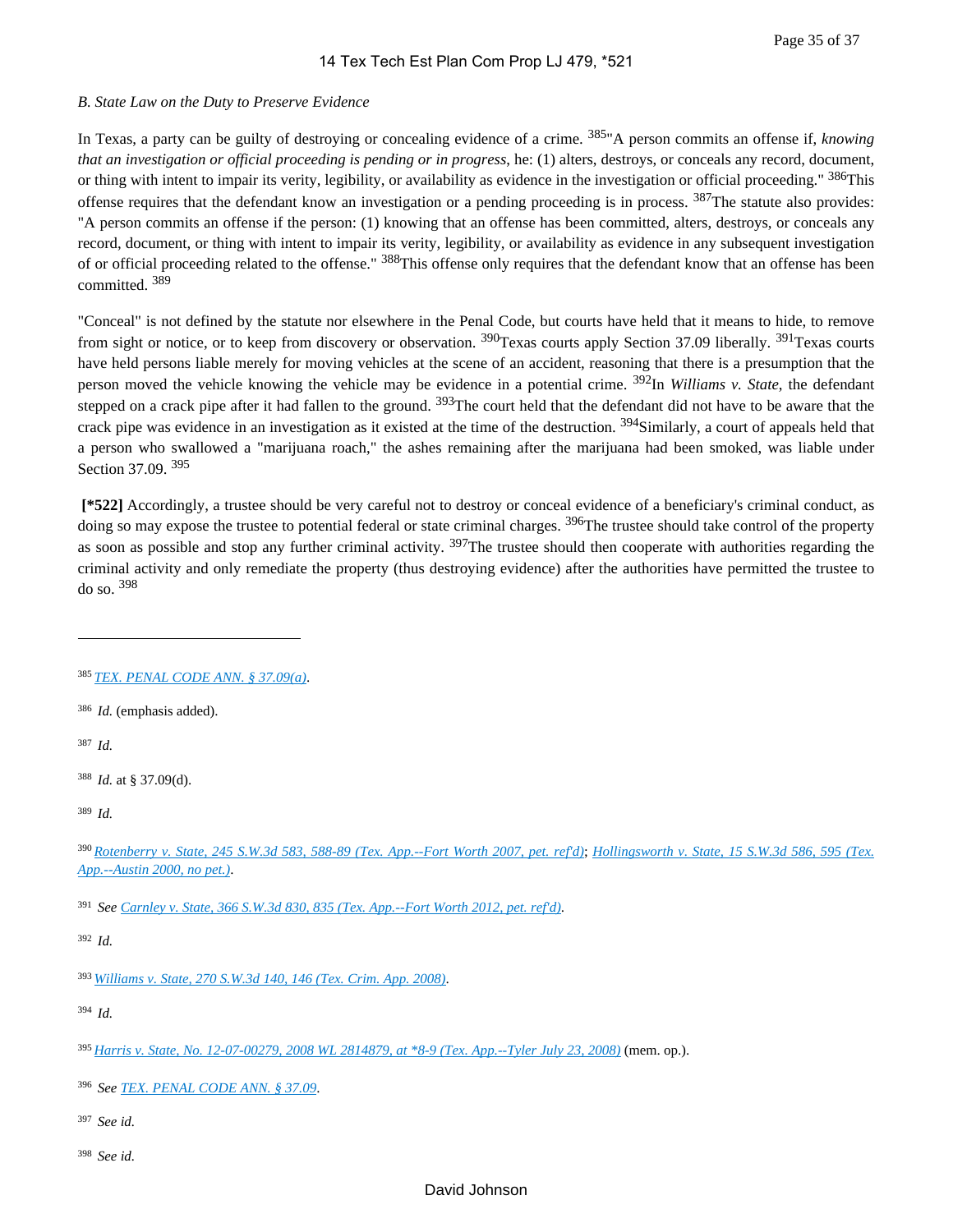#### VII. ADVICE OF COUNSEL

When a trustee faces the difficult situations described above, the trustee should retain counsel to provide advice. <sup>399</sup>Advice of counsel will provide protection that the trustee is complying with all legal requirements to avoid conflicts with governmental authorities. <sup>400</sup>Further, advice of counsel may be a defense in any claim raised by a beneficiary. <sup>401</sup>The Restatement provides:

The work of trusteeship, from interpreting the terms of the trust to decisionmaking in various aspects of administration, can raise questions of legal complexity. Taking the advice of legal counsel on such matters evidences prudence on the part of the trustee. Reliance on advice of counsel, however, is not a complete defense to an alleged breach of trust, because that would reward a trustee who shopped for legal advice that would support the trustee's desired course of conduct or who otherwise acted unreasonably in procuring or following legal advice. In seeking and considering advice of counsel, the trustee has a duty to act with prudence. Thus, if a trustee has selected trust counsel prudently and in good faith, and has relied on plausible advice on a matter within counsel's expertise, the trustee's conduct is significantly probative of prudence. <sup>402</sup>

So, following the advice of counsel can be evidence to show that a trustee acted prudently, though it, by itself, does not show prudence as a matter of law. <sup>403</sup>To obtain the "silver bullet" defense, a trustee should seek instructions from a court. <sup>404</sup>

If a trustee asserts a defense of counsel defense, the trustee will likely waive any right to maintain privilege for those communications. 405If a party **[\*523]** introduces any significant part of an otherwise privileged matter, that party waives the privilege. 406For example, in *Mennen v. Wilmington Trust Co.*, a trustee was sued for breach of fiduciary duty. 407One of the trustee's defenses was that he received legal advice from counsel. <sup>408</sup>The trustee attempted to block production of the alleged bad advice from counsel, citing attorney-client privilege. <sup>409</sup>The court was unpersuaded by the trustee's invocation of privilege, stating that "a party's decision to rely on advice of counsel as a defense in litigation is a conscious decision to inject privileged communications into the litigation." <sup>410</sup>

#### VIII. CONCLUSION

Trustees find themselves in very difficult positions when their beneficiaries engage in criminal activities with or on trust property.  $^{411}$ Trustees know that they have a duty of loyalty to their beneficiaries, but this duty is not all-encompassing.  $^{412}A$ 

<sup>403</sup>*Id.*

<sup>404</sup>*Id.* at § 93 cmt. c.

<sup>405</sup>*Id.*

<sup>407</sup>*Mennen*, at \*3.

- <sup>408</sup>*See [id. at \\*5](https://advance.lexis.com/api/document?collection=cases&id=urn:contentItem:3S5B-B6C0-0038-X3YT-00000-00&context=1000516)*.
- <sup>409</sup>*See id.*

<sup>410</sup>*[Id. at \\*18](https://advance.lexis.com/api/document?collection=cases&id=urn:contentItem:3S5B-B6C0-0038-X3YT-00000-00&context=1000516)* (citing *[Glenmede Trust Co. v. Thompson, 56 F.3d 476, 486 \(3rd Cir. 1995\)\)](https://advance.lexis.com/api/document?collection=cases&id=urn:contentItem:3S4X-F4B0-001T-D2YT-00000-00&context=1000516)*.

<sup>411</sup>*See supra* Part I.

<sup>399</sup>*See supra* Part IV; *infra* notes 401-10.

<sup>400</sup>RESTATEMENT (THIRD) OF TRS. § 77 cmt. b(2), c (AM. L. INST. 2007).

<sup>401</sup>*[In re Est. of Boylan, No. 02-14-00170-CV, 2015 WL 598531, at \\*5 \(Tex. App.--Fort Worth Feb. 12, 2015, no pet.\)](https://advance.lexis.com/api/document?collection=cases&id=urn:contentItem:5F8W-MGK1-F04K-B0KR-00000-00&context=1000516)* (mem. op.).

<sup>402</sup>RESTATEMENT (THIRD) OF TRS. § 77 cmt. b(2), c (AM. L. INST. 2007).

<sup>406</sup>*See TEX. R. EVID. 511*; *[Mennen v. Wilmington Tr. Co., No. 8432, 2013 WL 5288900, at \\*4-5 \(Del. Ch. Sept. 18, 2013\)](https://advance.lexis.com/api/document?collection=cases&id=urn:contentItem:59CX-HWP1-F04C-G01P-00000-00&context=1000516)*.